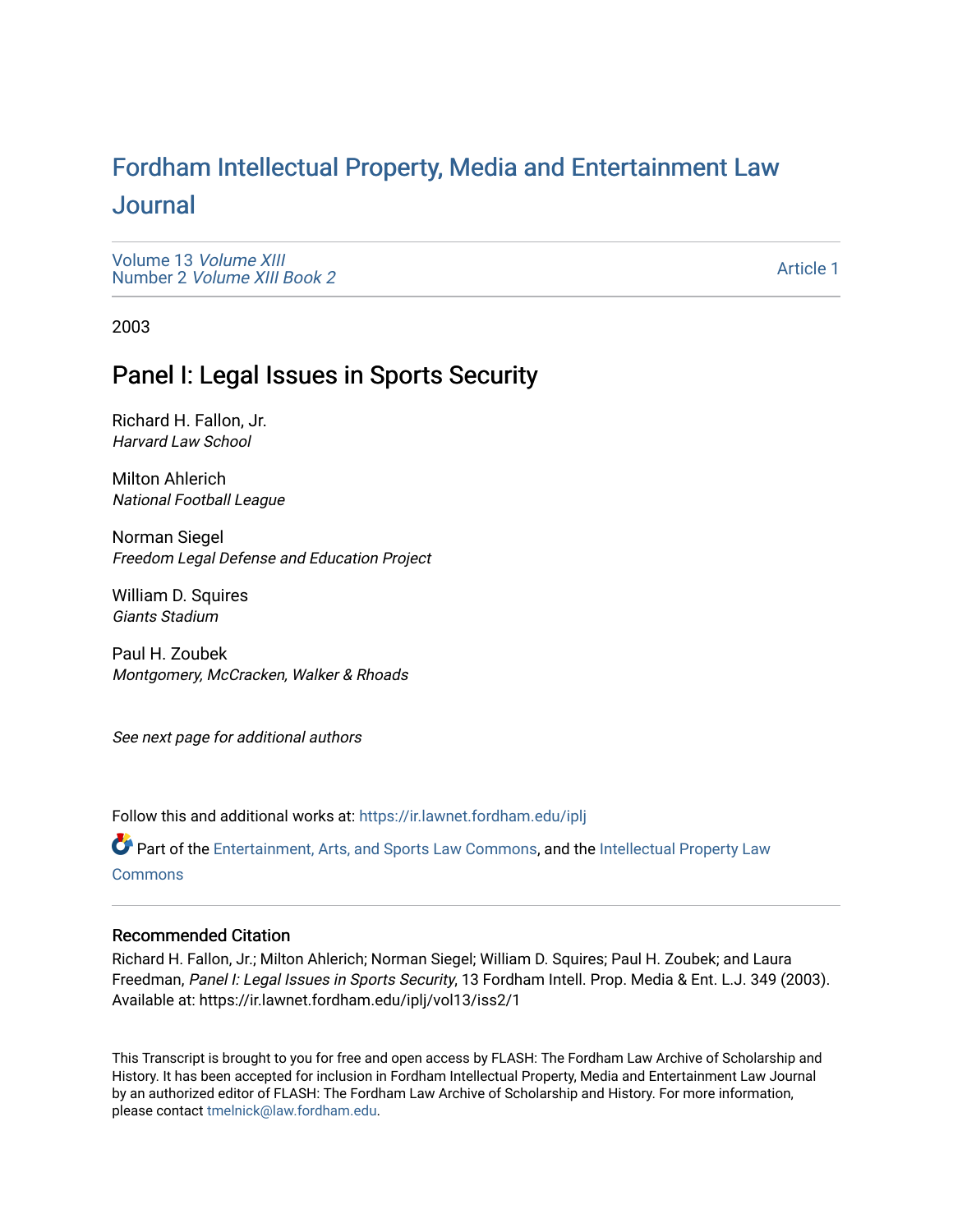## Panel I: Legal Issues in Sports Security

### Authors

Richard H. Fallon, Jr.; Milton Ahlerich; Norman Siegel; William D. Squires; Paul H. Zoubek; and Laura Freedman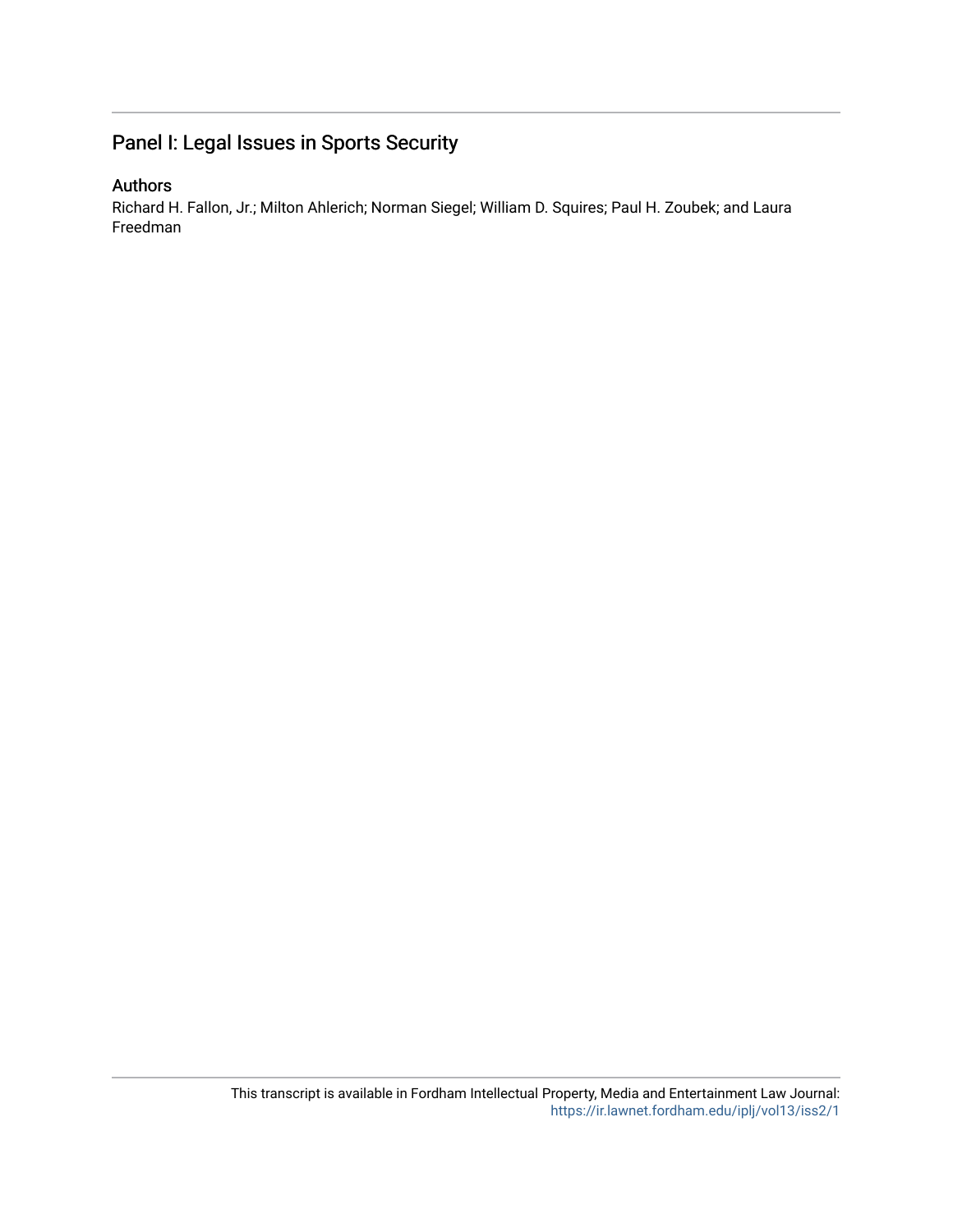# PANEL I: Legal Issues in Sports Security

Moderator: Richard H. Fallon, Jr.<sup>\*</sup> Panelists: Milton Ahlerich† Norman Siegel‡ William D. Squires<sup>§</sup> Paul H. Zoubek $\parallel$ 

MS. FREEDMAN: $*$  Our first panel this morning is entitled "Legal Issues in Sports Security."

In the wake of the tragic events of September  $11th$ ,<sup>1</sup> security has been foremost in our minds. While the measures that have been taken in response have enabled us to continue on with our

<sup>\*</sup> Professor, Harvard Law School. A.B., Yale University, 1975; B.A., Oxford University, Rhodes Scholar, 1977; J.D., Yale Law School, 1980.

<sup>†</sup> Vice President of Security, National Football League. Assistant Director in Charge of Public Affairs; Assistant Director in Charge of the FBI Lab, Federal Bureau of Investigation, 1970–95. B.A., Kansas State University, 1968.

<sup>‡</sup> Executive Director, Freedom Legal Defense and Education Project. Executive Director, New York Civil Liberties Union, 1985–2001. B.A., Brooklyn College, 1965; J.D., New York University School of Law, 1968.

<sup>§</sup> Vice President and General Manager, Giants Stadium. Commander, United States Naval Reserves. Director of Stadium Operations, Cleveland Browns Stadium, 1999– 2000. General Manager, Disney's Wide World of Sports, 1996–99. Director of Stadium Operations, New Jersey Sports and Exposition Authority, 1990–96. Director of Stadium Operations, Yankee Stadium, 1987–90. B.A., United States Naval Academy, 1975.

<sup>||</sup> Of Counsel, Montgomery, McCracken, Walker & Rhoads. Counsel, New Jersey Domestic Preparedness Task Force. First Assistant Attorney General, New Jersey Department of Law and Public Safety, 1999–2001. Director, New Jersey Division of Criminal Justice, 1997–2000. Deputy Chief, New Jersey Division of Criminal Justice, 1987–97. Assistant U.S. Attorney, New Jersey, 1987–97. B.A., c*um laude*, Woodrow Wilson School of Public and International Affairs at Princeton University, 1978; J.D., New York University School of Law, 1982.

<sup>#</sup> Laura Freedman, Co-Symposium Editor, Fordham Sports Law Forum, Fordham University School of Law. B.A., University of Delaware, 2000; J.D. expected, Fordham University School of Law, 2003.

<sup>1</sup>  *See* Robert D. McFadden, *After the Attacks: The Overview; Stunned Rescuers Comb Attack Sites, But Thousands Are Presumed Dead; F.B.I. Tracking Hijackers' Movements*, N.Y. TIMES, Sept. 13, 2001, at A1.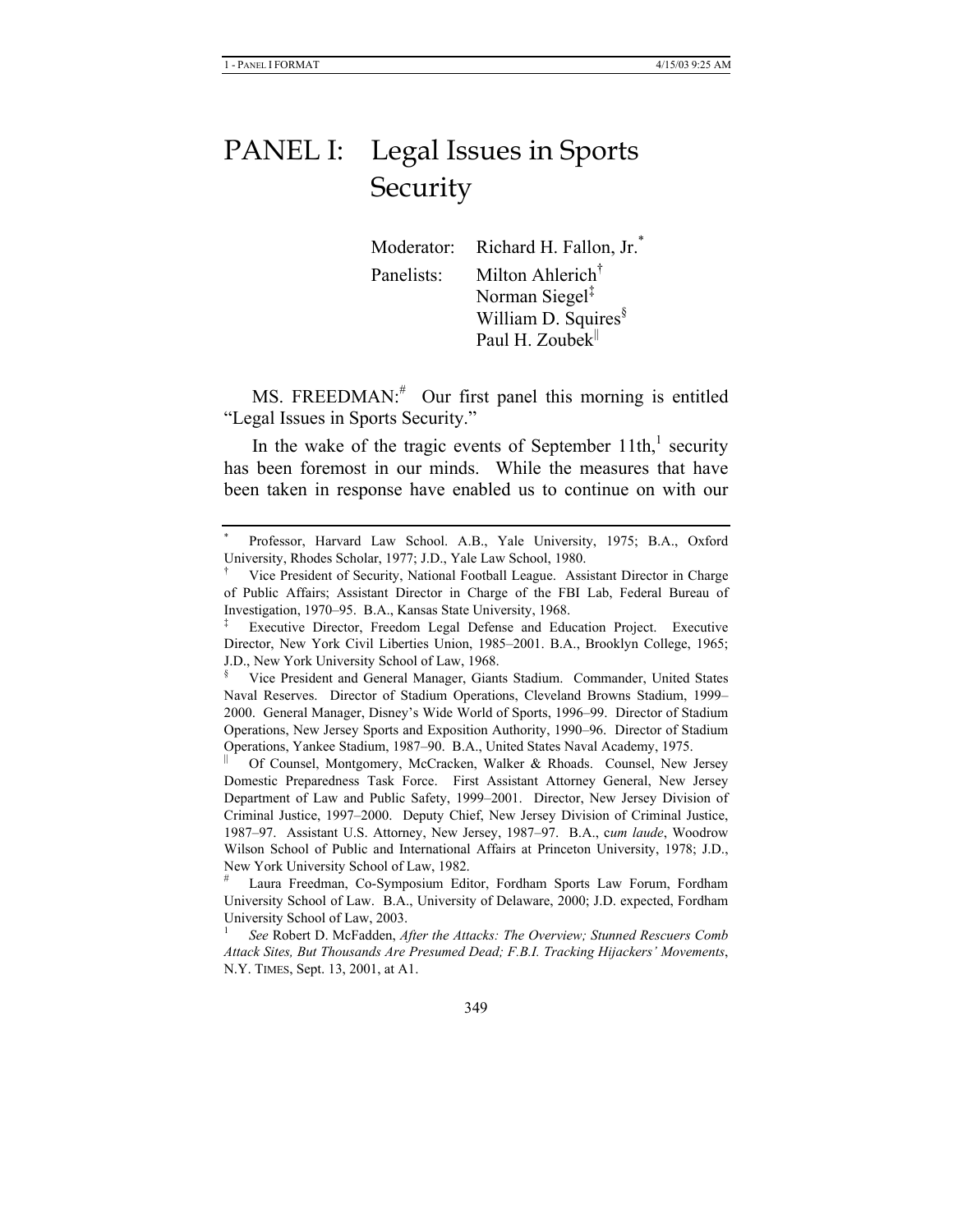everyday lives and provide us with a sense of safety, we must ask the cost of these measures. At what point do the heightened security measures impede upon our rights so much that they diminish the very democratic rights we are protecting?

This panel will examine such issues from the perspective of sports security. Our panelists today will brief us on the types of security measures being taken by sports leagues and venues and examine how have they responded to this new America. We will examine these measures and look at how in efforts to protect us, our legal rights may be even more at risk than ever.

Without further ado, "Legal Issues in Sports Security."

PROFESSOR FALLON: Thank you very much, Laura.

I am delighted to be here today. I think we have a fascinating panel.

I will now ask the panelists to speak in the following order: Milton Ahlerich, William Squires, Paul Zoubek, and finally Norman Siegel.

As I turn to Milton Ahlerich, I would ask him to deal with whatever issues he thinks would be of most interest to the audience, but I hope that in the course of his remarks he will talk about what he is currently worried about with respect to sports security, how his worries may have changed since September 11th, and what he is doing about his worries in the way of trying to ensure safety at sporting events.

MR. AHLERICH: Thank you, Professor. It is a real pleasure to be with you and have the opportunity to discuss these issues.

We have been very focused over the last six months on doing the very best job we could to provide safety and security for our fans, and this presents a terrific opportunity for me to step back, reflect, and discuss with you some of the issues that are evolving.

In my post as the Vice President of Security for the National Football League (NFL), we have a variety of security programs that deal with protecting our most important assets,<sup>2</sup> and our most

<sup>2</sup>  *See* Thomas George, *N.F.L. Is Tightening Security As Games Resume on Sunday*, N.Y. TIMES, Sept. 18, 2001, at C18; Bob Glauber, *NFL Will Beef Up Security*, NEWSDAY (N.Y.), Sept. 18, 2001, at A42.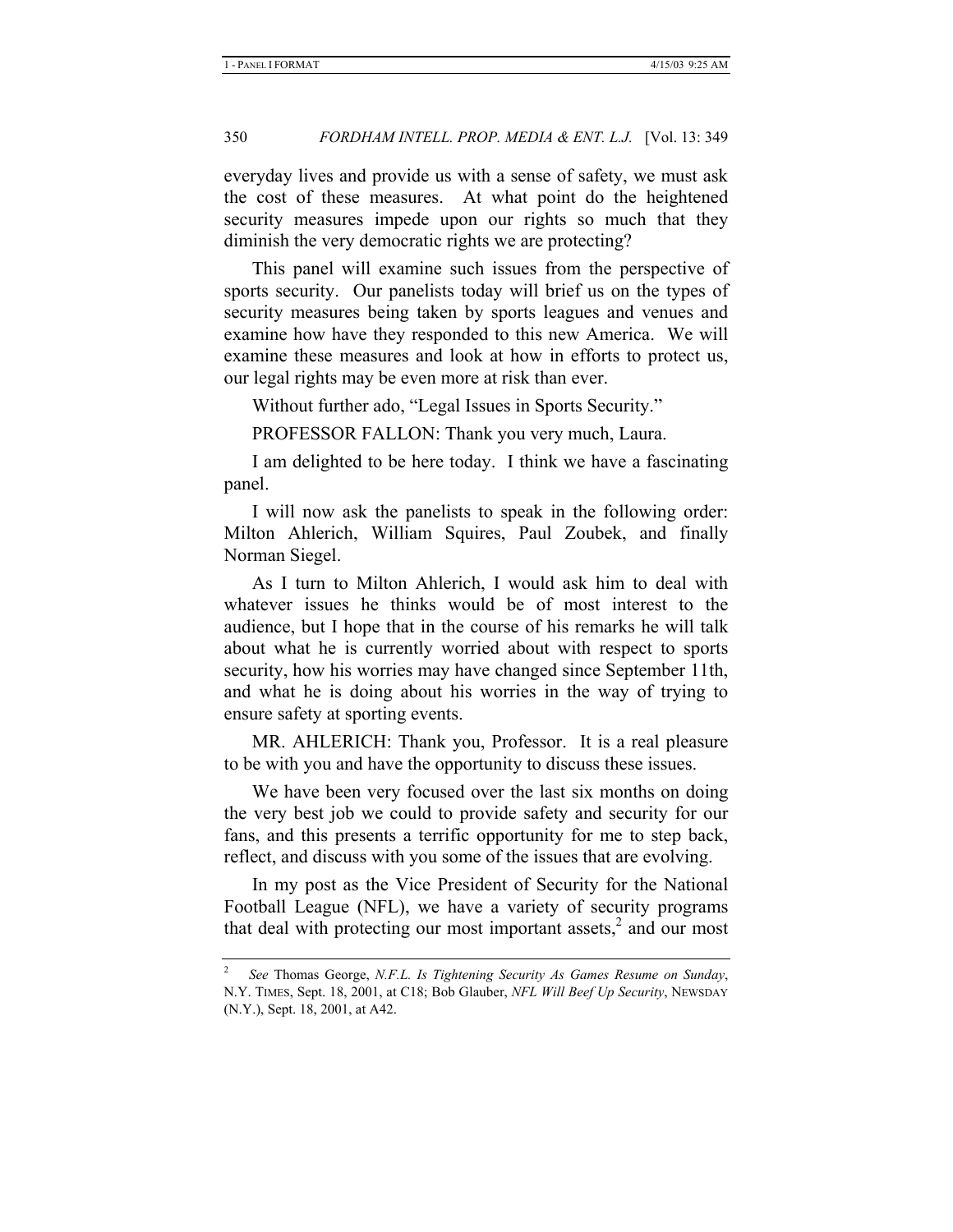important assets are not only the game and the fans—certainly the events themselves are very, very high on the list—but also our most important human resources, our players.<sup>3</sup> They are extremely important to us, and looking after them and being sure that we are doing everything that we can to protect them and to avoid issues with them is also part of my job.

In addition, we are looking at our most important business relationships and trying to be sure that those are good business relationships and that we are not doing business with people with whom we should not be doing business.

The integrity of the game is probably the highest thing on our list, next to event security, in terms of an important asset that the NFL wants to be sure stays in place.<sup>4</sup> If you believe the game is fixed or you believe that people who are playing the game are betting, you will have a very poor opinion and you probably are not going to watch our games<sup>5</sup> So the integrity of the game is an important asset. It is hard to manage.

After September 11th the idea of where event security fit into our mix was high on the list. If not the highest, it was certainly among the top two or three things that we did. Event Security immediately became, through pronouncement by our commissioner, the number one priority of the National Football

<sup>3</sup>  *See* Jason Wilde, *Security to Take Center Stage; Players, Officials, Fans on Alert in Wake of Terrorist Attacks*, WIS. STATE J., Sept. 24, 2001, at C1. 4

*See* Brian Peterson, *Security Is Job 1 With NFL's Ahlerich*, NFL INSIDER, 2002, http://www.superbowl.com/xxxvi/ce/feature/0,3892,4897815,00.html (last visited Mar. 16, 2003).

<sup>5</sup>  *See generally* Molinas v. Nat'l Basketball Ass'n, 190 F. Supp. 241 (S.D.N.Y. 1961) (upholding then-National Basketball Association [NBA] president's decision to indefinitely suspend Jack Molinas, a popular basketball player in the 1950s, for placing bets on his team, the Pistons).

<sup>[</sup>I]n order to effectuate its important and legitimate policies against gambling, and restore and maintain the confidence of the public vital to its existence, . . . the league was justified in determining that it was absolutely necessary to avoid even the slightest connection with gambling, gamblers, and those who have done business with gamblers, in the future.

*Id.* at 244.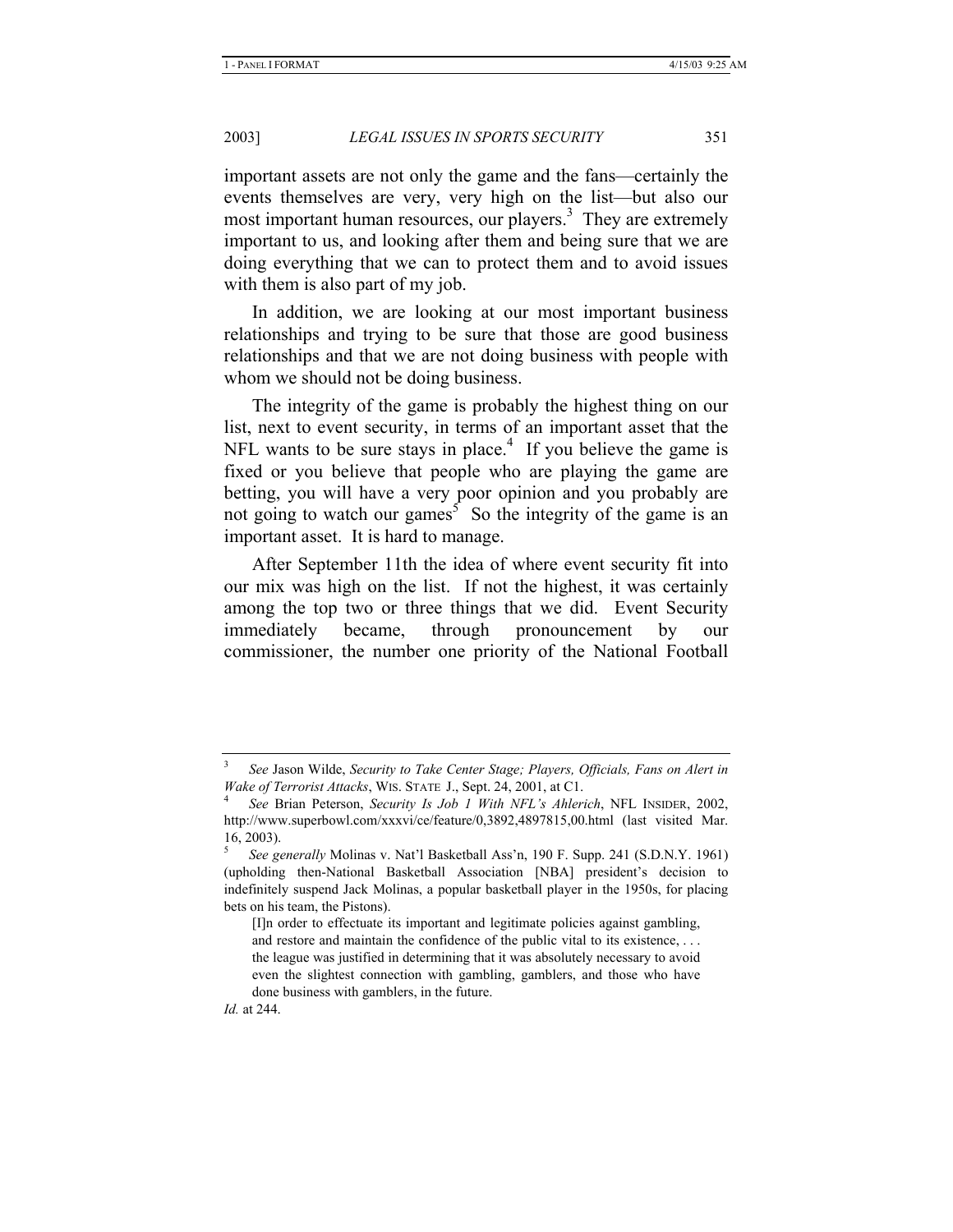League.<sup>6</sup> He said repeatedly that the NFL could stand a lot of mistakes; we could make a lot of bad business decisions, we could have bad business partners, we could have bad problems with our most important human resources, but we could not, perhaps, survive a terrorist attack or a large loss of life in one of our venues, at one of our games.<sup>7</sup> That is a very strong statement.

The commissioner formed a task force to deal with security immediately and to make recommendations to him as well as to all of the owners as to what should be done to preserve and harden our events and make them safer.<sup>8</sup> He appointed the Task Force of Stadium Security and Crowd Management Professionals. I was chair of the committee.<sup>9</sup>

Over an eight to ten week period the task force met and evolved into publishing a set of best practices for NFL stadiums and best practices for security [hereinafter "*Best Practices Guide*"].<sup>10</sup> Those best practices, in turn, were provided to stadium managers and owners, recognizing that we do not have direct control over these venues. $11$  These venues are owned by cities, states and in some instances, the team owners themselves.

<sup>10</sup> *See* Glauber, *supra* note 2; Hurst, *supra* note 7.

<sup>6</sup>  *See* George, *supra* note 2 (quoting Ahlerich, explaining, "The commissioner said to the owners that the No. 1 priority is security and that we are not going to fall short in that area.").

<sup>7</sup>  *See* Ron Hurst et al., *American Sports As a Target of Terrorism: The Duty of Care After September 11th*, http://www.mmwr.com/\_uploads/uploaddocs/publications/ american%20sports%20as%20A%20TARGET%20of%20terrorism.pdf (last visited Mar. 25, 2003).

<sup>8</sup>  *See* Wilde, *supra* note 3 ("[C]ommissioner Paul Tagliabue convened a security task force this week—headed by Ahlerich, who spent [twenty-five] years with the FBI—and outlined a number of behind-the-scenes security measures.").

<sup>9</sup>  $\frac{9}{10}$  *Id.* 

In the aftermath of September 11th, most leagues, teams and venues went through a comprehensive threat assessment and established updated security guidelines and practices to meet the increased threat. The National Football League [hereinafter NFL], by way of example, created a security task force and issued to teams a "*best practices guide*" [hereinafter *Best Practices Guide*] of recommended security measures before resuming play.

Nick Cafardo, *Patriots Plan to Play It Safe*, BOSTON GLOBE, Sept. 19, 2001, at E2.<br><sup>11</sup> *See, e.g.*, Cafardo, *supra* note 10 ("The NFL has issued guidelines to all teams on how to proceed with security . . ."); Hurst, *supra* note 7 ("The National Football League . . . created a security task force and issued to teams a [*Best Practices Guide*] of recommended security measures before resuming play.").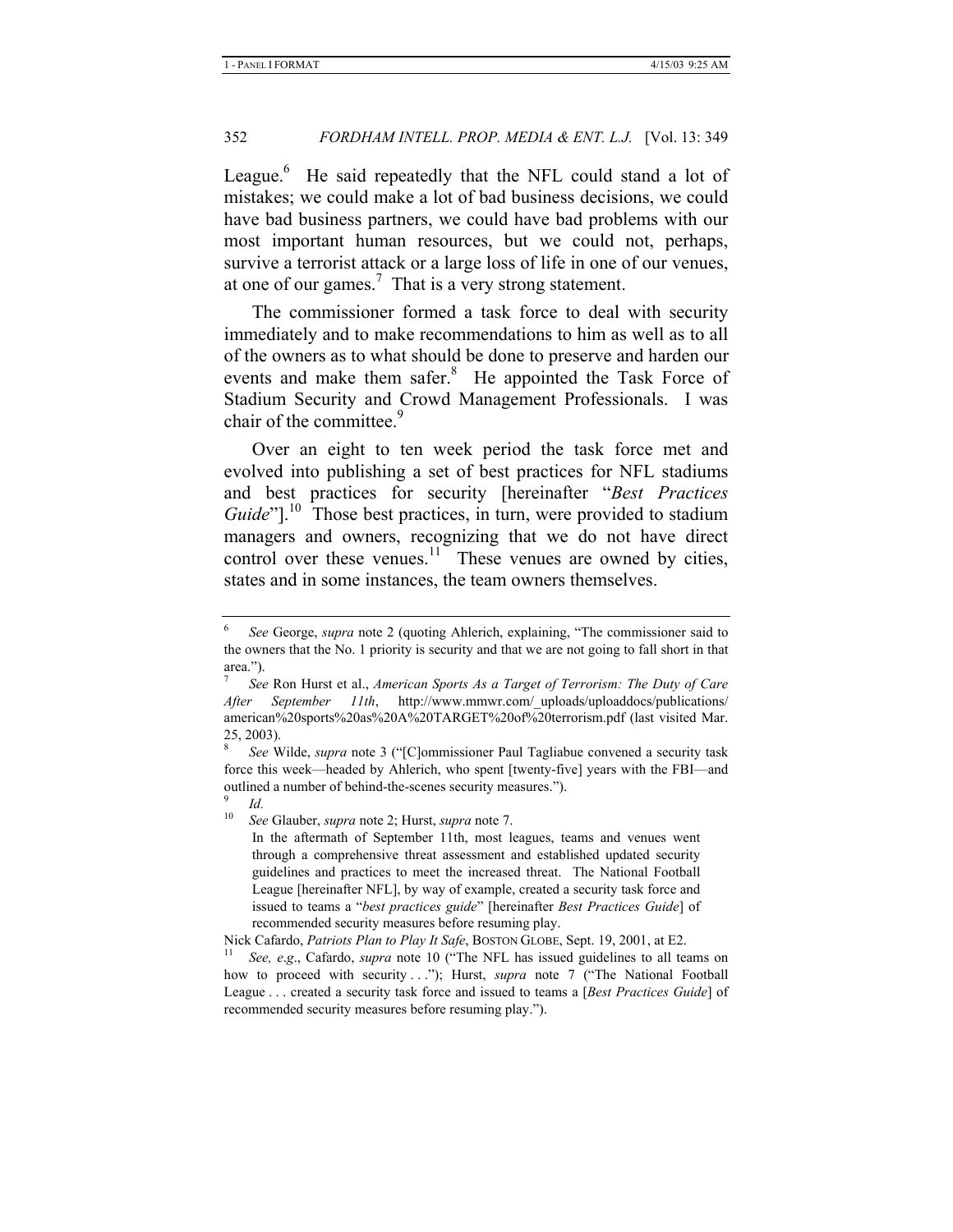That is a commonly misunderstood thing about the NFL, the idea that it is a hierarchical organization and the Commissioner can decree what he wants done from Park Avenue. In actuality, he has limited authority in that area.<sup>12</sup> He can urge, he can write some policies, and if all the owners sign on to it, things can get done.<sup>13</sup> And that is exactly what happened here with the *Best Practices Guide*.

Then we hired an independent security firm to put together what I would call an audit, for lack of a better description, to make an assessment of each stadium to see how they were doing in actually having best practices performed in their stadiums on nongame day and game day.<sup>14</sup> This was an extensive review done by security professionals, not the NFL Security Department. We hope they are professional—I believe they are professional—and they have now been completed and sent back to the teams and will be provided to the stadiums to implement the recommendations to ensure that we are doing the very best that we can.

I want to underscore that doing this work, which is expensive, is not all—well, first and foremost, it is a business decision.<sup>15</sup> This is business. These owners enjoy an important part of the American scene in entertainment and sports, but they are also in business, and it is important that their business be preserved. This is common sense. We are going to preserve our fans and take care of our fans.

The implementation of the recommendations will be an interesting project to watch how it goes. Mostly the stadiums have

<sup>12</sup> *See, e.g.*, John Clayton, *Realignment Ended Up Being Fairly Easy for NFL*, ESPN, *at*  http://espn.go.com/nfl/columns/clayton\_john/1203162.html (May 22, 2002) (showing that a vote by NFL team owners is necessary to alter existing league structure or policy).

<sup>13</sup> *See, e*.*g*., *id.* (noting that, due to NFL owners' willingness to compromise and bargain, it took only one hour to secure enough votes for the latest realignment of the thirty-two-team league into eight divisions).

<sup>14</sup> *See* Ted Curtis, *Sept. 11 Made Many of Us Reassess*, 88 A.B.A. J. 39 (2002) (noting that Jeff Pash, the NFL's executive vice president and principal in-house counsel, hired an independent firm to audit each stadium's compliance with the anti-terrorism template).

<sup>15</sup> *See generally* Hurst, *supra* note 7 (considering the prudence of assessing risks and developing industry best practices for sporting events in order to meet the duty of care for athlete and fan invitees in the wake of the September 11th tragedy).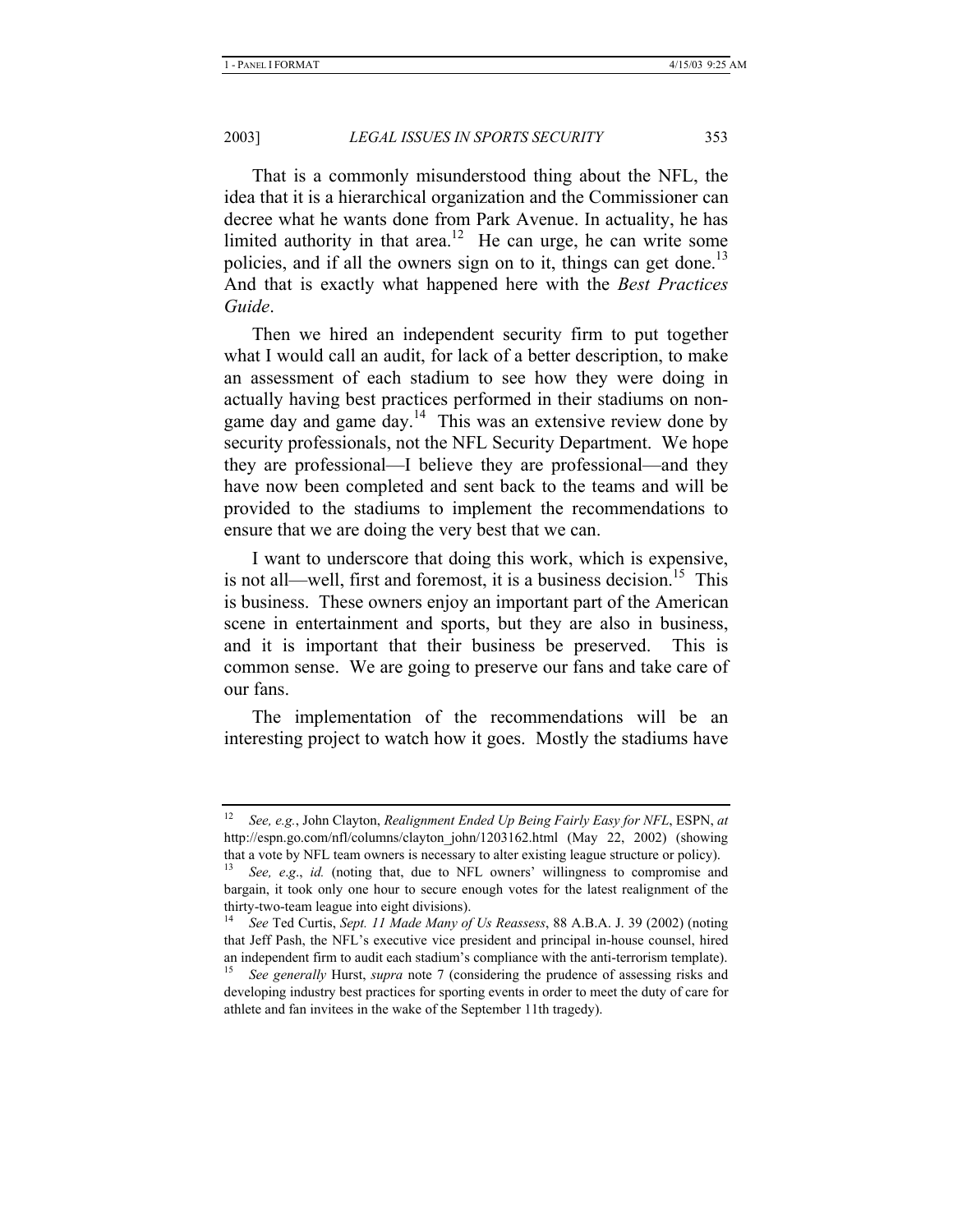been terrific at it.16 They have taken the *Best Practices Guide* and done a very good job—not that I am a judge of the stadiums. I am not. Mr. Squires will, I am sure, speak to this issue. He is a professional who runs stadiums.<sup>17</sup> I have never run a stadium. We had some people on the task force who had.

The idea here was to make strong recommendations to the teams to implement these best practices to the extent possible. The balancing of the invasive efforts to protect our fans, what might be considered invasive by some, I think is an important area that needs to be discussed. How far can we go with physical searches? How much permission is needed as fans enter the stadium to protect the fans at large and our business? Our experience has been since September 11th enormous acceptance and help from the public and our fans. The complaints that we have received have been along two lines, if you were to characterize them. Number one: you are not doing enough; why are you not doing more?<sup>18</sup> And number two: you are not consistent.<sup>19</sup> We did not get that everyplace, but we would occasionally receive those complaints.

I will end with my comment as to our biggest concern in going forward, and that is very simple. It is complacency. We are vigilant and we are going to push as hard as we can to do the right thing to protect our fans, but we understand that complacency could be our largest issue as we go forward with our fans, stadium managers, owners, and those who would spend the money to make us more secure. $20$ 

Thank you.

<sup>16</sup> *See, e*.*g*., Tom Withers, *Browns Security Director Says Fans Safe*, HOLLAND SENTINEL (Mich.), Sept. 20, 2001, http://www.thehollandsentinel.net/stories/092101/ spo\_0921010055.shtml.

<sup>&</sup>lt;sup>17</sup> See generally infra notes 22–55 and accompanying text.<br><sup>18</sup> See David Firestone, *In Security Matters, Playing Field Is Level*, N.Y. TIMES, Feb. 4, 2002, at D8 (quoting an NFL fan enthusiastic about the extent of searches: "'I've never been searched like this in my life—isn't it great?'").

See id. (quoting an NFL fan who was concerned with consistency: "They said it was everybody, and it had better be.").

<sup>20</sup> *See* Steve Cameron, *Venues Revisit Safety vs. Cost As September 11th Recedes*, STREET & SMITH'S SPORTS BUS. J., Mar. 11–17, 2002, at 1 (noting that as few as six months after the September 11th tragedies, some sports facility managers were considering decreasing or abandoning some of the enhanced security measures enacted to protect their venues against terrorism).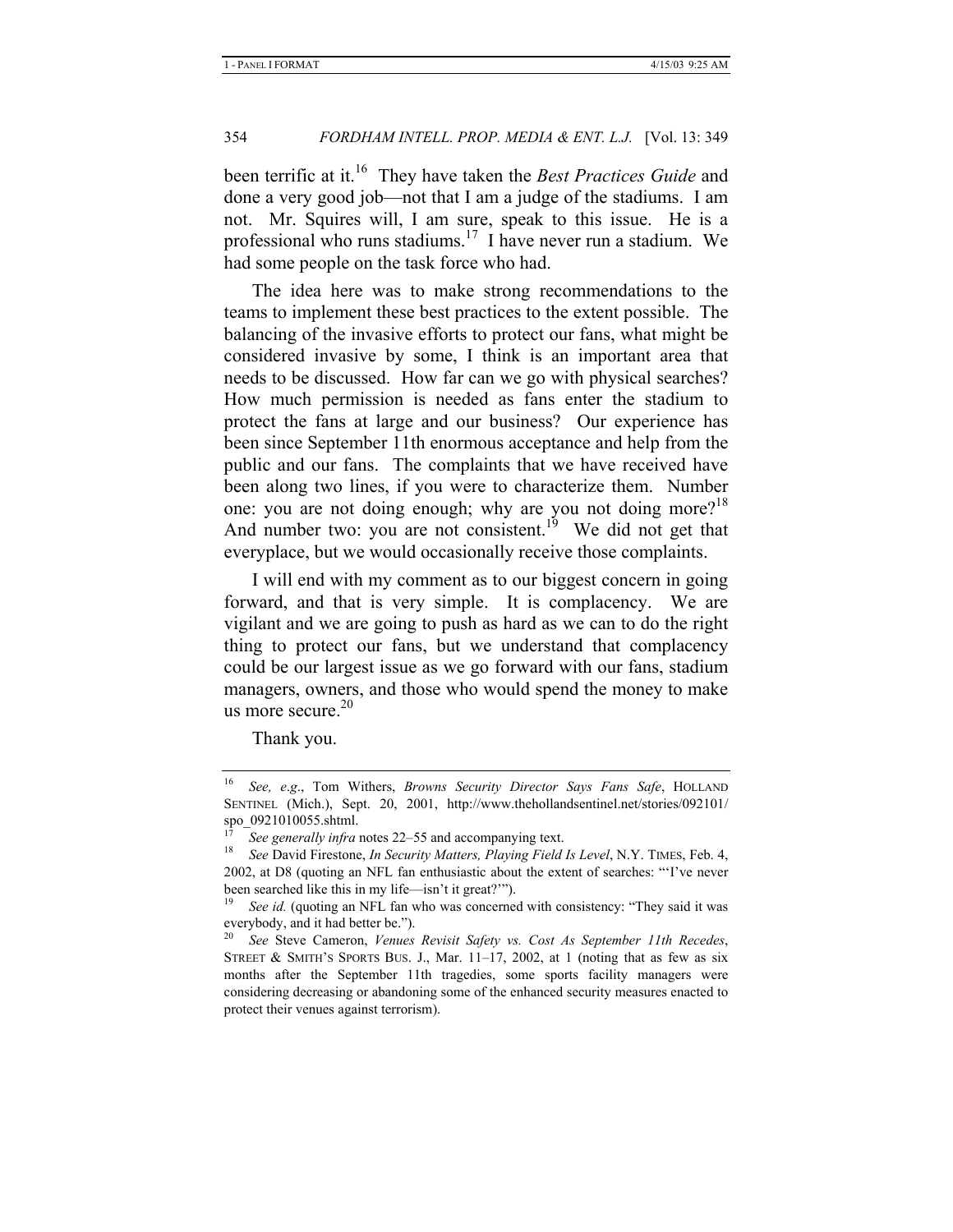PROFESSOR FALLON: Thank you very much.

Before we go to the next speaker, I wonder if you could just clarify one thing. That is, you said that the NFL has issued recommendations involving best practices.

MR. AHLERICH: Yes.

PROFESSOR FALLON: Then you also said that one of the big issues is how far it is appropriate to go, especially with respect to searches.

MR. AHLERICH: Yes.

PROFESSOR FALLON: What does the *Best Practices Guide*  say about searches?

MR. AHLERICH: It recommends that for a bag, or any items required into the stadium, we would request and receive a consent search from all patrons as they would come in, all fans.<sup>21</sup> That is recommended.

The idea is to have a strong, careful visual inspection of the patrons before they come in, as well as a touching or patting of the outer garments.

PROFESSOR FALLON: And if somebody refuses permission, then presumably that person does not get into the stadium?

MR. AHLERICH: That is correct.

PROFESSOR FALLON: Thank you very much.

So now, Mr. Squires, as with Milton Ahlerich, you have a lot of experience in the sports business and in stadium security, so I hope that you will talk about whatever you think would be most interesting to the audience, but I hope too that you will specifically respond to issues about how your concerns have changed since September 11th, what you are doing about those concerns, and maybe specifically what you are doing with the *Best Practices Guide* given to you by the NFL.

MR. SQUIRES: Sure.

<sup>21</sup> Hurst, *supra* note 7 (noting that the NFL's *Best Practices Guide* recommends "use of hand held metal detectors and search of all small bags and personal items"). *See also* Eric Fisher, *NFL Promises 'Unprecedented' Commitment to Fan Safety*, WASH. TIMES, Sept. 21, 2001, at C10.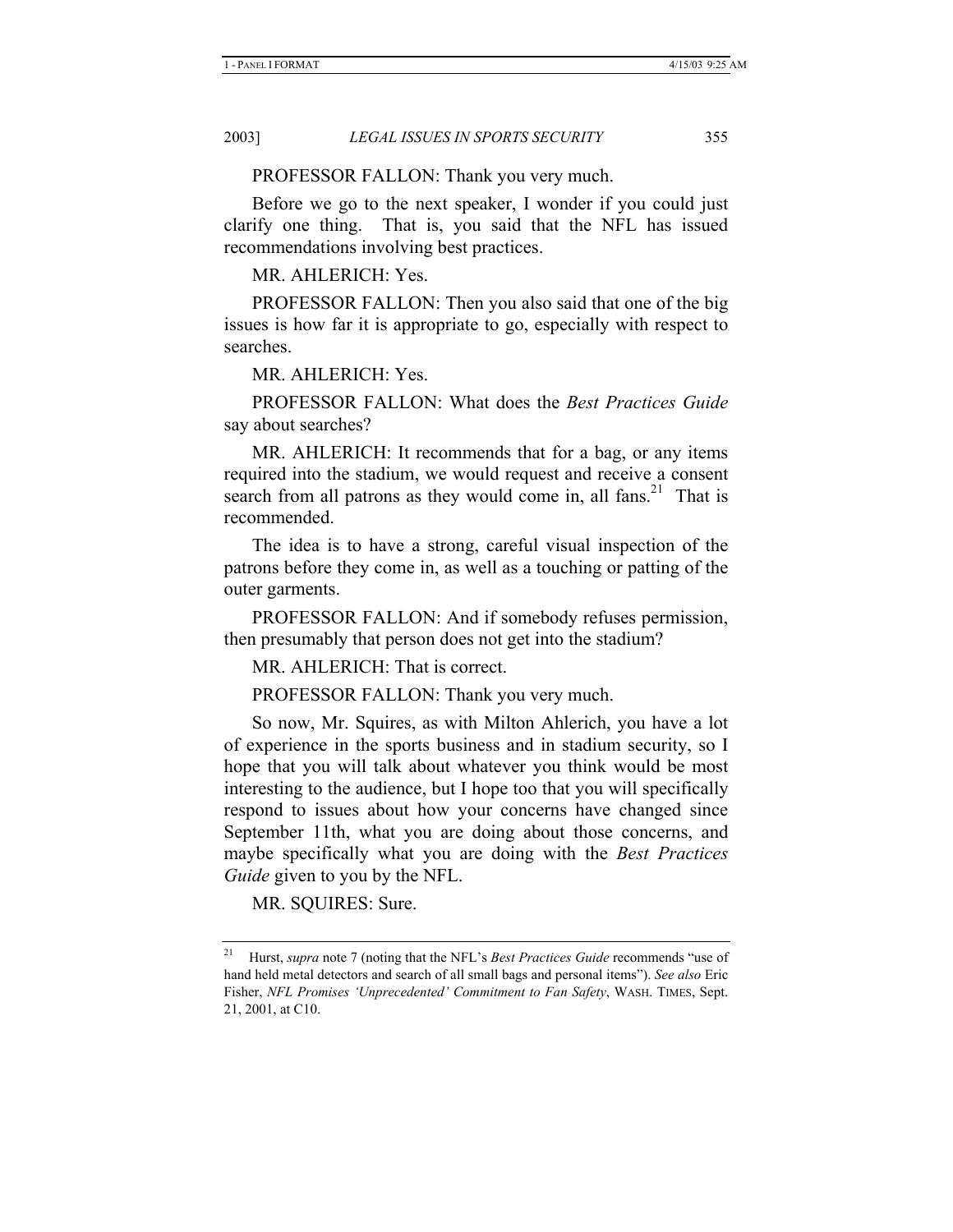I am assuming we have all Jets and Giants fans in here, right? Any Cowboys fans? Do not identify yourself.

Giants Stadium is twenty-six years young this year.<sup>22</sup> We have had 48 million people come through our gates.<sup>23</sup> I know this is a sports symposium, but we have had the Pope, $24$  we have had more concerts than people can imagine, <sup>25</sup> we have Major League Soccer,<sup>26</sup> the North American Soccer League,<sup>27</sup> and the New Jersey Generals.<sup>28</sup>

I like to think that my staff is probably the best in the business at what they do. Giants Stadium is the busiest non-baseball stadium in the country; $^{29}$  2.63 million people came through our turnstiles last year,<sup>30</sup> the second-best year we have ever had. We netted about  $\$18$  million.<sup>31</sup> It was a great year for us.

<sup>25</sup> *See, e.g.*, *Welcome to the Meadowlands Sports Complex*, Meadowlands, *at*  www.meadowlands.com (n.d.). See the main page and "Event Calendar" for a schedule of competitions and concerts. *Id.*<br><sup>26</sup> Ciante Stadium East Eacts

<sup>26</sup> *Giants Stadium Fast Facts*, *supra* note 23 (noting the past and present tenants of Giants Stadium including the New York/New Jersey Metrostars (MSL)(1996–present), New Jersey Cosmos (NASL)(1977–85) and the New Jersey Generals (USFL)(1983–85)).

<sup>22</sup> New York Giants, *Game Day: Giants Stadium*, *at* http://www.giants.com/facility (last visited Mar. 25, 2003) (noting the date of the Giants' debut in Giants Stadium as Oct. 10, 1976).

<sup>23</sup> *Giants Stadium Fast Facts*, *at* http://www.meadowlands.com/stadium/fastfacts.asp (n.d.).

<sup>24</sup> *See* Glauber, *supra* note 2; Edward Wong, *Guard Is Up for Stadium Security Officials Across the Country*, N.Y. TIMES, Sept. 28, 2001, at D8 (noting that Giants Stadium already had a blueprint for heightened security, as measures had been enhanced during "the Persian Gulf War, a 1995 visit by Pope John Paul II and the 1994 World Cup").

 $rac{27}{28}$  *Id.* 

 $rac{28}{29}$  *Id.* <sup>29</sup> *See* John Brennan, *Turf's Up at the Meadowlands*, RECORD (Begen County, N.J.), Dec. 31, 2002, at S5 (quoting George Zoffinger, president of the New Jersey Sports and Exhibition Authority: "Giants Stadium is the busiest stadium in the country with two NFL teams and a Major League Soccer team [the MetroStars] as well as numerous concerts and other events.").

See NEW JERSEY SPORTS & EXPOSITION AUTHORITY, ANNUAL REPORT 20 (2001) (noting that the 2001 total attendance for Giants Stadium and Continental Arena Airlines combined was over 4 million), http://www.njsea.com/Offers/pdf/NJSEA2001AnnRpt. pdf.

<sup>31</sup> *See* Associated Press, *Metro Briefing New Jersey: Trenton: State Aid for Meadowlands to Drop*, N.Y. TIMES, Nov. 19, 2001, at F4 (announcing 2001's net revenue at \$17.5 million).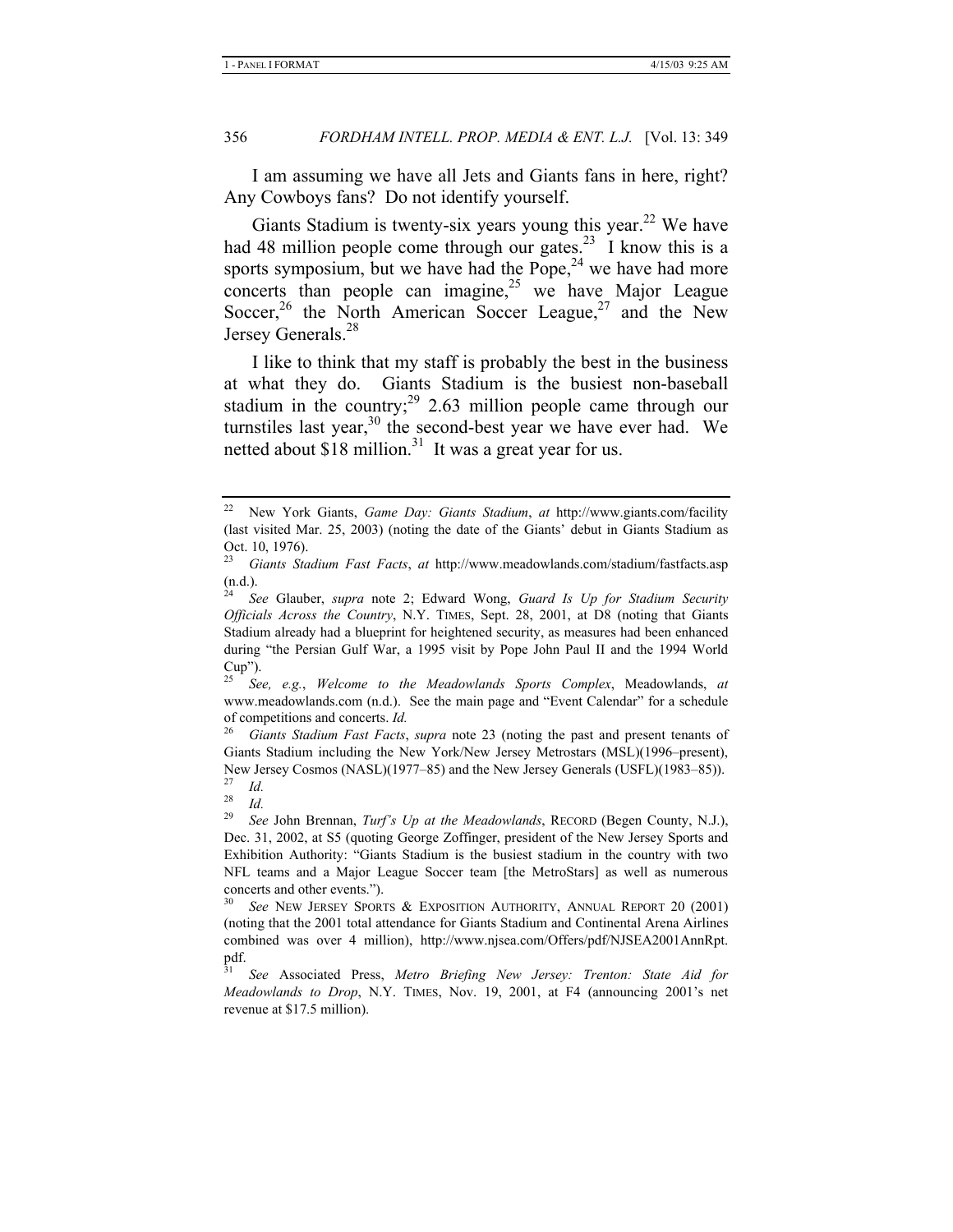Before September 11th safety was our paramount concern, and it is even more paramount now, if you can believe that. I look at security as a good boxing referee: you know he is there, but you do not see him a  $\frac{1}{2}$ 

Has anybody been to any events at Giants Stadium since September 11th?

AUDIENCE PARTICIPANTS: Yes.

MR. SOUIRES: What we have done is major deterrence.<sup>33</sup> As you come through the toll plazas, you see state police cars out there. We now do our checks outside the gates rather than inside the gates, and inside that corral area are state police.<sup>34</sup> When you come through the turnstiles, the first thing you see are state police cars. When you go to your seat, you see state police walking around the concourse, which is something we have not done before.<sup>35</sup> So it is a deterrent for anybody who may think that we might be an easy target.

It costs \$40,000 more per game to do that. There are other things that are included in that—which the Jets and the Giants do not participate in. The New Jersey Sports and Exposition Authority, which owns and governs Giants Stadium, pays for that.<sup>36</sup> But you cannot put a price tag on a life—well, I guess

<sup>32</sup> *See* Glauber, *supra* note 2. 33 *See id.*; Wong, *supra* note 24 (noting that Giants Stadium sits "across the Hudson River from the . . . World Trade Center" and commenting that for weekend football games, "There will be more people with guns and uniforms there . . . than at some minimum security prisons.").

<sup>34</sup> *See generally* Wong, *supra* note 24 (explaining that "[t]he Meadowlands uses inhouse security guards and the New Jersey State Police to staff events" and that their numbers would be increased and their presence would be more visible in response to the heightened security threat).

<sup>35</sup> *See generally id.*

<sup>36</sup> *See* New Jersey Sports and Exposition Authority, *Meadowlands Sports Complex Calculates \$3.2 Million Negative Impact From World Trade Center Attack*, *at* http://www.njsea.com/SearchResult/SearchResultDetails.asp (Nov. 28, 2001). *See also*  Leonard Shapiro, *NFL Is Making Plans for Super Bowl Security*, WASH. POST, Nov. 1, 2001, at D5 (describing NFL owners and NFL Players Association discussions about sharing the increased costs of providing additional security in response to September 11th); Wong, *supra* note 24 (noting that the New Jersey Sports and Exposition Authority runs Giants Stadium).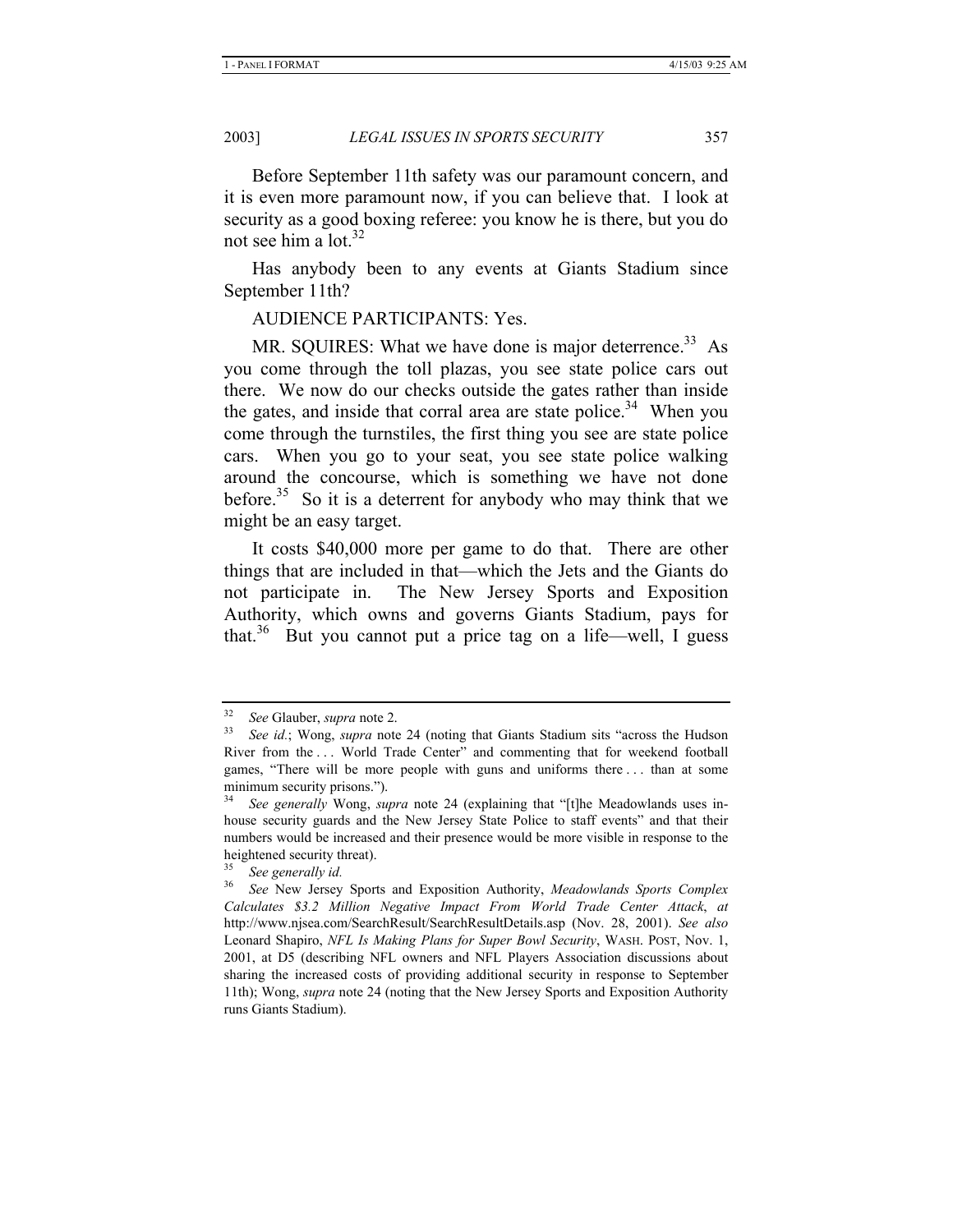maybe the Navy can; I think it's \$330,000 for lost life—but I cannot put a price tag on a life at my stadium.<sup>37</sup>

My goal is to get fans there, make sure they enjoy their experience and make sure they get home safely. If I accomplish that twenty times a year, I am 20–0.

Milt and I have worked closely together. We're fortunate. Because we are in New York, we have the NFL out there all the time. Because we are in New York, the Major League Soccer Commissioner is out there a lot. I do not consider that pressure. I consider that a good thing. I think when Milt came out he saw that we took this seriously and we did the best we could, and I think we have done a terrific job.

I agree with him; complacency is an issue.<sup>38</sup> I was recently interviewed for an article in *Street & Smith's Sports Business Journal*, and two of my compatriots in this country agreed with me that complacency and being on the tip of the spear and really watching what we are doing is important.<sup>39</sup> There was a comment from a so-called terrorist expert who says if we are focused on terrorism five years from now in the sports business, then there is something wrong.<sup>40</sup> I told that person, "Why don't you come and live in New Jersey and look at that skyline every day and you tell me differently."<sup>41</sup>

Nothing good came out of September 11th, and I cannot use enough adjectives that can describe that, but one by-product is that my staff will never get complacent on my watch. It will not happen. Every time they do, I just take them to one of my spirals

All members of the uniformed services are offered insurance under Servicemembers' Group Life Insurance for the maximum amount of \$250,000. *See Servicemembers' Group Life Insurance (SGLI)*, *at* http://www.military.com/Resources/ ResourceFileView?file=VETERANS\_LIFE\_INSURANCE\_SGLI.HTM (last visited Mar. 16, 2003).

<sup>38</sup> *See* Cameron, *supra* note 20; Thomas George, *League to Increase Security at Stadiums*, N.Y. TIMES, May 12, 2002, § 8, at 6.<br><sup>39</sup> *See* Cameron, *supra* note 20.<br>*Id.*<br><sup>41</sup>

<sup>41</sup> *Id. See also* Wong, *supra* note 24.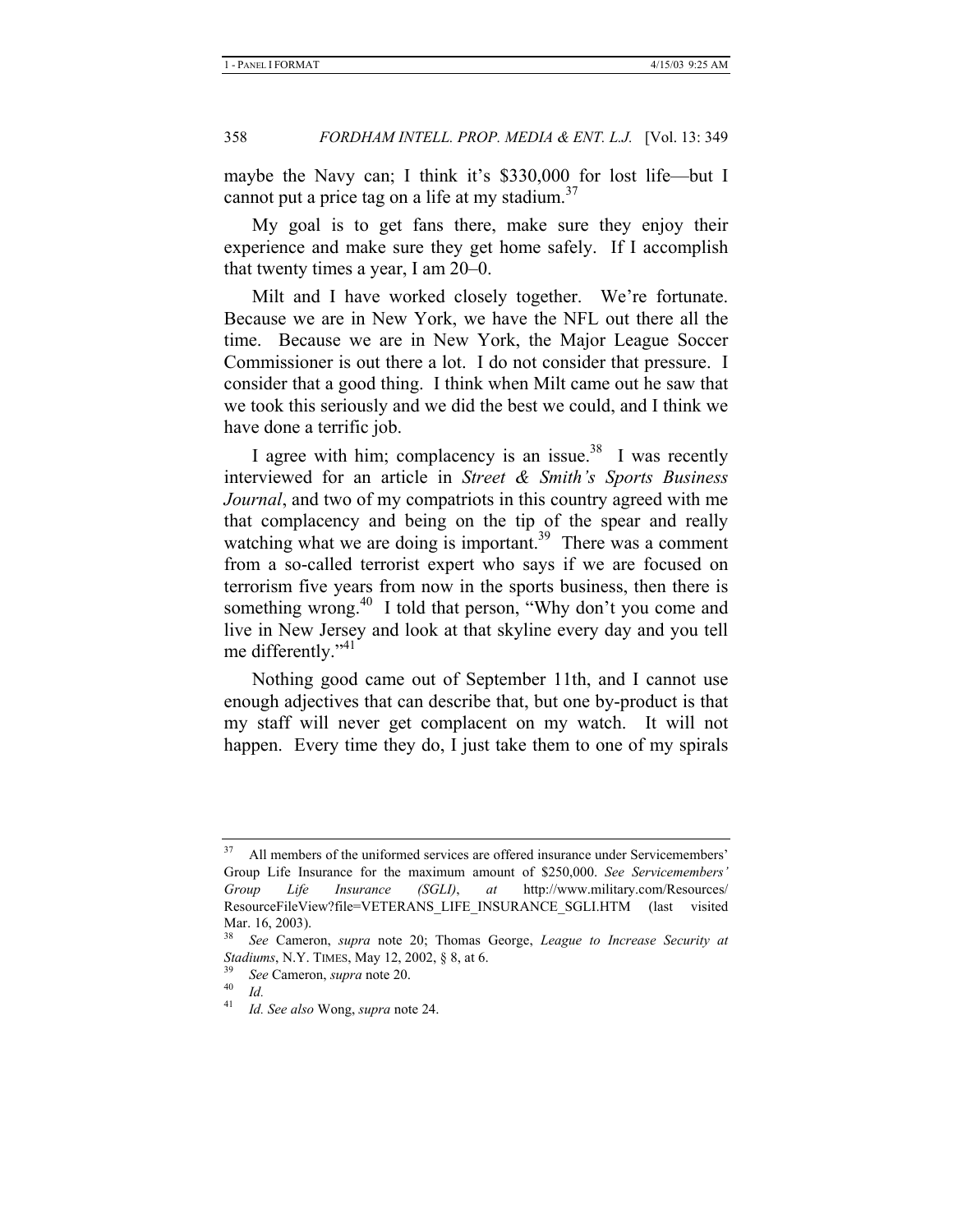that face southern Manhattan<sup>42</sup> and I say, "Take a look and what don't you see anymore?"

If you read my bio, you know I went to the United States Naval Academy. I am still in the Reserves. I strongly believe in this country. I strongly believe in the people who come visit my facility. And it is not just my facility. You know, we are in the business of selling entertainment: I have an arena, I have a race track, and I want people to enjoy themselves coming to my stadium, feel safe, and then maybe buy a ticket to go to the race track or go to the arena for a hockey game or a basketball game.

Going to the safety of our guests—in the past, we did a bottle and cans check.<sup>43</sup> We would open up bags or we would have the guest open up the bag to show us what they had. We would not touch it. We would let them fumble through the bag and show us what was in there.

Since September 11th, it has been an amazing transformation. The guests want us to search them. My philosophy is that I do not know that they want us to search them as much as they want to make sure that we are searching the people on their left and right. And I am telling you we have done it, and we have not had one phone call.

A couple of issues we had where we made some mistakes were male guards searching females—and I mean searching.<sup>44</sup> It is not a head-to-toe, you know, get up against the wall. It is like Milt said: open your jacket, let us go through your bag. We corrected that.

The phone calls that we have received have been exactly what Milt has said, that we have not been consistent enough and we are

<sup>42</sup> *See generally* Frank Litsky, *Jumpy Giants Welcome a Respite and the Chance to Pitch In*, N.Y. TIMES, Sept. 15, 2001, at C8 (noting the view of the lower Manhattan skyline from the Giants Stadium complex).

<sup>43</sup> *Giants Stadium Expands Security Procedures; Fans Encouraged to Enter Stadium Early*, *at* www.giants.com/facility/index.cfm?cont\_id=76702 (Oct. 4, 2001) ("The existing policy of prohibiting bottles (glass or plastic), cans, umbrellas, video cameras/recording devices or any items deemed by management to be dangerous or inappropriate remains in effect.").

<sup>44</sup> *See, e*.*g*., Rhoda Amon, *On the Go*, NEWSDAY (N.Y.), Feb. 17, 2002, at E3 (discussing female travelers' complaints of "being 'touched inappropriately' by male screeners" following security increases in the wake of September 11th).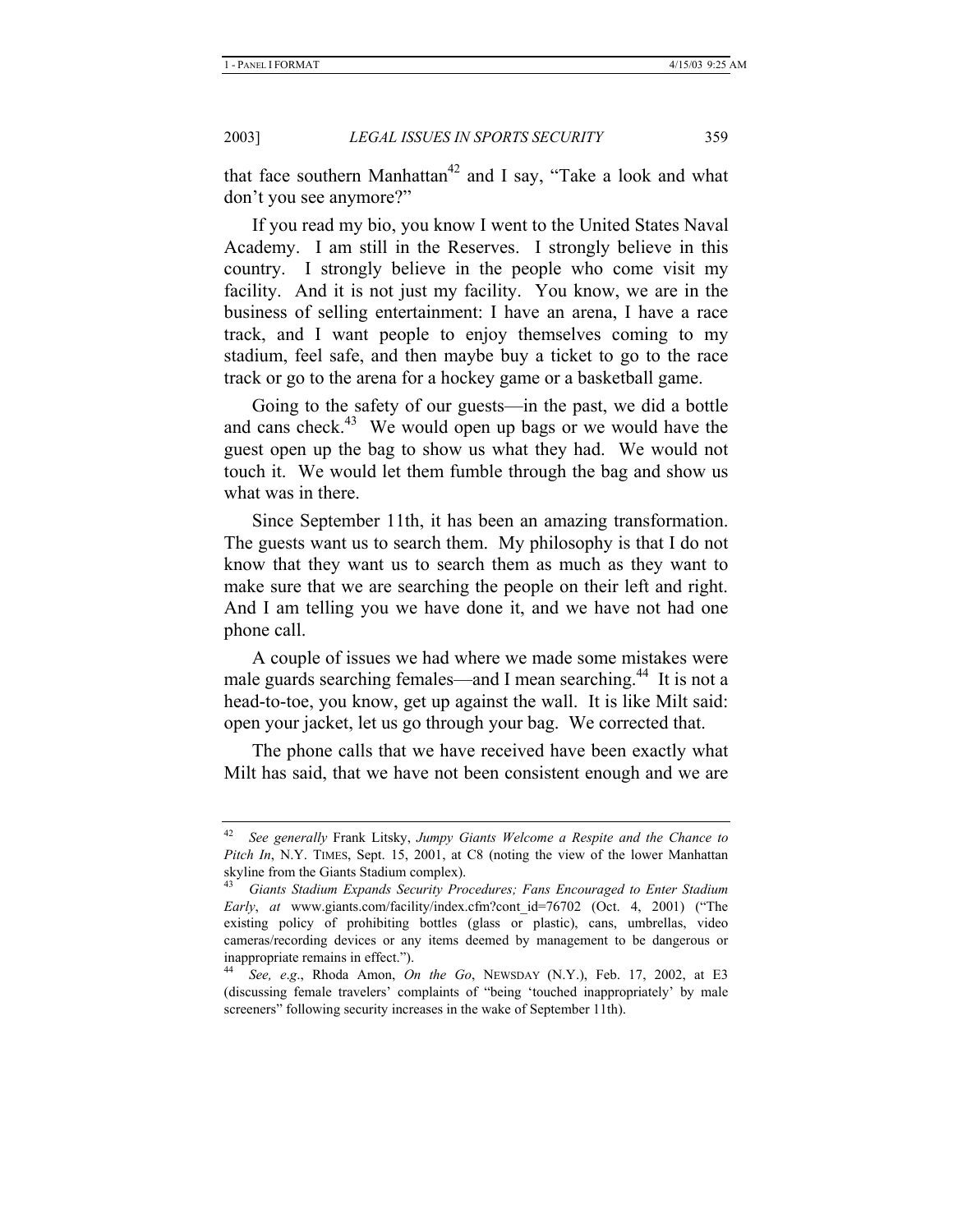probably not searching as well as they would like us to search them.

That being said, we are going to continue. I have Major League Soccer starting next Saturday.<sup>45</sup> We have a place called Checkpoint Charlie—I mean, you would think we are back in Vietnam<sup>46</sup> It is an area where there is a straight drive-through into the west end of the Stadium.<sup>47</sup> We have put up yellow Jersey Barriers, we have state police out there with their suburban vehicles and we have two bomb-sniffing dogs.<sup>48</sup>

This past year, a New York Jet by the name of Damien Robinson unfortunately forgot that he had an assault rifle in the trunk of his car and our dog found it.<sup>49</sup> He was fined \$30,000 by the team—I think it was by the team.<sup>50</sup> He still has not gone to court yet. $51$  But it just goes to show you that there are no exceptions to this rule.

We do not allow anything into the gate. We allow women's purses. We allow diaper bags, but there better be a baby with that diaper bag. We do not regulate the size of the purse, although we do not want you bringing one of those big old beach bags.

It is not just that we are concerned about a suspicious item being in that bag, but if the bag is left under a water fountain, just

<sup>45</sup> MetroStars, *MetroStars Schedule—April 2002*, *at* http://www.metrostars.com/ schedule/april.htm (last visited Mar. 16, 2003) (noting that the Metrostars 2002 opening game versus the Chicago Fire was played on April 20, 2002).

<sup>46</sup> *See generally* Michael Vega, *It's a Tight Ship at Stadium*, BOSTON GLOBE, Sept. 20, 2001, at E7 (explaining that "Checkpoint Charlie" seems to be a derivative of "Defcon Charlie," the code name for the second highest state of security alert at the United States Naval Academy).

<sup>47</sup> *See* Glauber, *supra* note 2 (noting that the Giants Stadium practice of closing some entrances off to route traffic for security purposes).

<sup>48</sup> *See generally* Wong, *supra* note 24 (discussing security measures taken at Giants Stadium).

<sup>49</sup> Ken Berger, *Weapons Arrest for Jet; Assault Rifle, Ammunition Found in Back of Robinson's SUV*, NEWSDAY (N.Y.), Oct. 17, 2001, at A76; Mike Freeman, *Pro Football: Inside NFL: Some Players Arming Themselves for Safety*, N.Y. TIMES, Oct. 21, 2001, § 8, at 7.

<sup>50</sup> Berger, s*upra* note 49 ("Jets coach Herman Edwards, after consulting the NFL commissioner's office, fined Robinson \$30,000.").

<sup>51</sup> *See* Jim Litke, *Leniency for NFL Troublemakers Wrong*, HAMILTON SPECTATOR (Ont.), Nov. 9, 2001, at E5 ("The case against Damien Robinson is still pending.").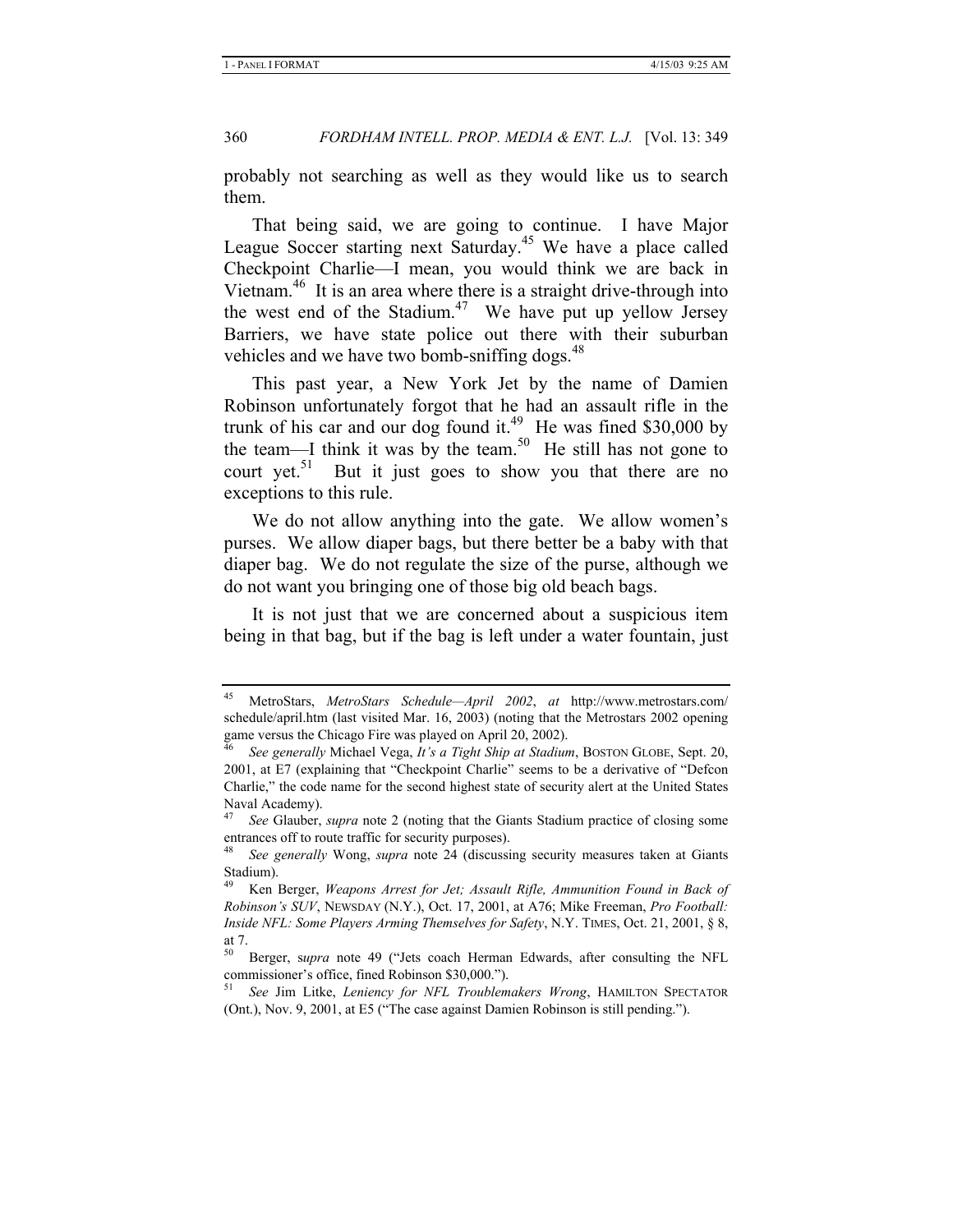inadvertently left and forgotten, in this heightened security, if somebody sees that and says, "Oh my God, an abandoned bag," and before you know it, people are running out of the stadium, and all it is a sweatshirt and a set of binoculars, that is our biggest concern.<sup>52</sup> That is a huge concern.

We have had two strange instances—not strange, but just two stupid things on people's parts that have really shown me the attention to detail.

We had a gentleman come to the gates. He had something that we requested he return to his car. He did not want to walk all the way back to his car. He went up to a woman who was parking her car in the general vicinity and said, "Could you please put this in your car and after the game I will come and get it from your car?" She said, "Absolutely not." He took the item, threw it under a car, and one of my security guards saw it. Within minutes, the state police were out there, the area was taped off, we have  $\cos^{5}$ <sup>3</sup>—I mean, we take everything very seriously.

The next instance involved a guy who was coming to the gates with a cooler. He was informed he could not bring his cooler in. He had a thermos. He gave the thermos to his wife and said, "Here, honey, you take the bomb in." Well, within five minutes, he was down in the state police office. We released him. We warned him. We talked to the team about the ticket holder. There is no joking. It is not a joking matter. And, as Milt said, the guests are the ones who really want us to continue to provide the security.

The biggest issue we still have is aviation. The phrase "no fly zone" came out very early on after September 11th around stadiums.<sup>54</sup> If you have ever flown into Newark—and I think that

<sup>52</sup> *See, e*.*g*., Douglas Futch et al., *Hearsfield Security: Reaction*, ATLANTA J. & CONST., Nov. 18, 2001, at 9A (describing the panic and complete shutdown of Chicago's O'Hare Airport after a traveler forgot his camera bag in the terminal and left without retrieving it out of fear of missing his flight).

<sup>53</sup> Bryan Burwell, *Sports Aren't Immune to Threat of Terror That Lurks Everywhere*, ST. LOUIS POST-DISPATCH, at B1 ("Rifle-toting state troopers with bomb-sniffing dogs ring Giant Stadium for every sporting event.").

<sup>54</sup> Tom Bowman et al., *Terrorism Strikes America: The Response*, BALT. SUN, Sept. 21, 2001, at 1A ("[T]he Federal Aviation Administration enacted a defensive measure at home, declaring a 'no-fly zone' within three miles of major professional and college sporting events.").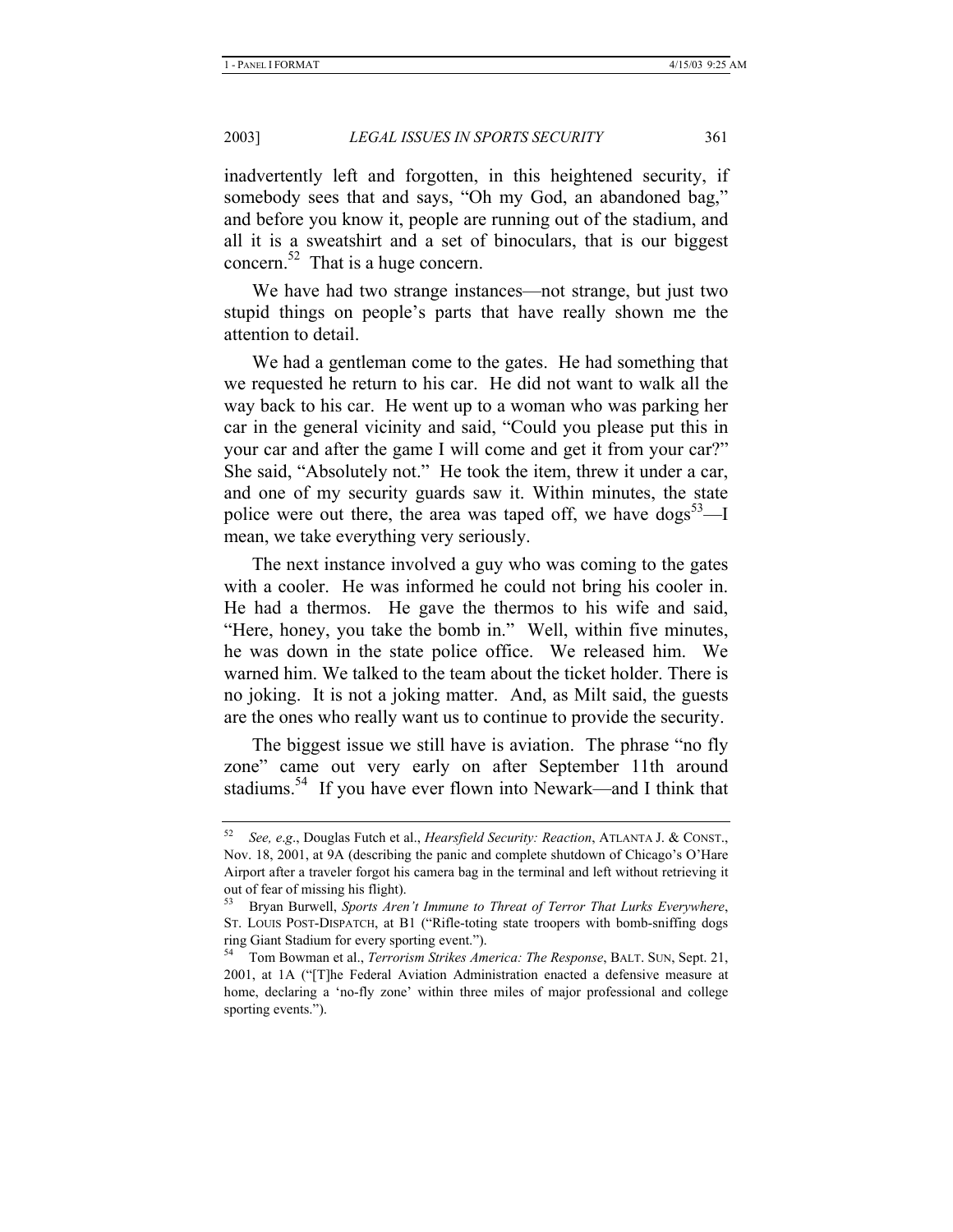everybody has—if you ever sat on the port side of the airplane and looked out the window—"port" is a Navy term for left<sup>55</sup>—if you look out there and you look down, you see Giants Stadium. I have had people call me and tell me that aviation should ban all flights on Sundays because of the NFL. I try to explain to them that the NFL is big but the aviation industry is just a little bit bigger.

But as time has gone on, it has gotten easier and easier for us. My concern is—and we are lucky—Giants Stadium is not like some of the NFL facilities that all they do is play NFL games. I have soccer starting up, I will have some concerts this summer,  $56$  I will do all my emergency evacuation drills, all my fire drills, I will do my training, so on August 5th, our first preseason game between the Giants and the Houston Texans, we will be ready. It is those teams that maybe perform thirteen to fourteen events a year, that have a six-month hiatus between their last game and their next game, they are the ones I really think that have to continuously train and emphasize. And we do have that skyline to look at, so it makes it a little easier for my staff to understand why it is so important.

#### PROFESSOR FALLON: Thank you very much.

If I could, again, just ask one small clarificatory question: both you and Mr. Ahlerich have alluded to some complaints or concerns about consistency with respect to which practices designed to ensure security are applied. Now, I could imagine two kinds of concerns about consistency. One would be that you do not look hard enough at everybody. The other kind of concern would be that you look in some sense too hard, you single out some group of people, possibly on the basis of race, ethnicity, gender, whatever it might be. Which or both of these kinds of complaints have you had and how valid do you regard the complaints as being?

MR. AHLERICH: We have had nothing forwarded to the League Office that said that anyone was singled out. The complaints were more, "I was searched more thoroughly than I saw other people being searched." We have received that. Then

AMERICAN HERITAGE DICTIONARY OF THE ENGLISH LANGUAGE (4th ed. 2000) (defining port as "the left-hand side of a ship or aircraft facing forward").

See *supra* notes 25–28 and accompanying text.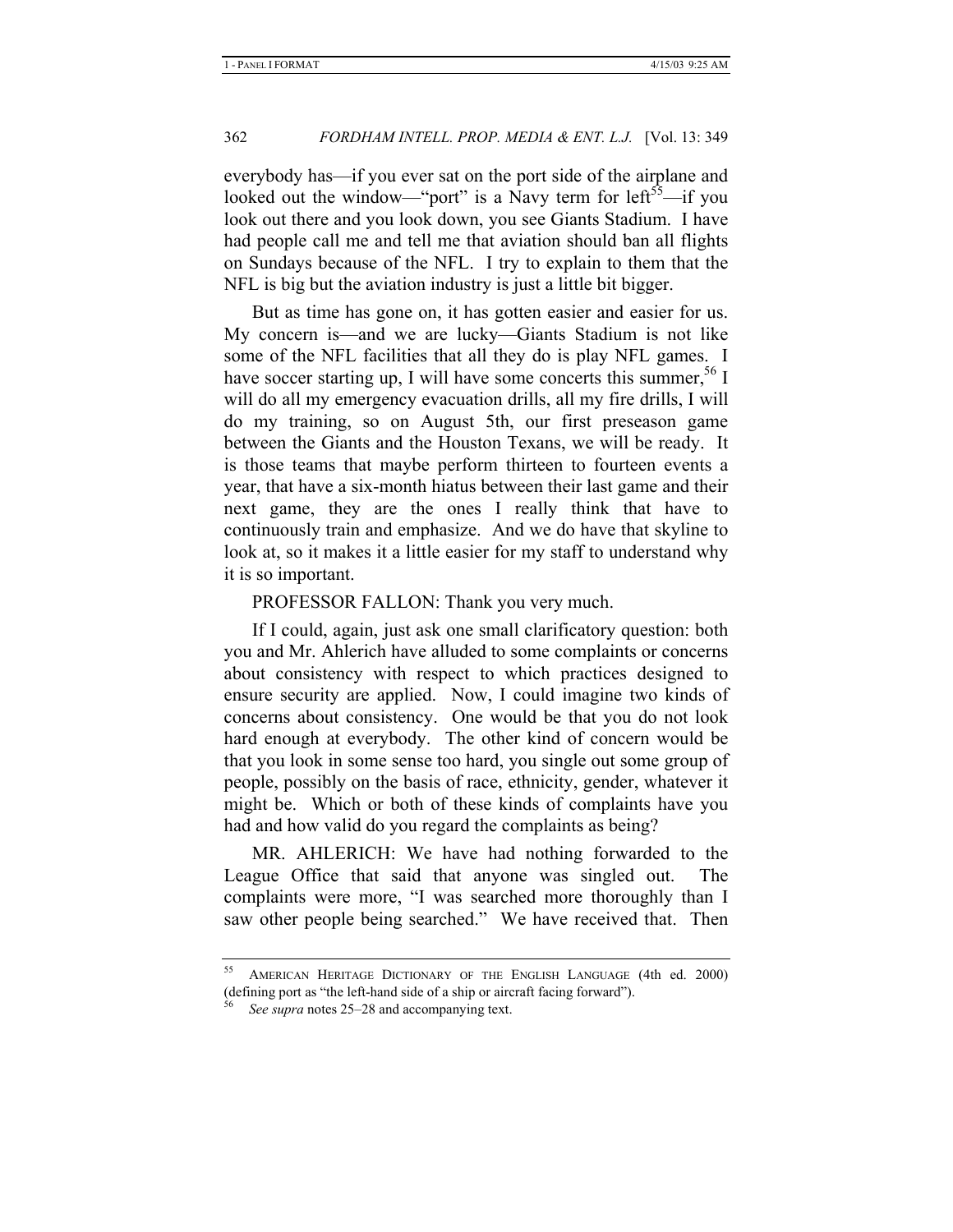we received, "I walked right in. I walked in and they did not look through my bag very well. What kind of security is that?" Those are the two types that I have seen.

MR. SQUIRES: I agree. There have not been any instances of profiling at all. It has been, "Well, I saw somebody get in with a bag and the bag was oversized," or we had a situation early on where we did not have the appropriate female guards at the gates to search females, so we would not touch them, for sure, but we let them in without doing the search that we were doing to other male guests. Those are the inconsistencies we have had.

PROFESSOR FALLON: Now Paul Zoubek. I know one of the things I would be interested in is your reaction to what is being done by the NFL, what is being done at Giants Stadium. If these were your clients, how would you advise them? Are they doing enough, too much, or ought they to be doing something else? How do you react to what you have heard?

MR. ZOUBEK: I think what we need to focus on is the need to balance the continuing threat of terrorism with the need to get back to business. But that is one of the most difficult questions we, as a nation, have ever faced.

As an interesting segue on the last topic that was mentioned by Bill, for all of us, much like when Kennedy was shot, we will always talk about where we were on September 11th.<sup>57</sup> I was chairing a panel of community members and law enforcement on how to eradicate racial profiling in Atlantic City, New Jersey. With us at the time was the Chief of Police of Port Authority and the Chief of Police of Montgomery County, Virginia. We had to helicopter both of them out of the conference.

I then spent time as First Assistant Attorney General working on New Jersey's reaction to the attack. Our immediate questions were: "What do we do now? What do we do next? What are our

<sup>57</sup> *See generally* Vivian Berger, *Every Generation Faces Its Moment of Truth*, NAT'L L. J., Sept. 24, 2001, at A26; Marie Cocco, *Respect and Sorrow*, RECORD (Bergen County, N.J.), Sept. 11, 2002 ("September 11 was not like Pearl Harbor. It was more like the day JFK was shot.... JFK's death is the touchstone that people reach for, an instinctive connection made without conscious thought. It was a cataclysmic event that was incomprehensible, yet comprehended immediately as innocence lost.").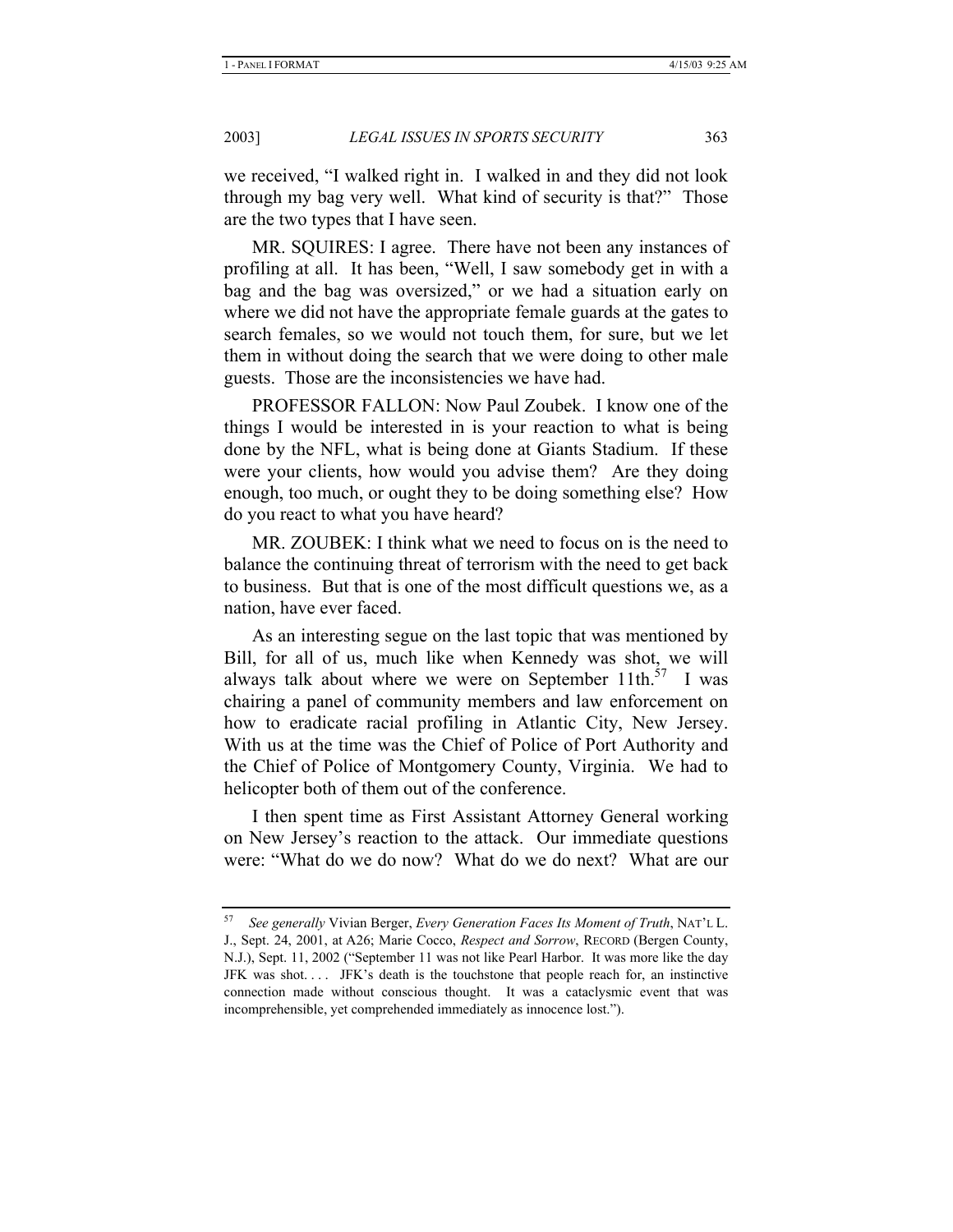threats? What targets do we need to harden?" As part of the immediate response, state troopers and National Guard were sent to guard the nuclear reactors, and to the vents of the Holland Tunnel.<sup>58</sup>

At that point in time, what did we know? We knew we had just suffered the worst attack on domestic soil in our history.<sup>59</sup> But we did not know what was the next target, so what we had to do was undertake a total assessment of all the potential targets in New Jersey, ranking them, and deploying the available resources to meet those potential threats.<sup>60</sup>

During that same period of time the NFL and stadium owners were conducting their threat assessments and determining what they needed to do.

Well, here we are six months later. Thankfully, we have routed the Taliban, but Osama bin Laden is at large.<sup>61</sup> We have not had any further anthrax incidents, but we also have not caught the evildoer at fault.<sup>62</sup>

I think what we have learned is that one of our greatest threats is complacency. We should not only focus on the missing World Trade Center as a symbol to remind us of the threat but we should also recognize that New Jersey and New York have been a

<sup>58</sup> *See, e.g.*, Press Release, Office of Pennsylvania Governor Mark Schweiker, Governor Calls Up National Guard to Secure Nuclear Facilities Through Wednesday, Nov. 7 (Nov. 2, 2001) (announcing the deployment of the Pennsylvania National Guard to guard Pennsylvania's nuclear power plants), http://www.pahouse.com/veon/ schweikerrelease.htm; News Release, New Jersey Department of Military & Veterans Affairs [NJDMAVA], NJDMAVA Deploys to New Jersey Conference of Mayors (May 1, 2002), http://www.state.nj.us/military/news/archive2002/1may02njdmavadeploys. html.

<sup>59</sup> *See* George Vecsey, *The Mayor Was There For the Yanks*, N.Y. TIMES, Nov. 6 , 2001 (quoting Mayor Rudy Giuliani, identifying the September 11, 2001 attacks as "the worst attack in the history of our country").

<sup>60</sup> *See* Bill Gertz & Rowan Scarborough, *Nation: Inside the Ring*, WASH. TIMES, Dec. 27, 2002, at A7.

Pursuing bin Laden, SALT LAKE TRIB., Jan. 11, 2002, at A16 (noting that Americans are frustrated that, despite the defeat of Al Qaeda and the Taliban, bin Laden remains at  $\frac{\text{large}}{62}$ .

<sup>62</sup> *The Nation; FBI Laments Lack of Anthrax Arrests*, L.A. TIMES, Nov. 2, 2002, at A25 ("FBI Director Robert S. Mueller III expressed dissatisfaction . . . that those responsible for last year's deadly anthrax attacks had not yet been caught.").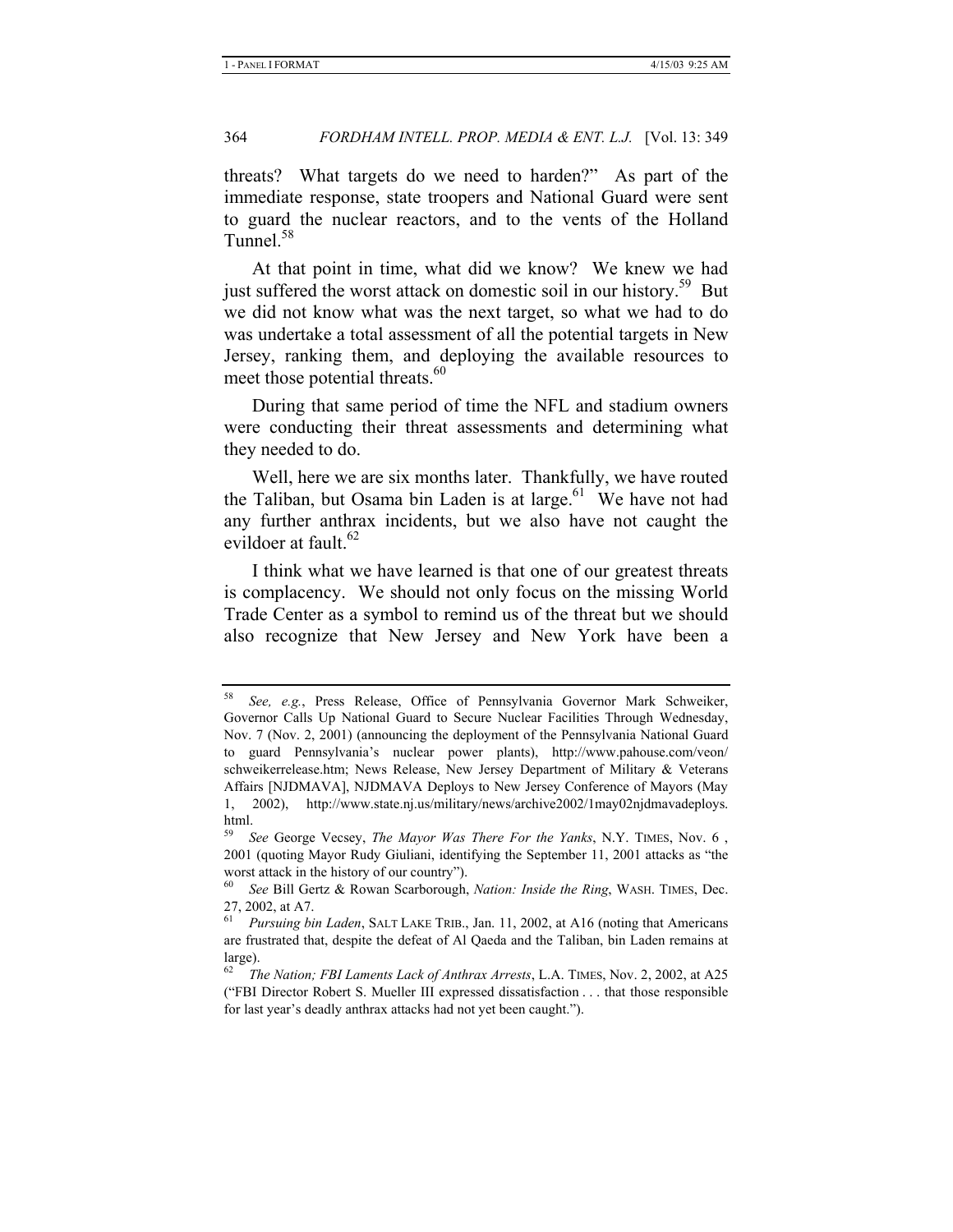breeding ground for terrorists, New Jersey in particular. In the 1993 bombing some of the terrorists were from Jersey City and in the most recent attack, some had lived in Patterson.<sup>63</sup>

So what do we know about our threat? I think we know that it is a real and continuing threat. And I think we have to recognize that it is a threat that challenges our very existence as a nation. What we really have to do—and one of the statements I heard from some of the heads of our Emergency Management in New Jersey I think is very apropos: "We have to establish security as a way of life."

Last night, when my flight from Detroit was canceled, all the passengers on my flight had to go to the other end of the airport from USAir terminal to the Delta terminal. All sixty of us then had to line up to be searched. The flight was delayed two hours, I did not hear a peep from anyone. They were all thankful that that was occurring.

But how do we balance the continuing threat that we know we have against the cost of continuing some of the measures that the NFL and some of the stadiums have been involved in?

I really think what the NFL and some of the stadiums have done is absolutely what has been needed to be done, which is conduct a threat assessment, look where you can meet some of your potential vulnerabilities and establish a policy like Best Practices for your particular industry.<sup>64</sup>

Next, you have to educate the public as to what those practices are, because the public will be cooperative. If you are doing

<sup>63</sup> Joseph Grinstein, *Jihad and the Constitution: The First Amendment Implications of Combating Religiously Motivated Terrorism*, 105 YALE L.J. 1347, 1348–49 (1996) (identifying the terrorists at fault in the 1993 World Trade Center bombing as being New Jersey residents); Aaron Brown, *The Anthrax Investigation*, CNN Transcripts, *at*  http://www.cnn.com/TRANSCRIPTS/0110/16/asb.00.html (Oct. 16, 2001) (reporting that some of the suspected hijackers stayed in a Patterson, New Jersey, apartment before the attacks).

<sup>64</sup> *See* Hurst, *supra* note 7 ("In the aftermath of September 11th, most leagues, teams and venues went through a comprehensive threat assessment and established updated security guidelines and practices to meet the increased threat. The [NFL] . . . issued to teams a [*Best Practices Guide*] of recommended security measures before resuming play."); Andrew Mason, *Security: NFL's "No. 1 Priority"*, NFL News, *at*  http://www.nfl.com/news/2001/security\_092001.html (Sept. 20, 2001).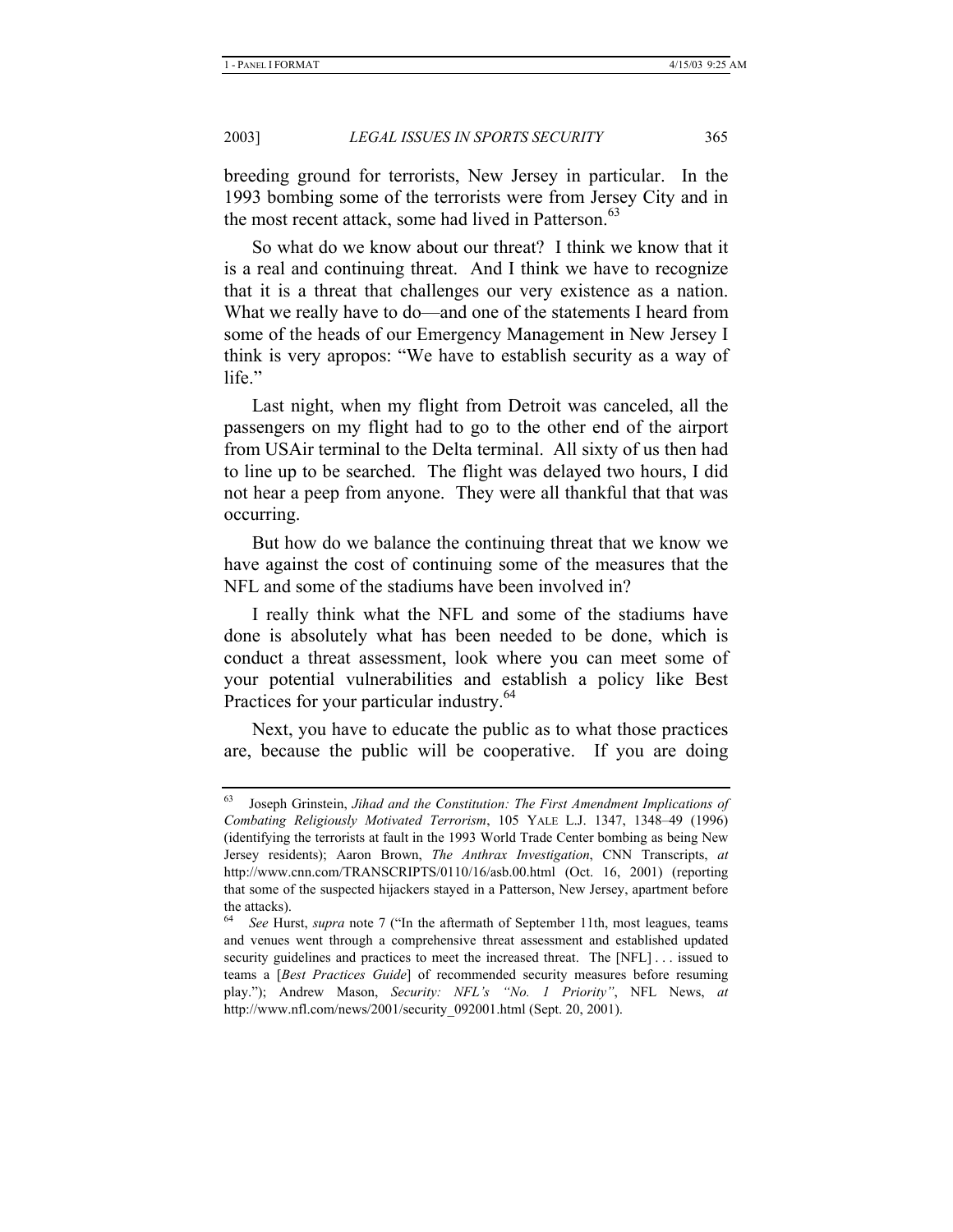searches across the board and you are announcing them, I think that it will be accepted and appropriate.

Obviously, as someone who was very much involved in some of the New Jersey State Police racial profiling issues and the reforms in New Jersey, we cannot let this threat become a new impetus, like the War on Drugs was, for instances of racial profiling on a security threat.<sup>65</sup> I think the measures that have been set up, that are set up across the board at the facilities, are the appropriate way to go.

American sports is a very symbolic target of terrorism because it is so associated with the globalization of the American economy and the American culture. $66$  Young kids throughout the world are wearing those jerseys, they are wearing their Nike shirts, their Nike shoes, and the terrorists are looking for a symbol to target. That is why so much effort was put in at the Olympics. $67$  That is why so much effort was put in at the Super Bowl and at some of the larger events.<sup>68</sup> What we have to do is just establish security as a way of life. $69$ 

I would submit that if your clients do not establish and follow the *Best Practices Guide*, they will have substantial issues as it relates to the duty of care that they owe to the participants and to the spectators. $70$ 

<sup>65</sup> *See* Nicole Davis, *The Slippery Slope of Racial Profiling: From the War on Drugs to the War on Terrorism*, Color Lines, at \*2, *at* http://www.arc.org/C\_Lines/CLArchive/ story2001\_12\_05.html (Dec. 2001) (reporting that eighty percent of American citizens opposed racial profiling prior to September 11th, but seventy percent of citizens now believe some form of racial profiling may be necessary).

<sup>66</sup> *See, e*.*g*., Roy Masters, *Super Bowl Gets Peak Rating As Terrorists Target Audience*, SYDNEY MORNING HERALD, Feb. 2, 2002 (referring to the Super Bowl as "the citadel of American commercialism" and as a potential terrorist target).

<sup>67</sup> Patrick O'Driscoll, *Bottom Line on \$310 M Security: Few Arrests, Games Wrap Up Safely*, USA TODAY, Feb. 25, 2002, at 4D ("The Winter Olympics bought the best security that \$310 million could buy. In the end, it worked.").

<sup>68</sup> Brian Schmitz, *Security Keeps Game Safe, Sound; The Well-Coordinated Massive Effort Ranked As Unprecedented for a U.S. Sporting Event*, ORLANDO SENTINEL, Feb. 4, 2002, at C6 (noting that the "tightest security measures ever for a sporting event in the United States" were in place for Super Bowl XXXVI in the wake of the September 11th terror attacks).

<sup>69</sup> *See* Cameron, *supra* note 20. 70 *See, <sup>e</sup>*.*g*., Knight v. Jewett, 834 P.2d 696, 709 (Cal. 1992) (team owner liability); Schneider v. Am. Hockey & Ice Skating Center, Inc. 777 A.2d 380 (N.J. Super. Ct. App.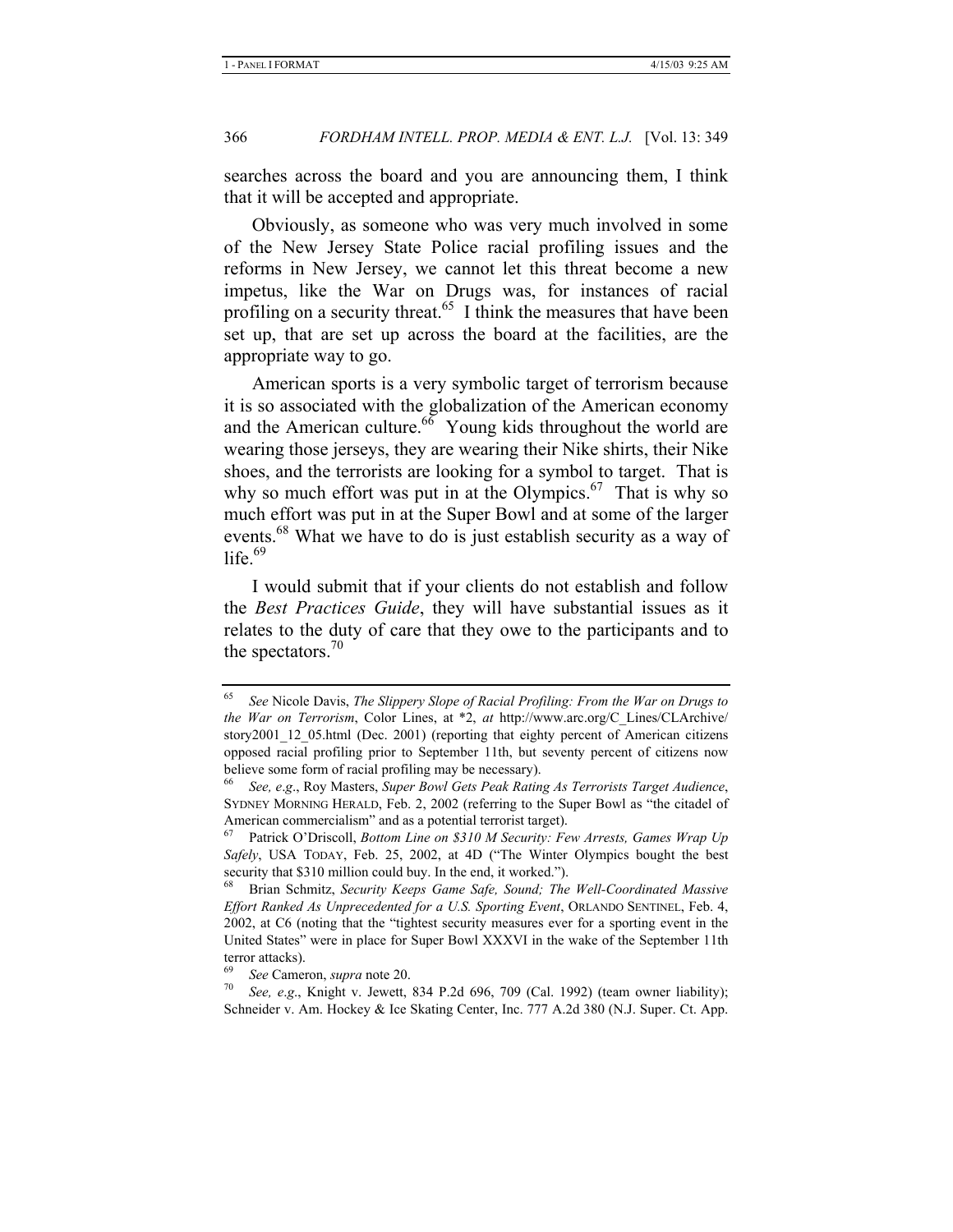I think that the measures that have been put in place so far have been reasonable. I think one of the issues we have to focus on, as we look at issues with respect to facial recognition technology is potential effectiveness of the technology.

If you have a "be on the lookout" alert that a suspected member of the Al-Qaeda is nearby in a particular location, I think it would be very reasonable to engage in facial recognition or other technology to try to identify whether that individual has infiltrated a facility. A more generalized facial recognition program that does not rely on some targeting based upon realistic information may be more questionable.

So I think it is something that we have to check on. And I can tell you, as someone who has handed flags and urns to the family members of New Jersey residents who were lost, I think we all want to make sure that we have learned from this incident.

And we are making sure that this comment that you referred to from *Street & Smith's*,<sup> $71$ </sup> that in five years from now if we are still doing this, then people are making a mistake—I take the absolute contrary view, which is, for my children, for my grandchildren, we have to establish this as a way of life and just accept the reasonable intrusion consistent with our constitutional principles.

PROFESSOR FALLON: Thank you very much.

Norman Siegel, I am sure you have a number of things to say and a number of things in response to what has been said.

MR. SIEGEL: The horrific attack on the World Trade Center and the deaths of almost 3,000 innocent people on September 11,  $2001$ ,<sup>72</sup> changed America and the world, perhaps for our lifetime. It has put our basic security into question and is now forcing us to consider issues of freedom and security, liberty, and order.

The challenge facing us—and I think I agree with Paul at least in what he said—is to find a balance, a balance that protects our

Div. 2001) (hockey rink not liable for failing to eradicate risk of spectators in bleachers getting hit by errant pucks); Hurst, *supra* note 7.<br><sup>71</sup> See Cameron, *supra* note 20.<br><sup>72</sup> A Day of Terror; Bush's Remarks to the Nation on the Terrorist Attacks, N.Y. TIMES,

Sept. 12, 2001, at A4 (quoting President George W. Bush's address to the nation the evening of September 11th).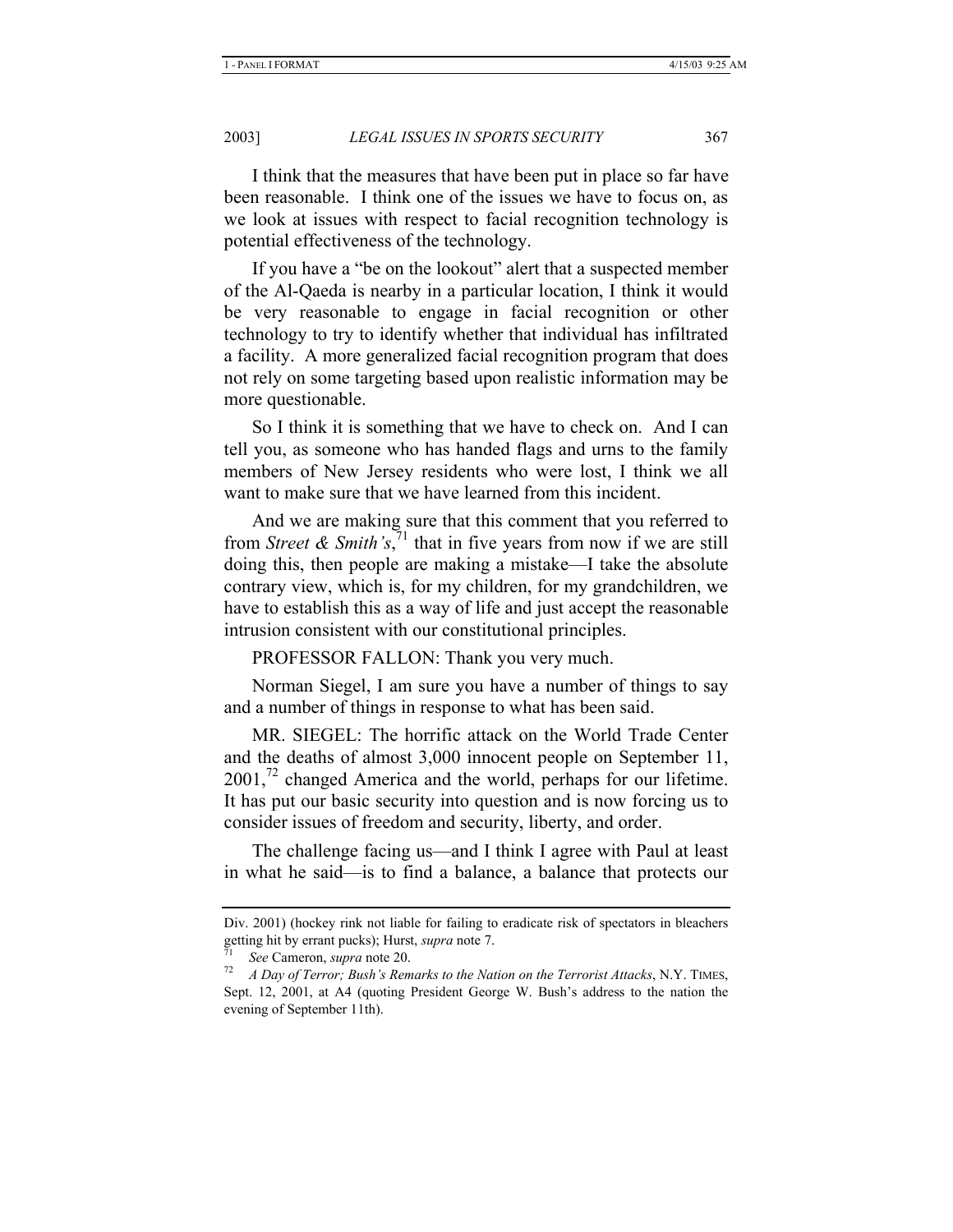safety while preserving the principles of freedom that are such an integral part of our national spirit. I submit that we need not choose between safety and freedom.

The Declaration of Independence described life and liberty as inalienable rights.<sup>73</sup> The Constitution declares that it was established both to "provide for the common defense" and "to secure the blessings of liberty to ourselves and our posterity."<sup>74</sup>

In the difficult times ahead—and I think they are and will be difficult—we must continue to look to our Constitution as a beacon to guide us as we struggle to defend the principles for which it stands. These times require that we be ever vigilant, ever outspoken, and ever strong in protecting freedom.

The specific topic before us this morning is "Legal Issues in Sports Security." This issue was fundamentally affected by the September 11th attack, but the issue had already surfaced pre-September 11th. At a minimum, legal and, if I may add, policy, issues in sports security had arisen, for example, at the 1996 Atlanta Summer Olympics, $^{75}$  as well as the 2001 Super Bowl in Tampa.<sup>76</sup>

This morning Mr. Ahlerich informed me that some of the public information regarding the Super Bowl in Tampa is incorrect and that the facial recognition was not in the stadium but was, if I understand him correctly—if not, correct me now—in the NFL Experience<sup>77</sup> that was taking place adjacent to the stadium itself and in a walkway from that facility to the stadium.<sup> $8$ </sup>

As a minor point, I would recommend when there are public debates on these issues, if in fact the public debates are not

<sup>73</sup> THE DECLARATION OF INDEPENDENCE para. 2 (U.S. 1776). 74 U.S. CONST. pmbl. 75 Derek Jensen, *Security's Tight, Relentless,* DESERET NEWS (Salt Lake City), Feb. 17, 2002 at A1.

<sup>76</sup> *See Tampa Installs High-Tech Security Cameras*, USA TODAY, July 7, 2001.

See Taking in Tampa, ABC News, at http://abcnews.go.com/sections/sports/ DailyNews/superbowl tampaguide 010118.html (Jan. 19, 2001) ("Open from January 20th to the 28th [of 2001], the NFL Experience is a 20-acre interactive football-related theme park set in tents and open areas adjacent to Raymond James Stadium.").

<sup>78</sup> Jeanne Bonner, *Looking for Faces in the Super Bowl Crowd*, Security Solutions, *at* http://www.securitysolutions.com/ar/security\_looking\_faces\_super (Mar. 1, 2001).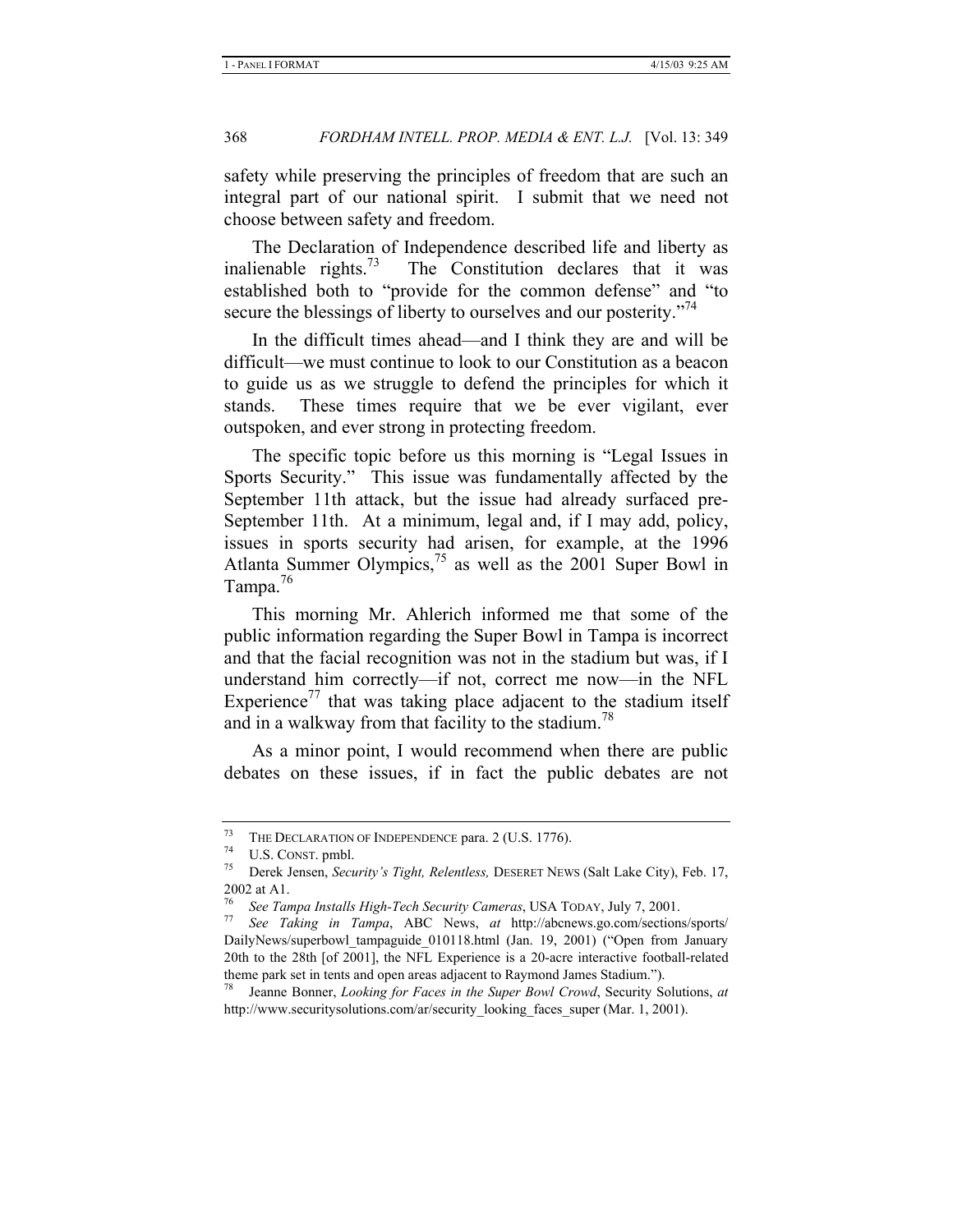accurate, then people should jump-in and give the correct information. It is silly to have a public debate about an issue if, in fact, the facts are not accurate.

Since September 11th, the topic arose, at a minimum, in the 2001World Series opener at Yankee Stadium,<sup>79</sup> the 2002 Super Bowl in New Orleans<sup>80</sup> and the 2002 Winter Olympics.<sup>81</sup>

The specific issue is: how do we as a democratic society committed to the principles and values of free movement, privacy, equality, and fairness provide adequate security and safety at public sporting events? The challenge for all of us is to craft and implement—implement is very important—an appropriate balance.

I also ask questions. For example, when the task force was set up, were there any civil rights or civil liberties people on that task force? $82$  Were there any people from the community? Were people from the NAACP or the Urban League<sup>83</sup> or the Puerto Rican Legal Defense Fund $84$  invited to participate in these discussions?

It seems to me that, since sports is a business, business and management techniques should be inclusive so that we have the dialogue up-front, rather than the confrontations later on, on these very difficult issues. I hope the answers to my questions are in the affirmative.

Finding that appropriate balance might be difficult. It might be okay theoretically, but then implementation is "a whole other ballgame," to use that metaphor.

<sup>79</sup> *See* Bill Griffith, *Good Memories Come to Mind Overflowing with Magic Moments*, BOSTON GLOBE, Oct. 22, 2002, at E7.<br><sup>80</sup> Hunter S. Thompson, *For What It's Worth*, ESPN, *at* http://www.espn.go.com/

page2/s/thompson/020305.html (last visited Mar. 16, 2003).

<sup>81</sup> Brice Wallace, *Biometrics Is New Wave of Identification Technology*, DESERT NEWS (Salt Lake City), Dec. 18, 2002 ("Facial recognition technology . . . was nearly put to work during the 2002 Olympic Winter Games. . . . before the Salt Lake Organizing Committee turned thumbs down to the venture.").

<sup>82</sup> *See* Wilde *supra* note 3; text accompanying note 9. 83 *See About Us; Mission Statement*, National Urban League, *at* http://www.nul.org/ about/mission.htm (last visited Mar. 25, 2003).

<sup>84</sup> *About "PEARL-DEF"*, Puerto Rican Legal Defense & Educucation Fund, *at*  www.prldef.org/aboutus.htm (last visited Jan. 22, 2003).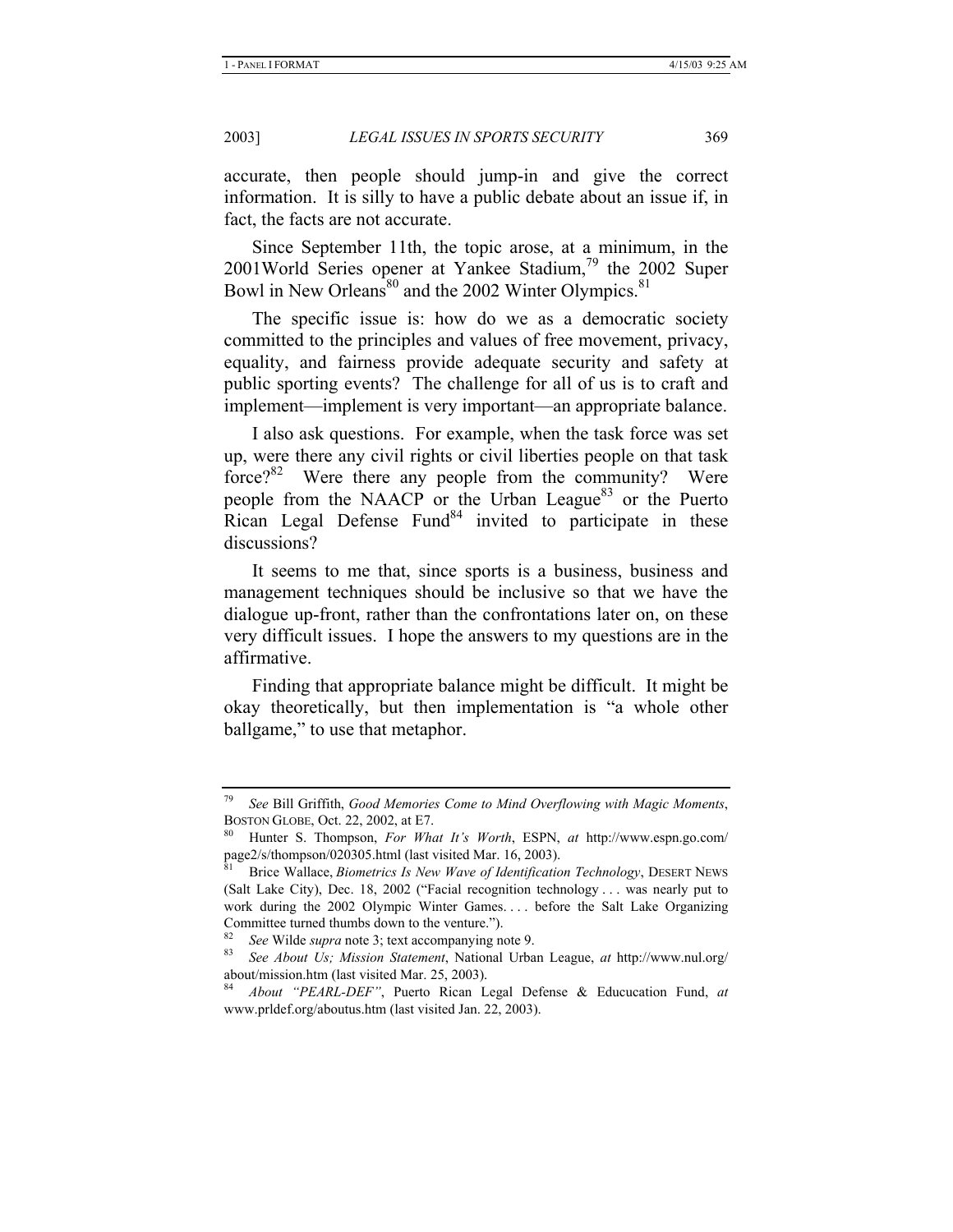But we cannot, and should not be non-thoughtful, expedient, exclusive, or even glib, about this growing issue of public concern.

Interestingly enough, I would agree with the speakers so far that if in fact five years from now this is not a major concern, then we have been irresponsible.

As a result of a bomb exploding at the Atlanta Olympics,<sup>85</sup> entrance to the sporting events was contingent upon going through a metal detector and surveillance of handbags, backpacks, and bags.<sup>86</sup> The 2000 Tampa Super Bowl, with the addition of the NFL Experience, introduced face recognition software technology to sporting events, at least publicly. $87$  Who knows if it was taking place previously? We do not know that. The software reportedly digitized the facial images of fans in an attempt to match them with "mug shots" of people in a criminal database.<sup>88</sup>

The 2001 World Series opening game at Yankee Stadium introduced metal detectors, and I believe metal scanners, as a condition to watching a baseball game.<sup>89</sup> I believe the 2002 New Orleans Super Bowl and the 2002 Salt Lake City Olympics continued the practice of metal detectors and metal scanners.<sup>90</sup>

<sup>85</sup> Jensen, *supra* note 75 ("[I]t was eight days into the last Olympics held on U.S. soil when a bomb exploded in Atlanta's Centennial Park, killing one woman and injuring scores" of by-standers.).

<sup>86</sup> Eric Harrison & Robin Wright, *More Troops Sent to Atlanta As Bomb Threats Increase*, L.A. TIMES, July 29, 2996, at A1 ("[T]he Georgia National Guard . . . [sent] an additional infantry battalion to the Games to help handbag-searches, metal detector operators and guards.").

<sup>87</sup> Robert Trigaux, *Cameras Scanned Fans for Criminals*, ST. PETERSBURG TIMES (Fla.), Jan. 31, 2001, at A1 (noting that Sunday's Super Bowl was the first major sporting event to adopt face matching surveillance system). *See also* Lev Grossman, *Welcome to the Snooper Bowl; Big Brother Came to Super Sunday, Setting Off a New Debate About Privacy and Security in the Digital Age*, TIME, Feb. 12, 2001, at 72 (noting that the Tampa Bay police department (with the full cooperation of the NFL) used the FaceTrac surveillance system at the Super Bowl in Tampa).

<sup>88</sup> Todd R. Weiss, *ACLU Slams Facial Recognition Software*, CNN, *at* http://www.cnn. com/2002/TECH/ptech/01/08/aclu.face.recognition.idg/?related (Jan. 8, 2002).

<sup>89</sup> *See* Mike Lopresti, *From the Press Box: Stadium Security Tight in Today's New World*, USA TODAY, Oct. 30, 2001.

<sup>90</sup> Mary Foster, *Long Walks Among Extra Super Bowl Security*, SALT LAKE TRIB., Jan. 29, 2002 ("Fans, vendors, media and VIPS will all be subject to thorough searches that could include X-ray machines, metal detectors and pat-downs."). *See also* Jessica Reaves, *Olympic Security: Life on High Alert: Terror Doesn't Scare the Folks in Salt Lake, Who Are Adjusting Well to Living with Hourlong Security Delays*, TIME, Feb. 12, 2002.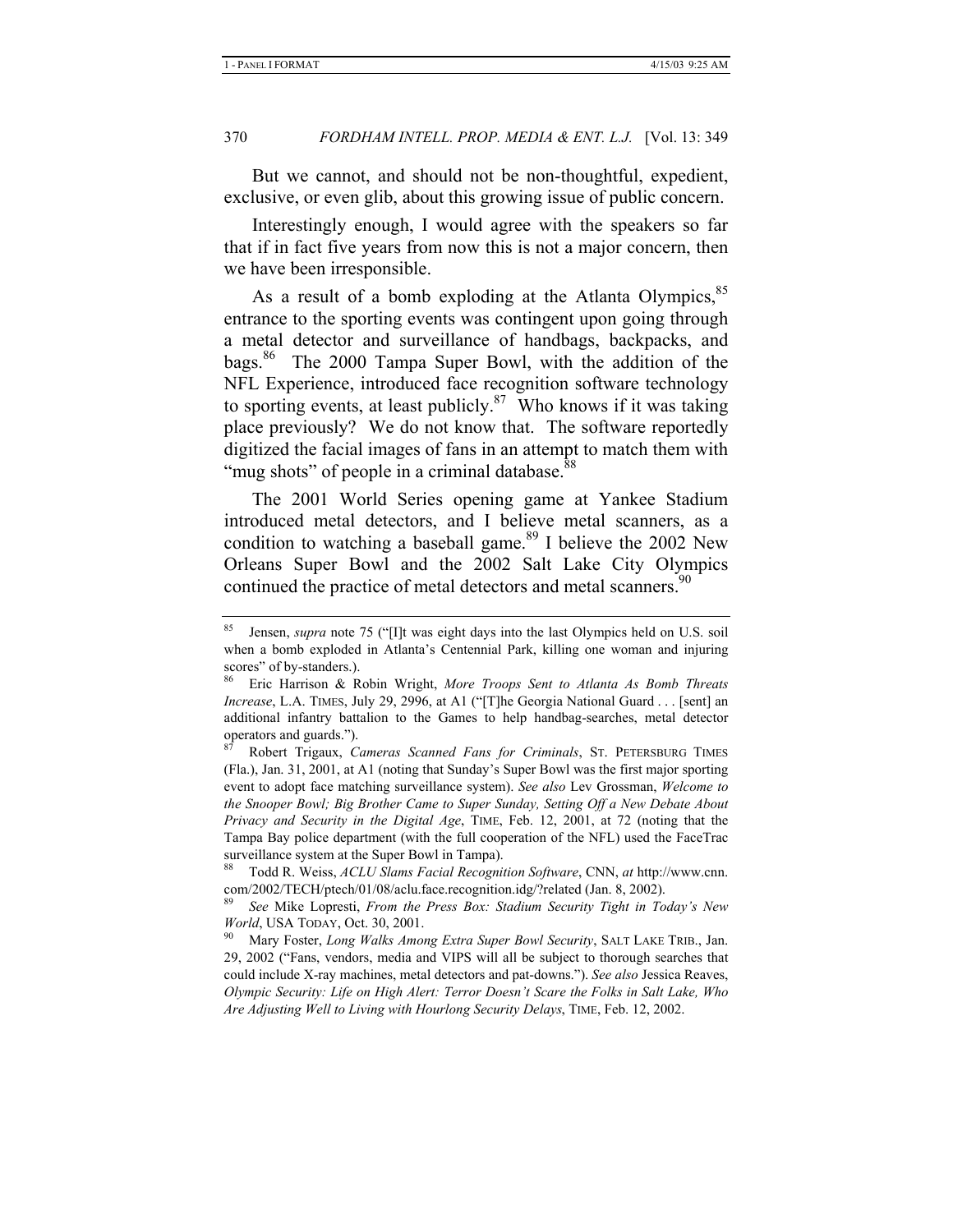First and foremost are the concerns regarding facial recognition software video surveillance. To begin the analysis we must ask ourselves what security benefits the proposed technology will bring. The burden of proof is on the proponent of the specific proposed technology. She or he must demonstrate that the proposed technology will actually make us safer.

Applying this approach to the facial recognition technology, we find out that the technology, though inviting in theory, does not seem to work. In a November 2001 statement, the American Civil Liberties Union said: "Facial recognition software is easily tripped up by change in hair style or facial hair, by aging, weight gain or loss and by simple disguise."<sup>91</sup>

In a November 20, 2001 press release the ACLU said, "A study by the Department of Defense found very high error rates even under ideal conditions where the subject is staring directly into the camera under bright lights."<sup>92</sup> The study found very high rates of both false-positives<sup>93</sup> (which was defined as wrongly matching people with photos of others) and false-negatives<sup>94</sup> (defined as not catching people in the database). That suggests that, if installed, these systems "would miss a high proportion of suspects included in the photo database and flag huge numbers of innocent people thereby lessening vigilance, wasting precious manpower resources, and creating a false sense of security."<sup>95</sup>

Moreover, as the November 2001 statement pointed out that several government agencies "have abandoned facial recognition

95 Press Release, *supra* note 92.

<sup>91</sup> ACLU, *ACLU Opposes Use of Face Recognition Software in Airports Due to Ineffectiveness and Privacy Concerns*, *at* http://archive.aclu.org/features/f110101a.html (last visited Mar. 16, 2003).

Press Release, ACLU, ACLU Calls on Fresno Airport to Remove Controversial Facial Recognition Technology, (Nov. 20, 2001), http://www.aclu.org/news/NewsPrint. cfm?ID=9262&c=39.

<sup>93</sup> *See* DUANE BLACKBURN ET AL., FACIAL RECOGNITION VENDOR TEST 2000: EVALUATION REPORT (2001), http://www.dodcounterdrug.com/facialrecognition/DLs/ FRVT\_2000.pdf. *See also* P. Jonathon Phillips et al., *An Introduction to Evaluating Biometric Systems*, COMPUTER, Feb. 2000, at 56, http://www.dodcounterdrug.com/ facialrecognition/DLs/Feret7.pdf; Jay Stanley & Barry Steinhardt, *Drawing a Blank: The Failure of Facial Recognition Technology in Tampa, Florida*, ACLU, *at* http://archive. aclu.org/issues/privacy/ drawing\_blank.pdf (Jan. 3, 2002).

<sup>&</sup>lt;sup>94</sup> Stanley & Steinhardt, *supra* note 93.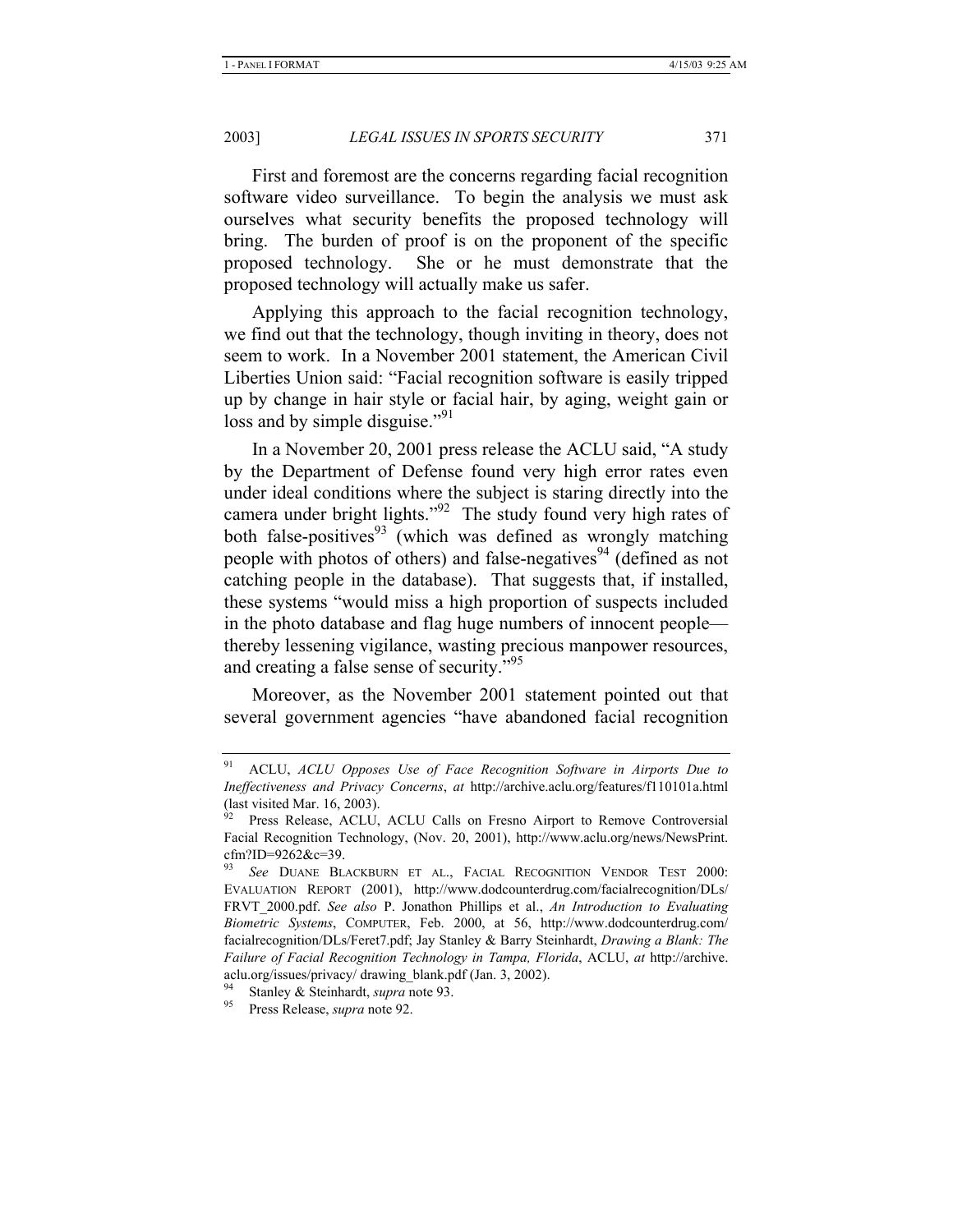systems after finding they did not work as advertised, including the Immigration and Naturalization Service, which experimented with using the technology to identify people in cars at the Mexico-U.S. border."96

The ACLU concluded that "it is abundantly clear that the security benefits of such an approach would be minimal to nonexistent for a very simple reason: the technology does not work."<sup>97</sup>

Let me just highlight some issues, and then maybe in questions I can go into more detail.

I think there are going to be more video surveillance cameras in general.<sup>98</sup> I believe I read somewhere in one of the New York sports pages that Yankee Stadium is going to be putting in more video surveillance cameras. I would not be surprised if major sports venues such as Madison Square Garden, Staples Center, Giants Stadium, and the Meadowlands begin to use the video surveillance technology.

I think we need to develop guidelines. Perhaps there should be a task force including the people that I mentioned.

We do not oppose video surveillance as a general proposition or an absolute opposition. The opposition usually comes with the fact that there are no guidelines, there is very often nonexistent or inadequate signage, and there are objections when the video stays in perpetuity.

As a general proposition, if someone is using video surveillance for criminal activity, if, let us say, after seventy-two hours in observation, there is no criminal activity on the video, the video should be destroyed or erased. We do not want a permanent government, private, or government/private database of innocent

<sup>96</sup> ACLU, *supra* note 91. *See also* Stefanie Olsen & Robert Lemos, *Can Face Recognition Keep Airports Safe?*, CNet, *at* http://news.com.com/2100-1023- 275313.html?tag=rn (Nov. 1, 2001).

<sup>97</sup> ACLU, *supra* note 91. *See also* Stanley & Steinhardt, *supra* note 93.

<sup>98</sup> *See, e*.*g*., Spencer S. Hsu, *Video Surveillance Planned on Mall*, WASH. POST, Mar. 22, 2002, at A1.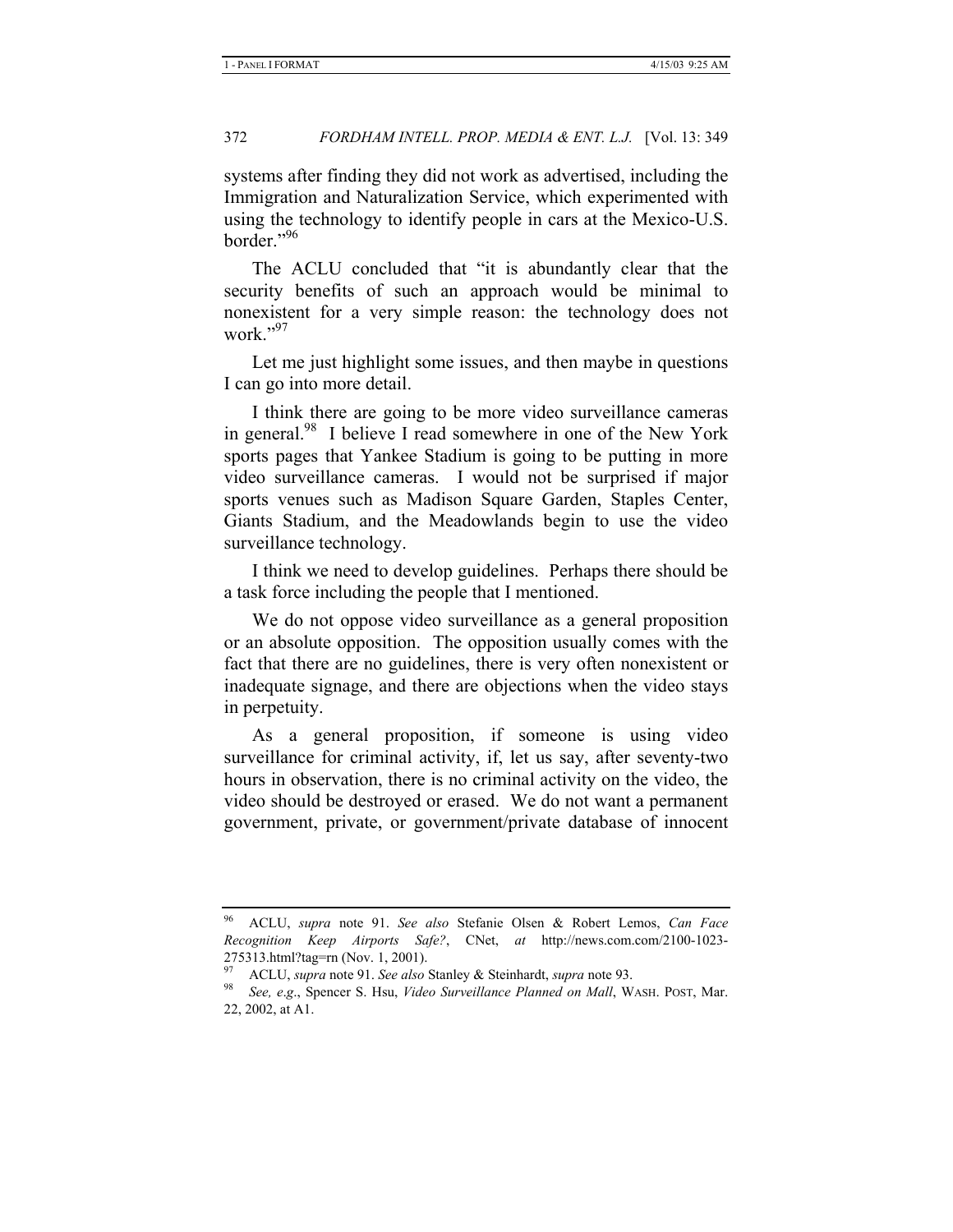Americans being filed somewhere in some Orwellian *1984* situation.<sup>99</sup>

There are also questions of metal detectors. In an interesting way, Logan Airport on the morning of September 11th makes the case as strong as possible that metal detectors in some interesting way are obsolete. The terror hijackers used plastic knives. The metal detector only detects metal. So there has to be further discussion, again in the context of potential false security.

My experience on racial—and now national origin—profiling is that everybody in the universe takes the position that there is no racial profiling. Just the other day, the NYPD [the New York Police Department] said, "Never has been, isn't, but we're putting out a statement anyway to prohibit it."<sup>100</sup> It is like censorship: there are no censors and nobody engages in censorship. Nobody engages in racial profiling, yet it does, has and probably will continue, because just issuing a proclamation or having the head of the organization say the right thing does not mean that it trickles down to the street corner or to the ballpark. That is where some of the focus must be.

If we are serious about this, then all of the sports teams should set up some kind of mechanism—an ombudsperson, a complaint line—so that people in the community have confidence that the people are taking the implementation of these principles in a serious way, consistent with principles of equality and fairness.

Just one last point and I will conclude. In the short term, there may be security measures implemented to address the sense of imminent threat—for example, as I have mentioned, increase of metal detectors and surveillance cameras at public sporting facilities. Where those measures and technologies reduce our basic freedoms, we should see them as temporary adjustments. We must never learn to accept them as permanent adjustments. Short-term

<sup>99</sup> *See* GEORGE ORWELL, 1984 (New Am. Library Trade 1983) (1948). In *1984*, the protagonist, Winston, lives in a country run by Big Brother, a political party that conducts video and audio surveillance of its citizens and prohibits independent thought. *Id.* 

<sup>100</sup> *See* Al Baker, *Commissioner Bans Profiling Using Race by the Police*, N.Y. TIMES, Mar. 14, 2002, at B3.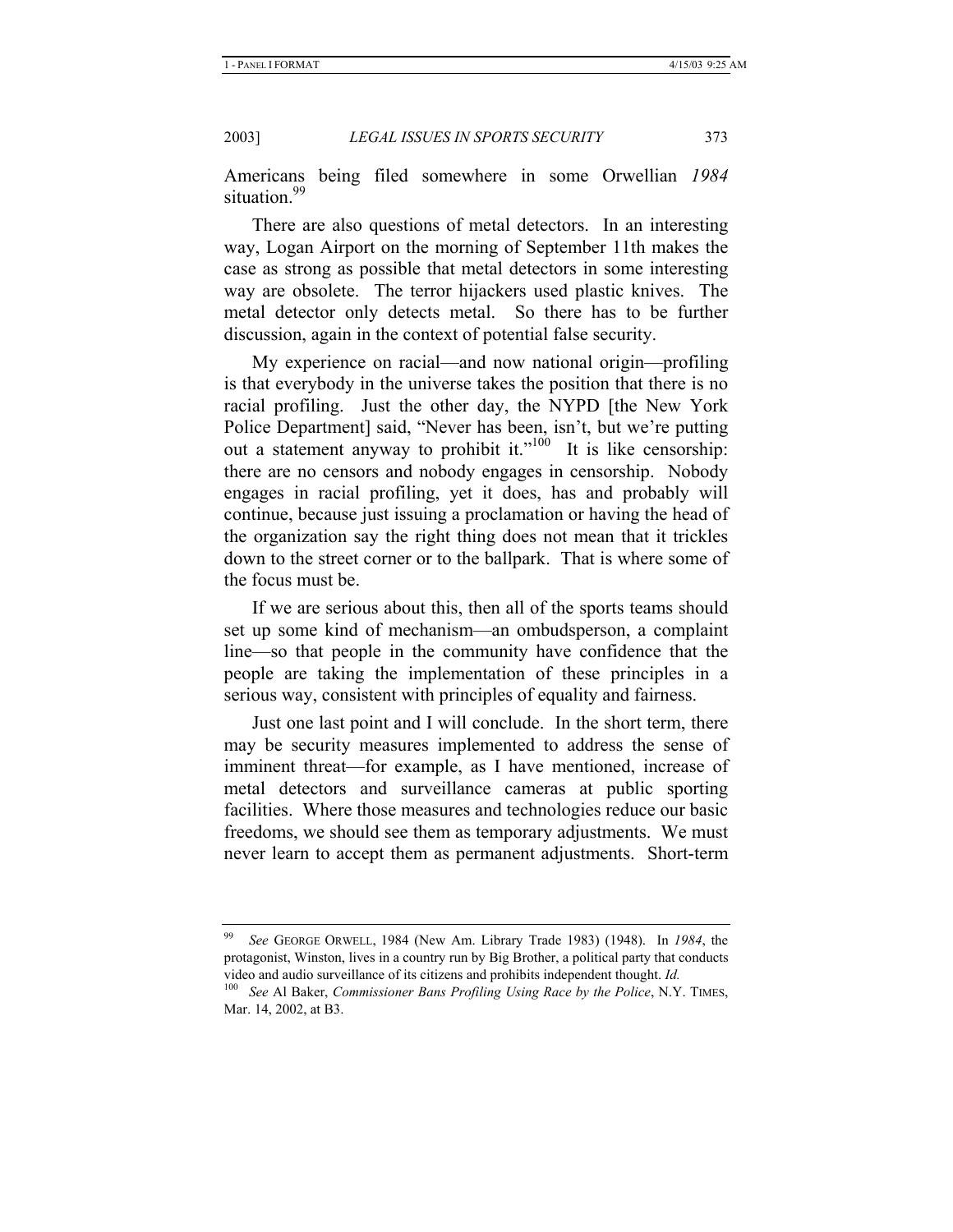safety and security measures must not translate into permanent restrictions on our fundamental and precious freedoms.

This is not inconsistent with the statements that have been made so far that five years from now we should still be looking at this issue. But we should not in the short term buy into a society especially at sporting events, which I think are integral to the American culture—which erodes in a permanent way basic freedoms with which we have come to identify ourselves with in the world.

Thank you.

PROFESSOR FALLON: Thank you very much.

Let me just see if I can clarify for myself—and maybe some other people have the same question—where we stand now.

If I understand Norman Siegel correctly, he is raising concerns about facial recognition technology, about the use of metal detectors, and about use of video surveillance cameras that might occur in the future, but if the NFL Best Practices Guidelines are indicative of what is currently going on, these practices are not currently being implemented, at least on a wide scale. Is that right?

MR. AHLERICH: Video surveillance cameras are very much a part of Best Practices, but not facial recognition. A very distinct difference here, because you are comparing against a database with the facial recognition technology.<sup>101</sup> But the capturing of the images of patrons as they enter stadiums and during non-game days is certainly very much a part of Best Practices, with proper signage.

And I would take exception there. I certainly think we need to work hard, and it is part of Best Practices to ensure that adequate signage must be in place. Absolutely it is required that you must give notice to patrons that they are under video surveillance as they enter and that their images are being captured.

<sup>101</sup> *See* Mark G. Milone, *Biometric Surveillance: Searching for Identity*, 57 BUS. LAW. 497, 501 (2001); *Public Places; Play Ball, but Ban the Backpacks*, NEWSWEEK, Nov. 5, 2001, at 30.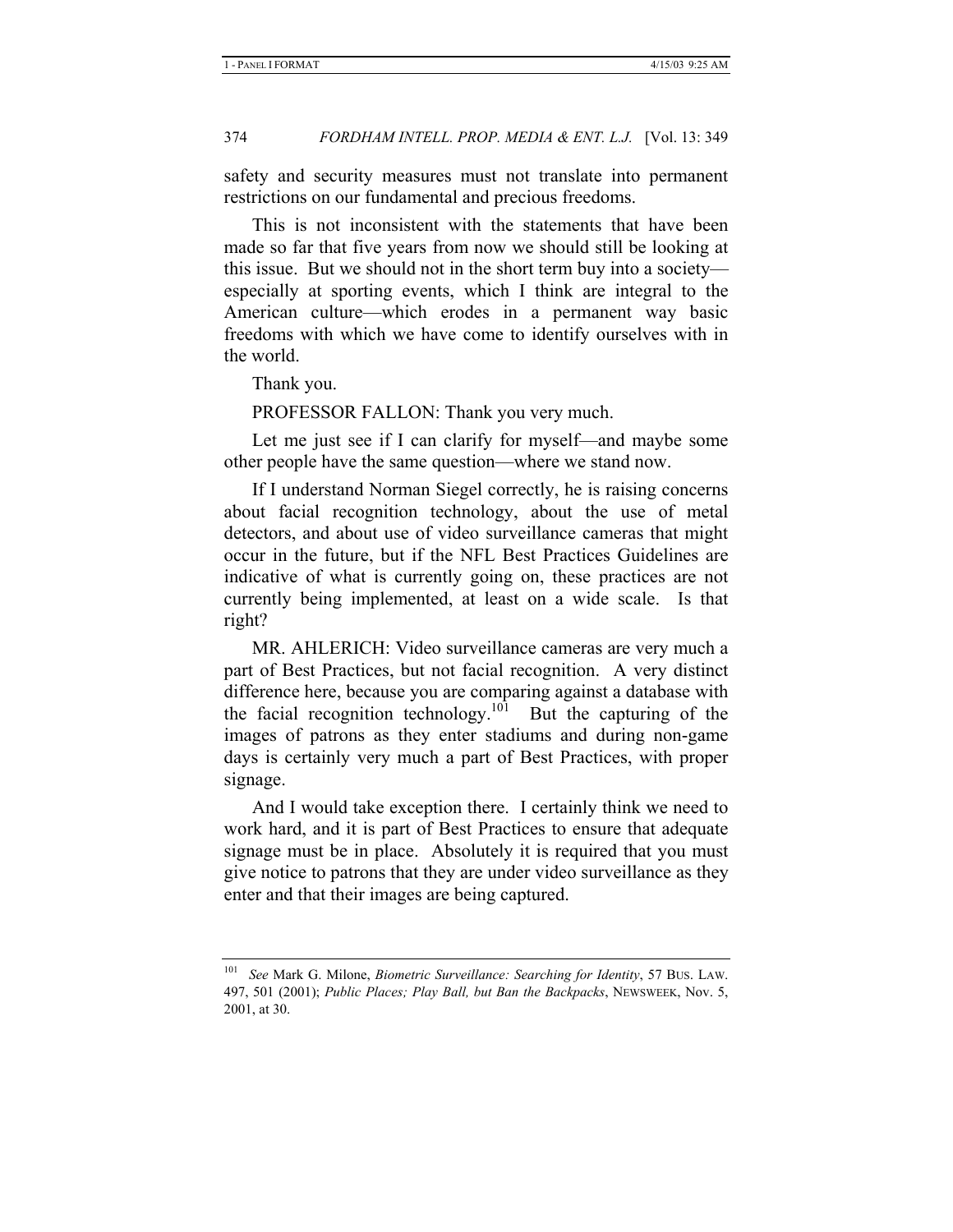You certainly can argue the point that the expectation of privacy when you are at a public event or an event that you enter with a ticket would not require such signage, $102$  but we think that it is appropriate to do that, and all NFL stadiums do that, or they are urged to do it.

MR. SIEGEL: But, conceptually, it is not just privacy. I think that the expectation of privacy is very low at a public event.<sup>103</sup> But it is the notion of anonymity.<sup>104</sup> When I go to Central Park tomorrow, it is not that I am yearning for privacy, but I want anonymity. I do not want, unless there is a compelling government interest, for the government, and also for the private sector, to have my image and with whom I am associating.<sup>105</sup>

Why does the government, or the private sector or a combination of both have to know, and have an image of, Norman Siegel going to Shea Stadium, or to any facility? You can have my image if, in fact, I am engaged in some criminal activity.<sup>106</sup> Potentially, if there is some suspicious activity, you can make a strong argument there.

But assuming none of the above, I do not think you have a right to have my image. The government does not have a right to

<sup>&</sup>lt;sup>102</sup> United States v. Harris, 402 U.S. 573 (1971) (setting forth the plain view doctrine, making it doubtful that individuals have a reasonable expectation of privacy in their appearance).

<sup>103</sup> Nina W. Tarr, *Clients' & Students' Stories: Avoiding Exploitation and Complying with the Law to Produce Scholarship with Intent*, 5 CLINICAL L. REV. 271, 289 (1998) ("The concerns about privacy, autonomy and dignity are not raised by this pure observation of public events when persons have no expectation of privacy or confidentiality . . . .").

<sup>&</sup>lt;sup>104</sup> Courts have recognized a right to anonymity when related to exercising one's First Amendment right to association, but have stated that there is no general right to anonymity. *See* Whalen v. Roe, 429 U.S. 589 (1977); Nordbrock v. Jensen, Nos. 88- 2868, 89-15171, 1990 U.S. App. LEXIS 19295 (9th Cir. filed Nov. 1, 1990).

<sup>105</sup> *See* Church of Hakeem v. Alameda County, 168 Cal. Rptr. 13 (Cal. Ct. App. 1980) (holding that the government failed to demonstrate the compelling state interest necessary to justify disclosure of the membership lists of the Church of Hakeem, stating that "the anonymity of that membership remains protected by their [First Amendment] right of associational privacy").

<sup>106</sup> United States Dep't of Justice v. Reporters Comm. for Freedom, 489 U.S. 749, 751 (1989) ("In 1924 Congress appropriated funds to enable the Department of Justice (Department) to establish a program to collect and preserve fingerprints and other criminal identification records.").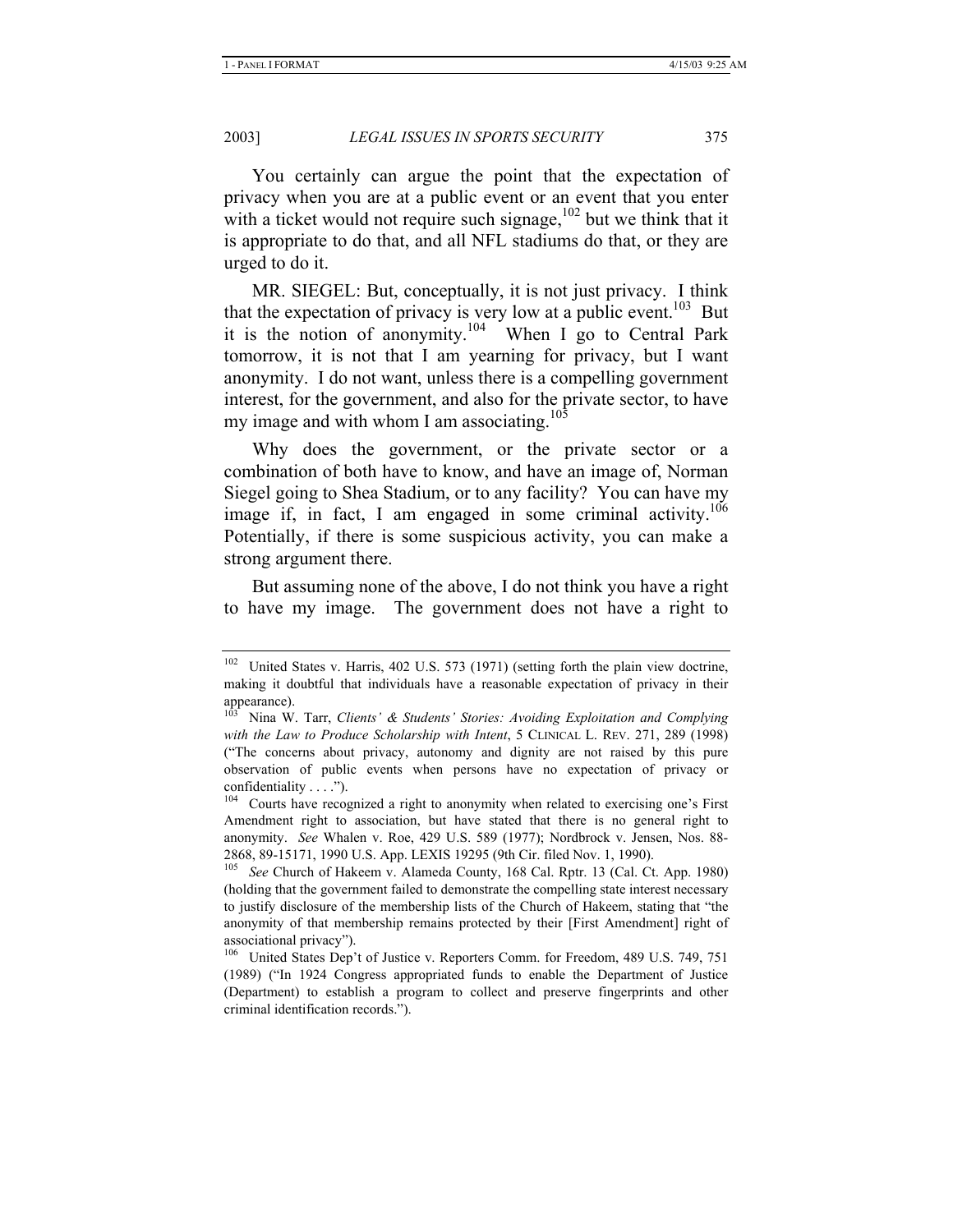fingerprint—there are certain exceptions, such as employment situations—people who are law-abiding.<sup>107</sup> It seems to me those concepts have to apply in this new technology.

For example, I would like to know, when you said that the NFL is using video surveillance, and will be doing more of this, currently what happens to those images? Is there a database that the NFL has on people who come into the games?

MR. AHLERICH: The answer is no.

MR. SIEGEL: That is good to hear.

MR. ZOUBEK: If I could speak to this, I understand the issue about having a database so that we are getting into an Orwellian era in which you are tracking individuals.108 But, having sat at the FBI Command Center in Newark days after September 11th, there was a need to review as many videotapes as possible to see who may have been associated with the attack. Had there been a rule requiring destruction after seventy-two hours we may have missed one of the best leads that is available to us.

So I think that is part of this balance and part of this need, because I think that may educate people more as to why keeping them longer may be appropriate. The issue is how you keep and use that information. But certainly, seventy-two hours, I think, is an arbitrary cutoff that could cut off some investigative value.

PROFESSOR FALLON: I see several people in the audience, but if I could just sharpen the question ever so slightly, I would recall that the topic for the panel is legal issues involving security, and I would put this question to Norman Siegel in the first instance:

Insofar as you are raising questions about whether somebody has a right not to have his or her image captured and to have that image retained, are you using the word "right" in the legal sense, that there is some legal prohibition against the capturing and retention of that image; or are you using the term "right" in the a

<sup>107</sup> *Id.*

<sup>&</sup>lt;sup>108</sup> This is a reference to the accumulation of information and surveillance of individual citizens by the political party Big Brother, which controls the government in the novel *1984*. ORWELL, *supra* note 99.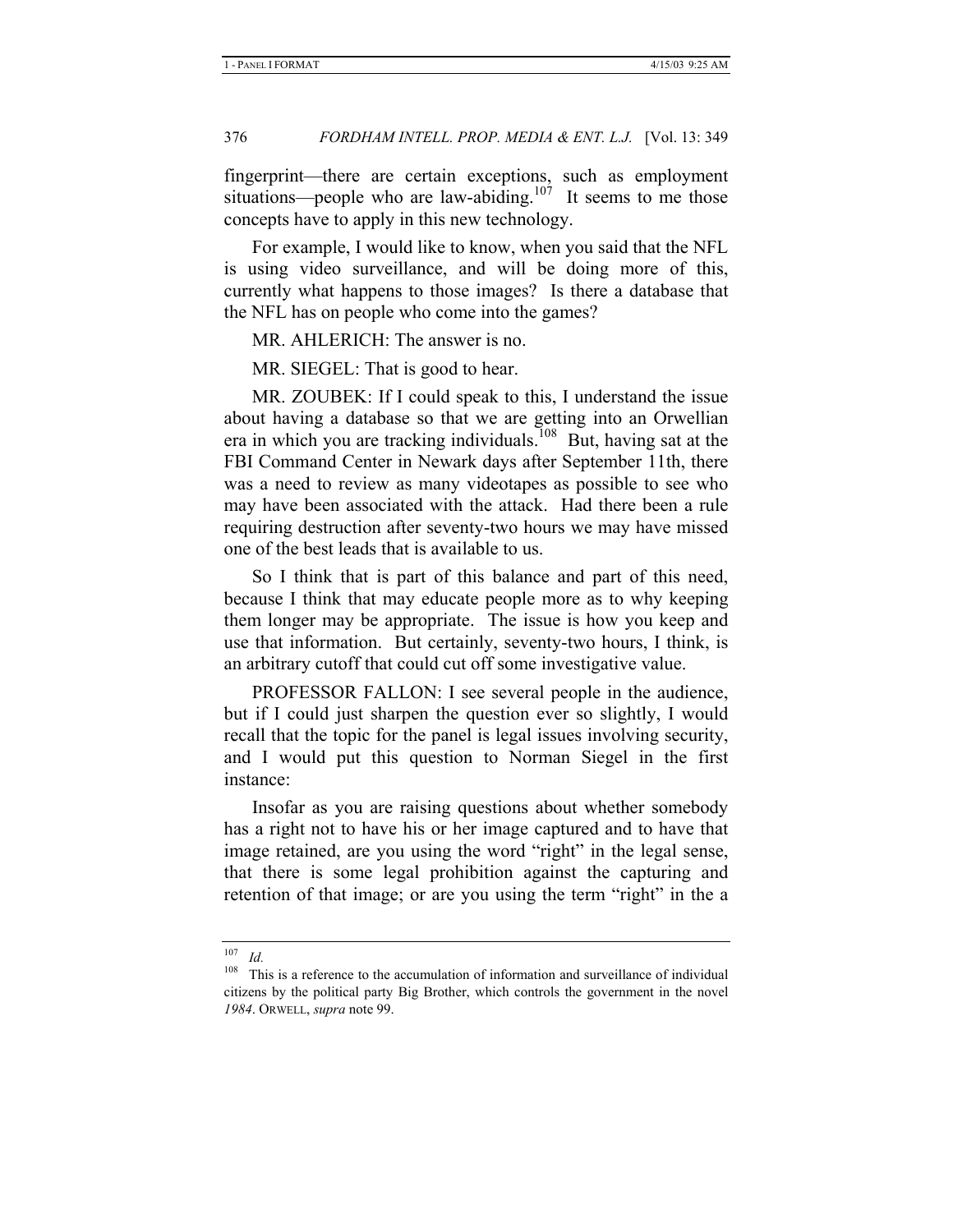policy-based, moral sense, indicating only that you would prefer that this were not done and that you think it would not be done in a better society?

MR. SIEGEL: Your question shows that you are not only a good moderator, but a good lawyer. But it also shows, without sounding arrogant, when I said in my opening, "if I may add the word policy issues," I was being a good lawyer as well.

I think that these are frontier issues. For example, when I make the argument about anonymity, as opposed to privacy, if we were debating, Mr. Ahlerich and I, I would probably have to concede that my case for privacy argument was not so strong based on case law at this point. $109$ 

But anonymity is a concept, as I explained before, that I think in due time will be used if in fact the surveillance technology is used as I think it is going to be used. And then, if we came back five years from now, I might be able to answer that question.

If you are asking me if I am prepared at this point to make the legal argument in this forum today, sure. If you are asking me if I am prepared to go before nine Supreme Court Justices and make that argument tomorrow, I probably would not take that case tomorrow. But I might take it in a year or two.

It all interacts in our judicial system, and judges are human beings too. In fact, they might be going to ballparks as well—I would hope some of them go to ballparks. In the context of that, what you do is you develop new theories, new concepts, in the court of public opinion. And, once there is a receptivity and acceptance of the concept, you are then prepared to test it in the court of law. I think in due time these issues will arise.

If you do not like seventy-two hours, buy into the concept and we can negotiate, maybe ninety-six hours.

No, more seriously, the bottom line is that when we were in the fight about crime in the streets, we would always say that if you wanted to put a checkpoint on every street corner in America with a video surveillance camera on every lamp post in America, I

<sup>109</sup> *See Whalen*, 429 U.S. at 589.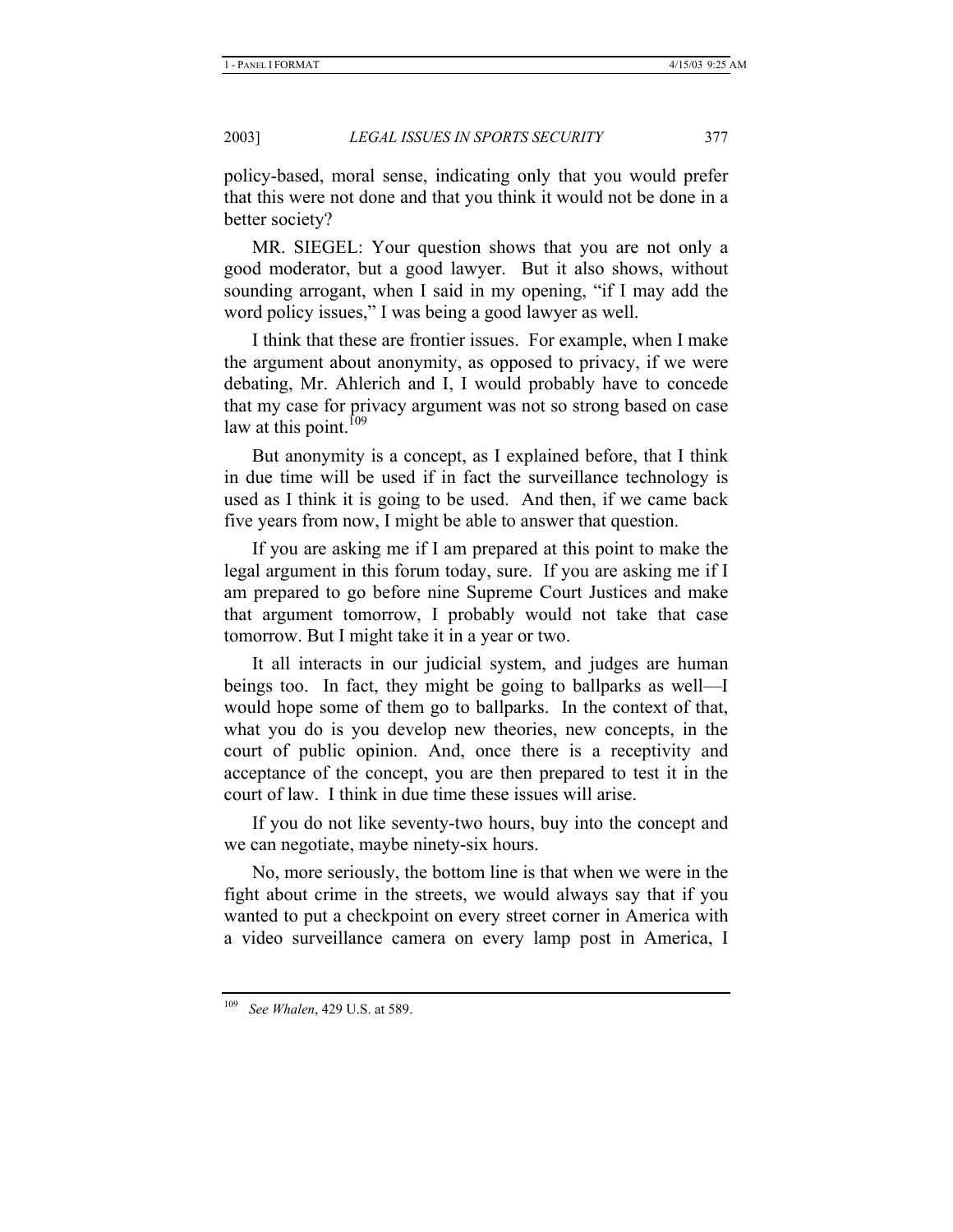guarantee you we could drastically reduce the street crime issue, but in going that route we would not be America anymore.

It is the same point here. You could put a video surveillance camera in every section in every sports facility and you could use facial recognition, you could keep that information in perpetuity and you could have DNA samples every time someone is born in America, and you will probably have a better chance of apprehending criminals and terrorists, but then we are not America anymore.

If you are serious about the balance—and I am sure you are, but the problem is whether other people are—when you do the balance, you have to take into account the freedom principles and values, in addition to the security. When people continue, as political people do, to tell us that we have to choose one or another, or I get up and I read we have to give up fifteen percent of our freedom in order to get six percent safety, I reject that notion. It is simplistic, it is unrealistic, and it is manipulative to the American public.

MR. SQUIRES: We have a closed-circuit TV camera system at Giants Stadium. On a game day we are  $80,000$  people strong,  $110$ we are the tenth largest city in New Jersey,  $\frac{1}{11}$  on approximately twelve acres. Think about that, 80,000 people on twelve acres.

Our job is to make sure that everybody enjoys themselves. Our cameras are not used to violate anybody's privacy. The people who behave themselves we do not even see. The cameras are for the people who misbehave; we capture their images, and if we have to go to court, we use that.

<sup>110</sup> *See, e*.*g*., Leonard Shapiro, *Bryant, Barber Send Giants Into Postseason*, WASH. POST., Dec. 29, 2002 (estimating attendance at the December 29th game (New York Giants game against the Philadelphia Eagles) to be greater than 78,782).

<sup>111</sup> N.J. Dep't of Labor, *Table 6: Population for the 15 Largest Counties, Cities and Townships in New Jersey (1999–2000)*, *available at* http://www.wnjpin.net/ OneStopCareerCenter/LaborMarketInformation/lmi25/pl94/nj\_tab\_6.pdf (last visited Mar. 25, 2003) (citing 2000 New Jersey State Census data listing the ninth largest New Jersey city, Trenton, with a population of 85,403 and the tenth largest city, Camden, with a population of 79,904).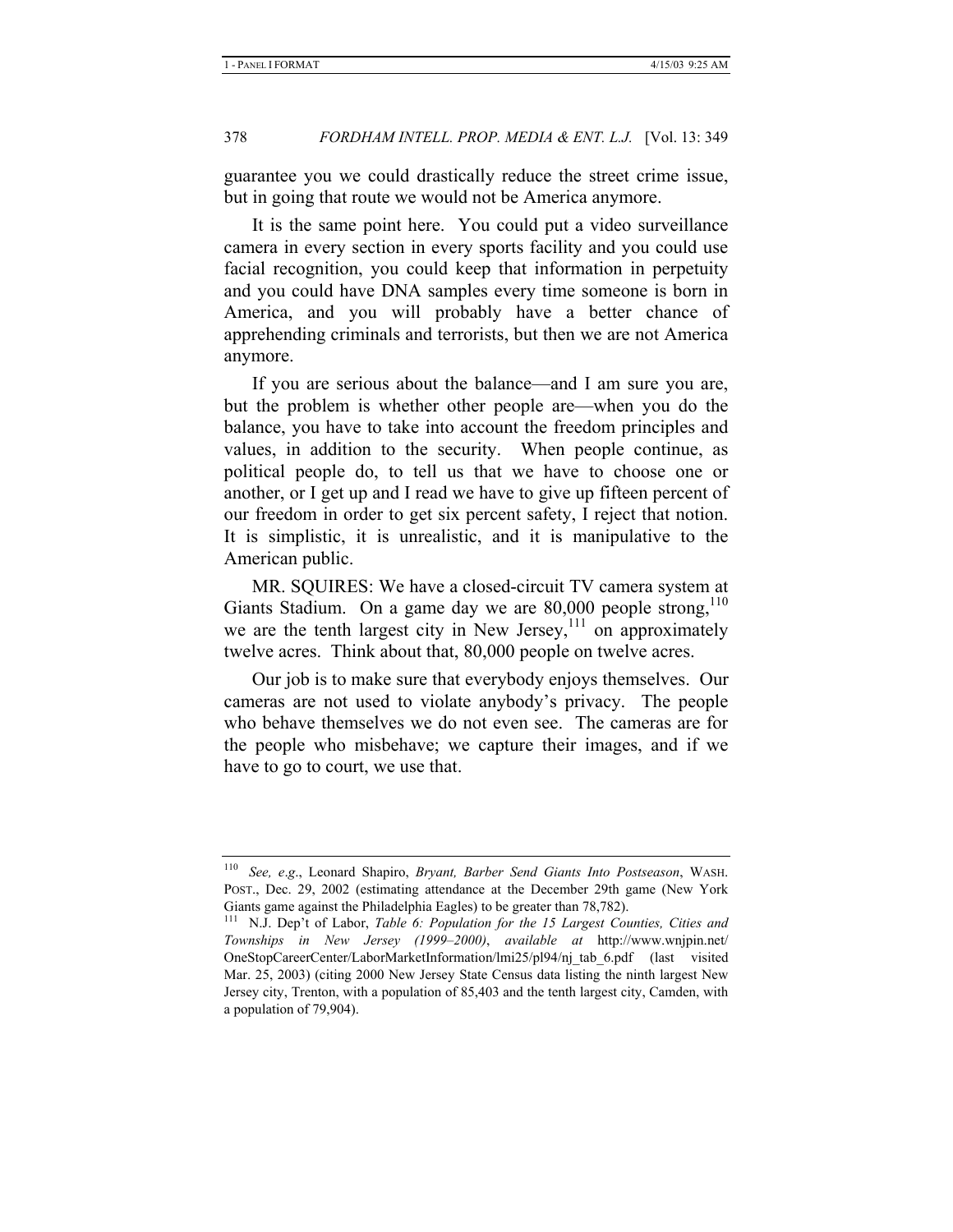Our tapes are re-recorded every twenty-four hours, so we do not even have the ability, if we do not have an incident then, to go back to it.

So it is used more for the protection and the enjoyment of our guests than anything else.

Now, it is funny, this facial recognition system. I just had a brief on it this past week. My question to the guys was, "How accurate is it?" They said, "About fifty percent." $1^{12}$  I said, "Well, that is certainly not good enough."

You know, we have to remember—and I think Paul put it best when he said that—you know, I said before, our security should be like a good boxing referee. We are there to help. We want you to enjoy the event. When we start providing so much security that people cannot enjoy the event, they are not going to go anymore. So you have to temper safety with everything else.

Thank you.

MR. SIEGEL: Could you use the word "freedom?"

MR. SQUIRES: Listen, I spent twenty-six years of my life defending the freedom of this country, so I do not even want to get into that debate.

QUESTIONER: Is there not a legal difference between your right to anonymity walking down the street or walking into Central Park versus going to a stadium where you already have to pay a price to get in, and in some cases many people cannot afford the price to get in? It seems to me they are two different situations.

MR. SIEGEL: I still think there is anonymity in a sports facility. Why should anybody know where you go and with whom? You could have all kinds of scenarios where you do not want anyone to know who you are going with, from political to social associations.

Hearing what Bill Squires said and how Giants Stadium uses their surveillance is encouraging. He is saying that within twentyfour hours it automatically erases it. They will know during the

<sup>112</sup> *See* Mike Bone et al., *Evaluating Facial Recognition Technology for Drug Control Applications,* ONDCP International Counterdrug Technology Symposium, June 26–28, 2001, at 8, http://www.frvt.org/DLs/ONDCP2001.pdf.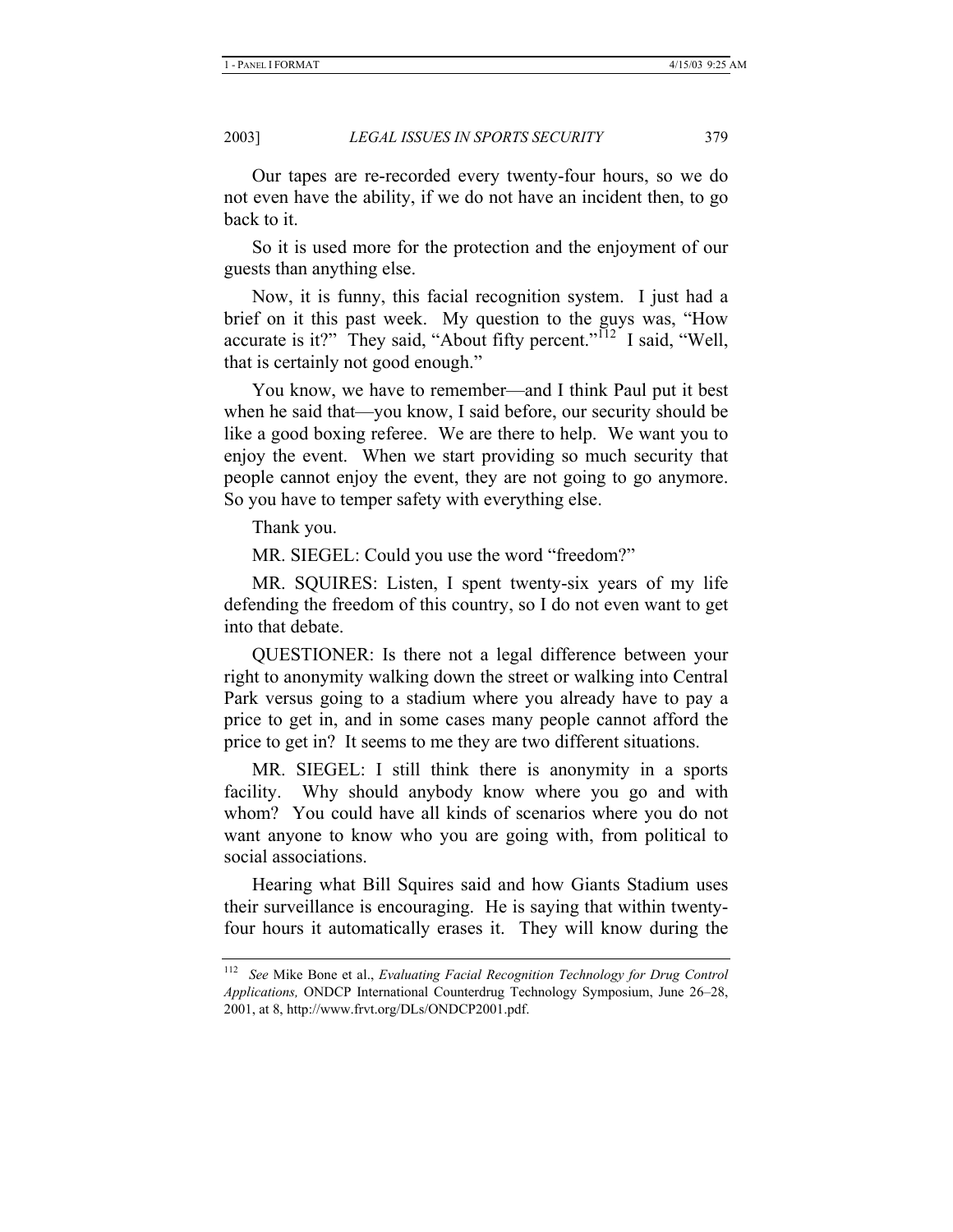course of that afternoon whether there were any criminal activities taking place there, as a general proposition. There could be some instances where in fact you will not know until later on, so that is why I suggested seventy-two hours.

But the balance is you are going to lose some of that, in the sense that if we agreed on a week, for example, where someone did not make a complaint until two weeks later, but that probably will be aberrational, not general. In that context, you weigh losing that identification evidence with the fact that you do not have the database possibilities, which is antithetical to a democratic society as a general proposition.

But to your question, if I am in Shea Stadium and am lawabiding, I am not sure that people have a right to know that I am there.

MR. ZOUBEK: It would depend on the ownership of that particular facility. Is it a public facility? Is it a privately owned facility?

There are the rights of a private property owner.<sup>113</sup> If I wanted to put a camera in every corner of my home, I certainly could do so, and it would certainly be my right to do so.<sup>114</sup> In the balance of working with spectators, if you identify that is what you are doing, that you are coming into our home, you may enjoy yourself because we provide entertainment for you while you are in our home, but these are our rules while you are in our home. The owner's control is stronger to the extent to which it is a private facility.<sup>115</sup>

MR. SIEGEL: Right. But that could change, too, if the state legislature or Congress decided to legislate and to regulate video surveillance cameras.

It is interesting. Video surveillance cameras, in general, are popping up all over America. In December 1998, I did a study just

<sup>113</sup> G.M. Leasing Corp. v. United States, 429 U.S. 338, 353 (1977) ("Business premises invite lesser privacy expectations.").

<sup>114</sup> *Id. See also* Vega-Rodriguez v. P.R. Tel. Co., 110 F.3d 174, 184 (1st Cir. 1997) (dismissing invasion of privacy claim arising from employers surveillance of employees in work areas).

<sup>115</sup> *See G.M. Leasing Corp.*, 429 U.S. at 353.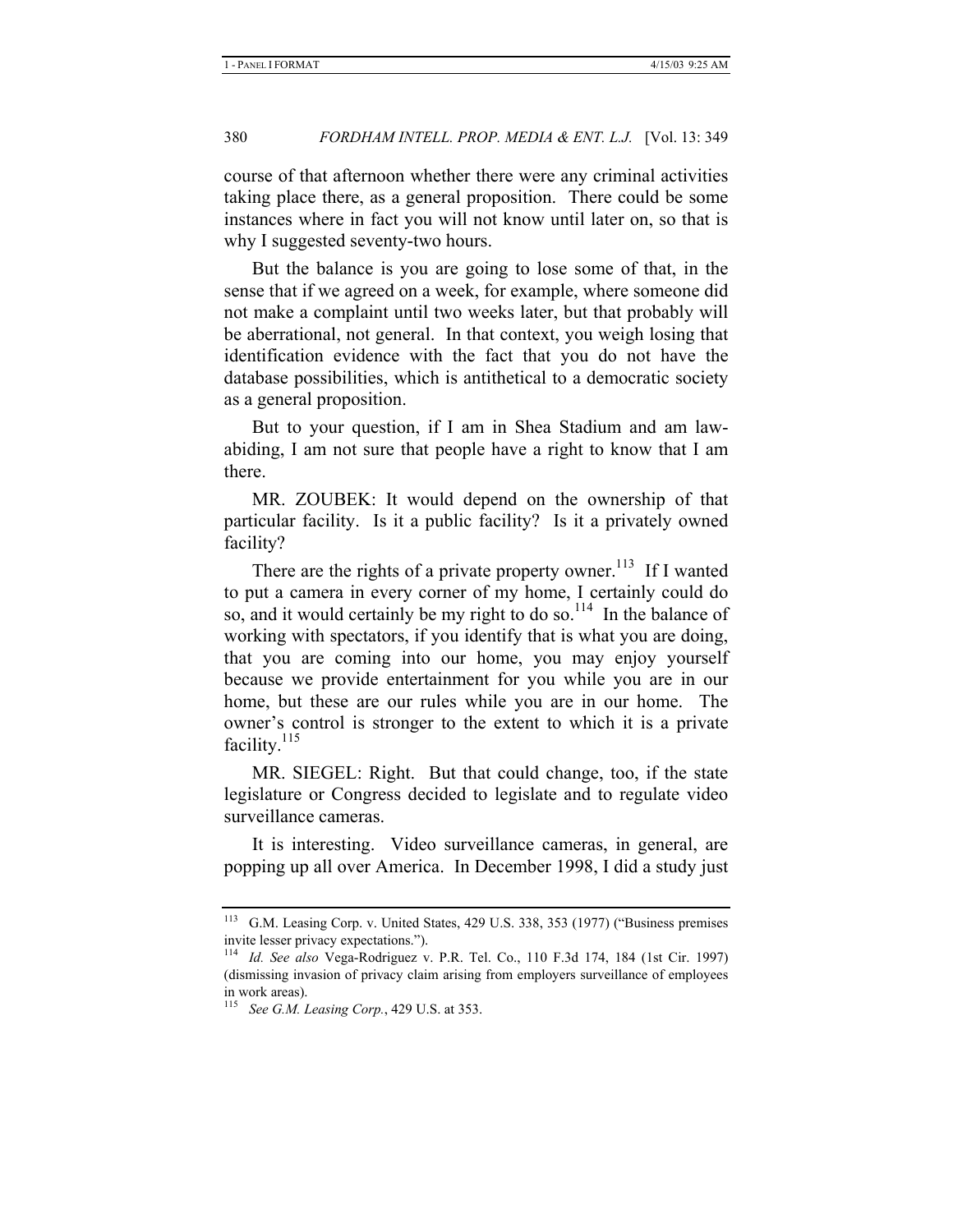in Manhattan, and there were 2,400 video surveillance cameras.<sup>116</sup> It was not Orwellian because eighty-nine percent of them were privately owned.<sup>117</sup> But all of those cameras—that is almost three and a half years ago—were in place without a single public hearing, without a single public debate with regard to the pros and cons of video surveillance technology.

You could develop a piece of legislation that would alter what you just said. And I think that the proponents of video surveillance cameras, including the ballparks, have to come to understand that as they move in this direction, if they do it in an insensitive way and not a balanced manner, I would predict that that legislation will become more of a possibility.

QUESTIONER: Regarding the facial recognition system, Bill, I do not know which one you looked at, because there are many of them out there and they work on different principles.

The one that I am familiar with that works the best actually takes a video and converts it to an algorithm of the face.<sup>118</sup> Once that is done, the video itself is discarded as useless.<sup>119</sup> So when you go panning through a crowd, what it does is match the database against another algorithm to form that match. So you are really not looking at faces, you are looking at a mathematical formula, which provides a lot more protection. And it does have intelligence built into it so that, with weight gains and facial hair and the like, it does actually learn and adjust those records.<sup>120</sup> So somebody who is not in a system that you are comparing it to, you would have no idea who these people are in any case. You can use

<sup>116</sup> *See* Norman Siegel, *Beware of Video Surveillance Cameras*, New York Civil Liberties Union, *at* http://www.nyclu.org/siegel/siegel7.html (last visited Mar. 16, 2003); *NYCLU Surveillance Camera Project*, http://www.nyclu.org/surveillance.html (last visited Mar. 16, 2003). Maps identifying camera locations in Manhattan can be found at http://www.mediaeater.com/cameras/maps/nyc.pdf (last visited Mar. 16, 2003).

ORWELL, *supra* note 99 (In 1984, all surveillance was conducted by the government in an attempt to control citizens' thoughts and actions.)

<sup>&</sup>lt;sup>118</sup> See, e.g., Dep't of Defense Counterdrug Technology Development Program Office, *FERET: Overview*, *at* http://www.dodcounterdrug.com/facialrecognition/Feret/feret.htm (last visited Jan. 20, 2003).

<sup>119</sup> *Id.*

<sup>120</sup> *See* RAND, *Super Bowl Surveillance: Big Brother or Beneficial Technology?*, *at* http://www.rand.org/natsec\_area/products/ip\_biometrics.html (last visited Mar. 16, 2003).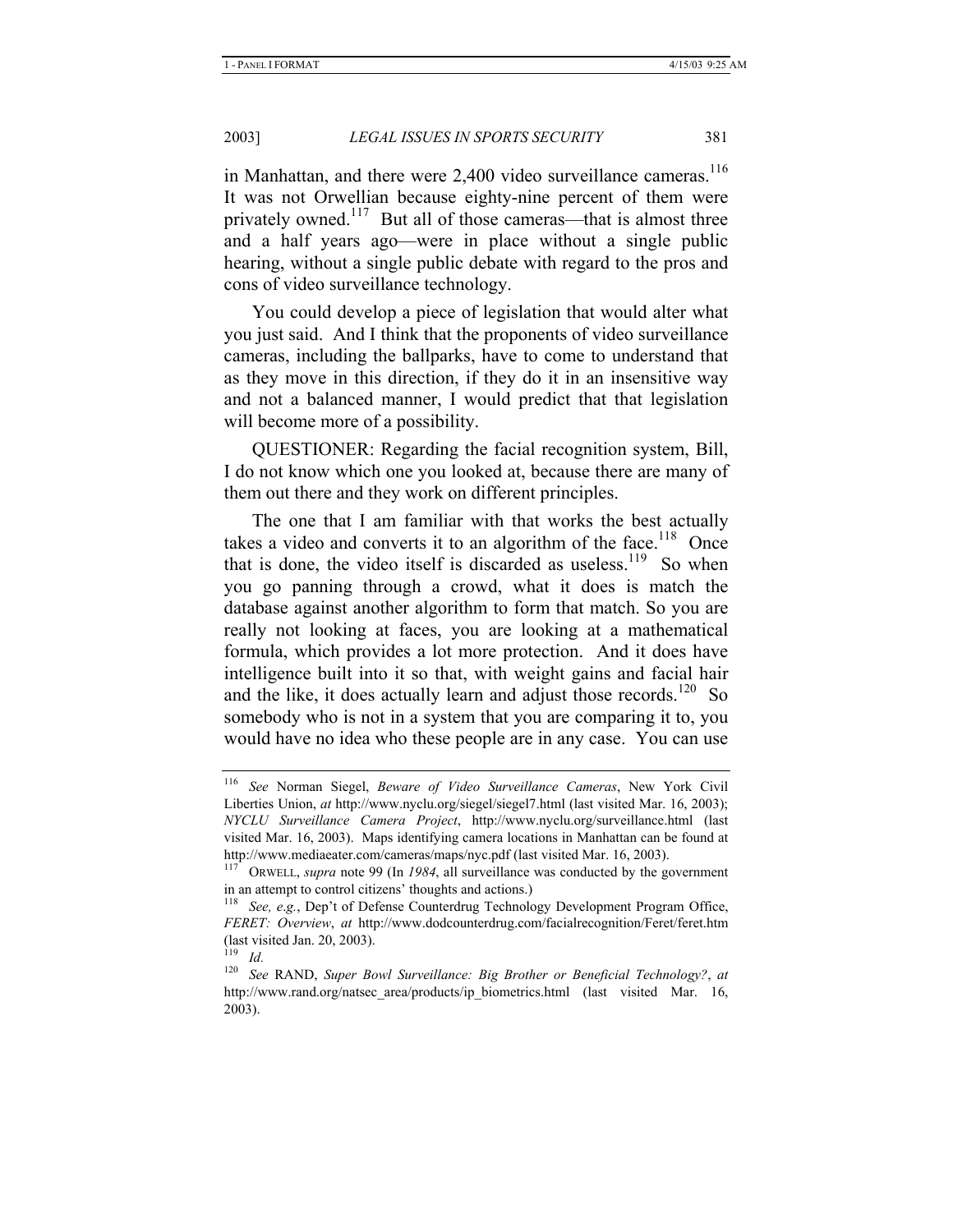the video after the fact to send it in to then have it scanned through a system. But it really does provide a lot of privacy as long as you are not in anyone's system.

MR. SIEGEL: When you say "system," do you mean criminal database?

QUESTIONER: Yes.

MR. SIEGEL: Just—and maybe you can comment also—the other part when I talk about implementation, whatever did happen at the Super Bowl, the database was incredibly narrow. The idea was looking for terrorists—it turned out what they were looking for was pickpockets or ticket scalpers.<sup>121</sup>

QUESTIONER: Right. It goes back to garbage-in/garbage-out. It has to be matched up to the appropriate source.

MR. SIEGEL: Well, but, more importantly, it is connected to false security. What I am saying is that some of this is inviting theory, but what is in place does not match the theory. Therefore, the American public could be misled into thinking that this new technology is making you safer when in fact it is not doing that. If we are going to be serious and realistic about this, which I think we are all committed to, we should not be setting technology in motion that gives a false sense of security.

MR. AHLERICH: That is mostly correct in terms of what was in the database in Tampa, but also the image of Eric Robert Rudolph, who had been charged with the bombing in Atlanta, and his associates were in the database also, which we thought was completely relevant to protecting the event.

<sup>121</sup> *See, e*.*g*., ACLU, *Q&A on Facial Recognition Technology*, ACLU Archives, *at*  http://archive.aclu.org/issues/privacy/facial\_recognition\_faq.html (last visited Mar. 16, 2003).

A second use of the [facial recognition] technology was at the 2001 Super Bowl in Tampa, where pictures were taken of every attendee as they entered the stadium through the turnstiles and compared against a database of some undisclosed kind. The authorities would not say who was in that database, but the software did flag [nineteen] individuals. The police indicated that some of those were false alarms, and no one flagged by the system was anything more than a petty criminal such as a ticket scalper.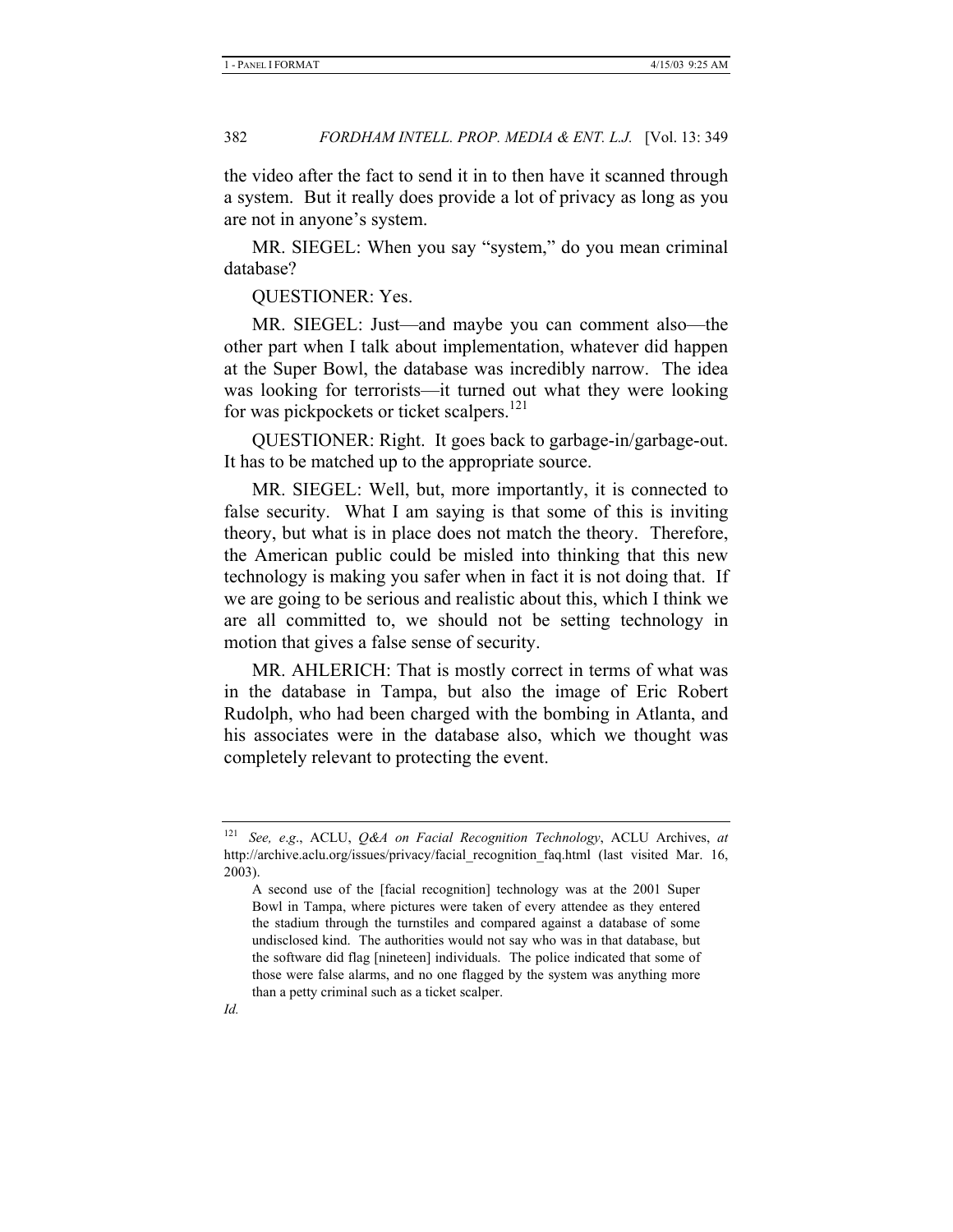QUESTIONER: Just one more, commenting on the ticketing issue. In most cases in sporting events now, there is a very small percentage that actually pays cash for a ticket in advance or at the gate. So in almost every instance when you do have a problem at a sporting event, you can trace back the origin of who purchased the ticket in any case. So it is a very, very tiny number of people who are anonymous.

MR. SQUIRES: Just to address the facial recognition, we did not solicit the presentation, the presentation came to us. But the technology that they use is measuring the pixels between the two eyes. They have shown where—this presentation was impressive, but, like I said, fifty percent accurate is not going to happen for us.

PROFESSOR FALLON: In some ways, in comparison with what I would have expected coming in, the conversation here has been remarkably sanguine. What I mean by "remarkably sanguine" is this: everybody agrees that we have to have a balance between protection of security on the one hand and protection of liberties and anonymity and so forth on the other hand. Everybody seems to agree that what is for the most part being done now seems to be sensible and adequate with respect to protecting security. I do not hear anybody here on the panel advocating that dramatic new steps be taken.

Norman Siegel objects to some use of video surveillance cameras, but his principal objections, apart from that, have been levied at things that might be done in the future but that have not been done yet.

And so, as I say, I get some sense everybody up here is relatively content with the way that the world is today.

So here is my question: As somebody who goes to sporting events and is concerned about my security when I go there, how sanguine ought I to feel? How great is the threat to me when I go to a sporting event, or to somebody who goes to a sporting event at Giants Stadium, and what else might be done to deal with that threat? Indeed, what likely would be done if, God forbid, there were a successful terrorist attack on a sports facility somewhere in the country? What would happen next?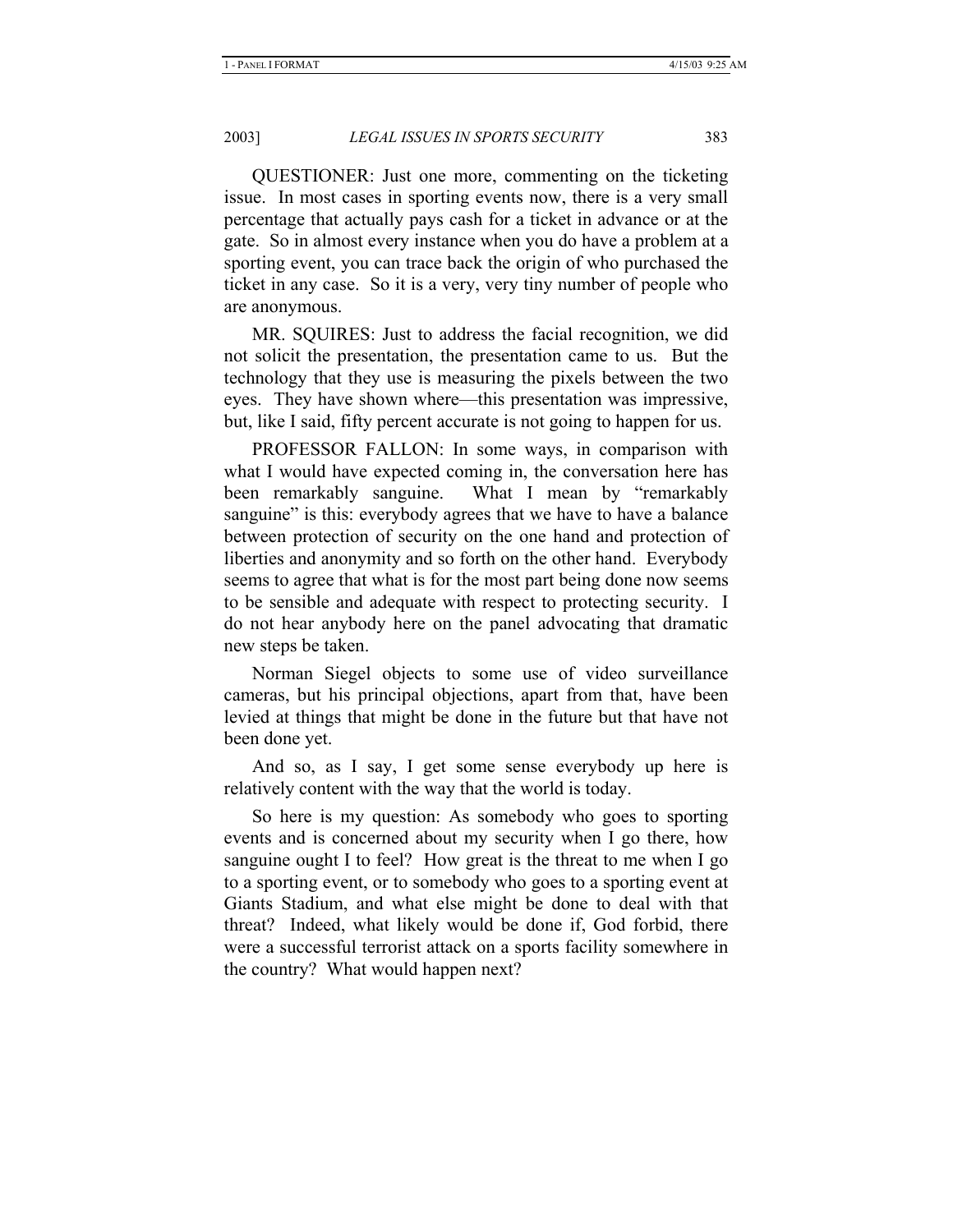MR. SIEGEL: Before anyone answers, I just want to comment. I am not as sanguine as you think I am. It is early Friday morning.

I do not know enough about what is actually taking place. As a civil libertarian, I believe in fairness. I will not make accusations unless I have evidence. What I have done here this morning is lay out my conceptual objections and concerns to certain technology.

For example, I came in prepared to be critical of the 2001 Tampa Super Bowl, and then Mr. Ahlerich told me outside certain things that I had not known before.

I am laying the groundwork. If in fact—and it is very possible that history proves this—we find out after the fact that some of these things are currently taking place, you will hear me yelling and screaming. But at this point I do not have that information.

Everyone here has said, for example, on racial profiling they are against it. Well, that is good to hear. But I also made the comment that everybody says that. And if, in fact, it is taking place, or did take place, there could be some challenges to that. We do not have that evidence at this moment. I just wanted to qualify that for the record.

#### PROFESSOR FALLON: Right. Okay.

So to other members of the panel as well, how safe are we today? What could be done to make us safer? What would be done next to make us safer if we had some reason to think that the threat was greater than we apparently take it to be today?

MR. ZOUBEK: I think one of the issues that we have had, both in government and in terms of the operation of facilities, is: What is the threat and how does it get communicated?

One of the greatest difficulties is that we know that there is a generalized threat, but we do not have any specific information as to where a strike might occur. So what we are engaged in is a generalized target hardening, identifying where the vulnerabilities might be, and trying to make it as safe as possible for people to decide that they will continue to go to sporting events.

As I was going back and preparing for these remarks, I saw a very chilling *Security Management* article from 2000 that had focused on whether all other tall office towers were doing the same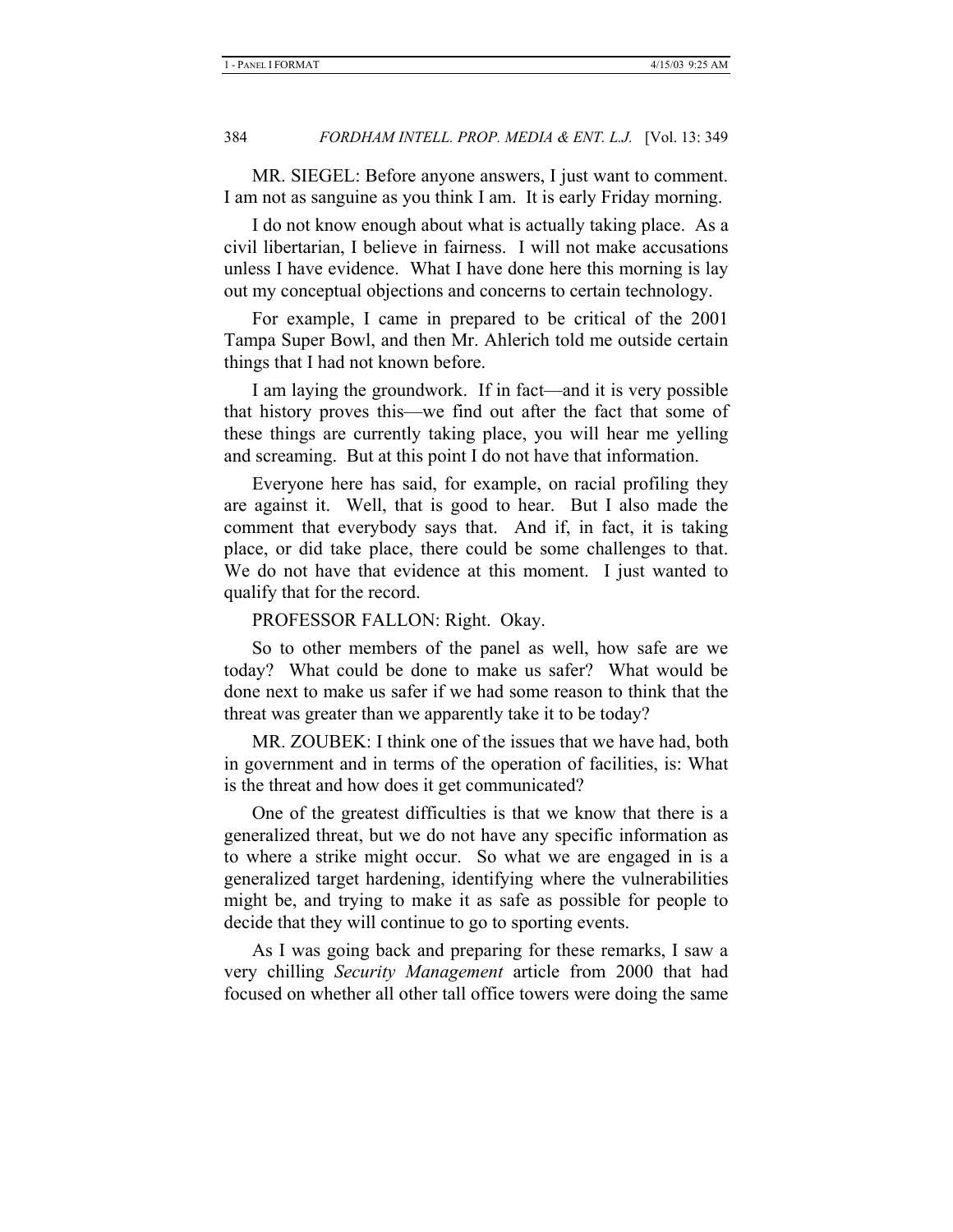"great job" with security that the World Trade Center was as a result of its \$60 million 'Gold Trophy' security efforts in the wake of the 1993 World Trade Center attack?"<sup>122</sup>

The first thing I heard on September 11th was "a plane has gone into the World Trade Center." I heard that from the Chief of the Port Authority Police. I thought it was a small plane. That specific threat was not in my realm of thinking, or many people's realm of thinking.

Because we do not know what may happen next, we do not know where it may happen next, what we do is identify vulnerabilities and attempt to try take reasonable security efforts. We cannot make guarantees as to what is going to happen next, that is a very difficult thing. I think we have done everything that we reasonably can to identify the vulnerabilities, but I think we constantly have to be gathering intelligence. And sporting facilities—I am sure Milton, with his background—a lot of facilities have hooked up with the local law enforcement authorities, with the increased intelligence efforts that we have to engage in, so we know a little bit more about the threats.

The problem is we are really in a stage right now where we have a generalized threat that we are not fully able to evaluate.

MR. SQUIRES: I think if we were to do any more at Giants Stadium it would disrupt the enjoyment.

The only other thing I could think that we are not doing is checking every car that comes through the toll plazas. I think if you have ever been out there—27,500 cars, 32,000 on a Monday night—that is virtually impossible for us to do and it would disrupt the enjoyment of the game.

So we feel pretty comfortable that we are going to take probably all steps—I do not think we could take any more, to be honest with you.

<sup>122</sup> Michael A. Gips*, Building in Terrorism's Shadow*, Security Managment Online, http://www.securitymanagement.com/library/000852.html (May 2000) ("In the last seven years, the World Trade Center spent \$60 million in capital funds to counter this [terrorist] threat, setting the gold standard for trophy building security.").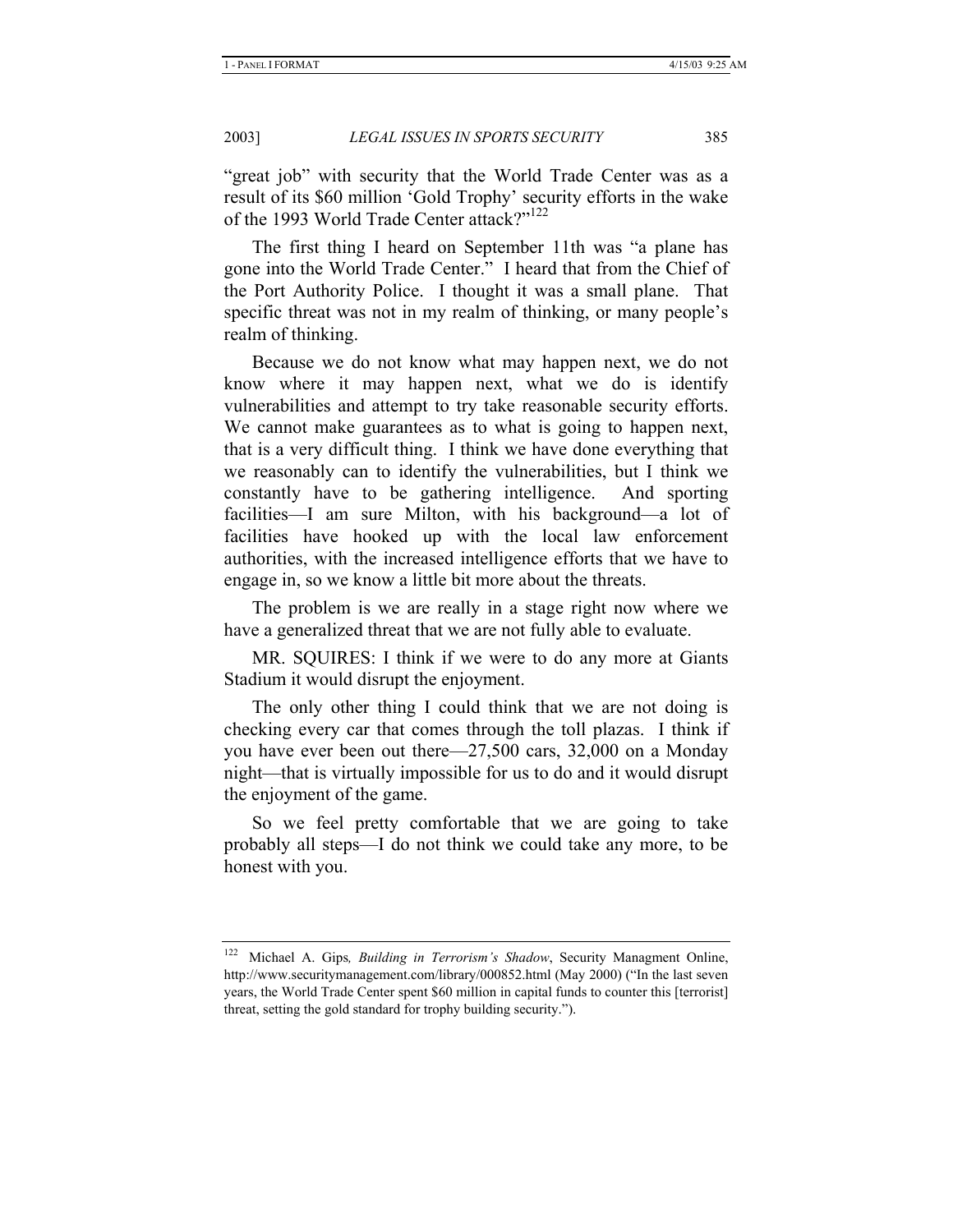MR. AHLERICH: For our events we used a sliding scale, with the idea that the games in the post-season, the ten post-season games including Super Bowl, were higher risk, higher threat, again to generalize. We received very few specific threats that were vetted through law enforcement that had a terrorist sense to them during the year—two or three that proved to be not valid, which we worked very, very hard in advance of games.

The amount of security went up for our post-season games, with additional measures being taken in each one of the stadiums, security reviews and additional measures being taken, with the culmination being the Super Bowl, where we went to the next step, to a complete hardened perimeter all the way around the Super Dome and magnetometers and pat-down searches, $123$  which are done at a few stadiums but not very many. Again, these were consent searches across the board, with full signage and full notification to all fans. We had complete cooperation from our fans at Super Bowl.

QUESTIONER: As a lawyer/sports-fan/civil libertarian, I want to give you an observation, an anecdote, and a hypothetical.

The observation is that at Shea Stadium we are right in the flight path.<sup>124</sup> On a Saturday afternoon, there have to be eight-toten planes that fly directly over Shea Stadium. We are all expecting one of these days for one of those planes to just fall into Shea Stadium. Why that has not been made into a constant noflight zone is beyond me.

The anecdote is, as a New Yorker and a sports fan, I know that I can sit anywhere I want in Shea Stadium. You just talk to the guards and you make your private arrangements.

I went in there one day and all my friends were gone. I went over to one of the people that I knew and said, "Where is So-and-So or So-and-So?"

"They have all been fired."

<sup>123</sup> Mary Foster, *Super Bowl Security No Leisurely Stroll for NFL*, *at* http://www. globalsecurity.org/org/news/2002/020128-attack01.htm (Jan. 28, 2002).<br><sup>124</sup> Shea Stadium of bttp://

<sup>124</sup> *Shea Stadium*, *at* http://www.ballparks.com/baseball/national/sheast.htm (last visited Mar. 16, 2003) ("Shea Stadium is the noisiest outdoor ballpark in the majors because it is in the flight path of La Guardia Airport.").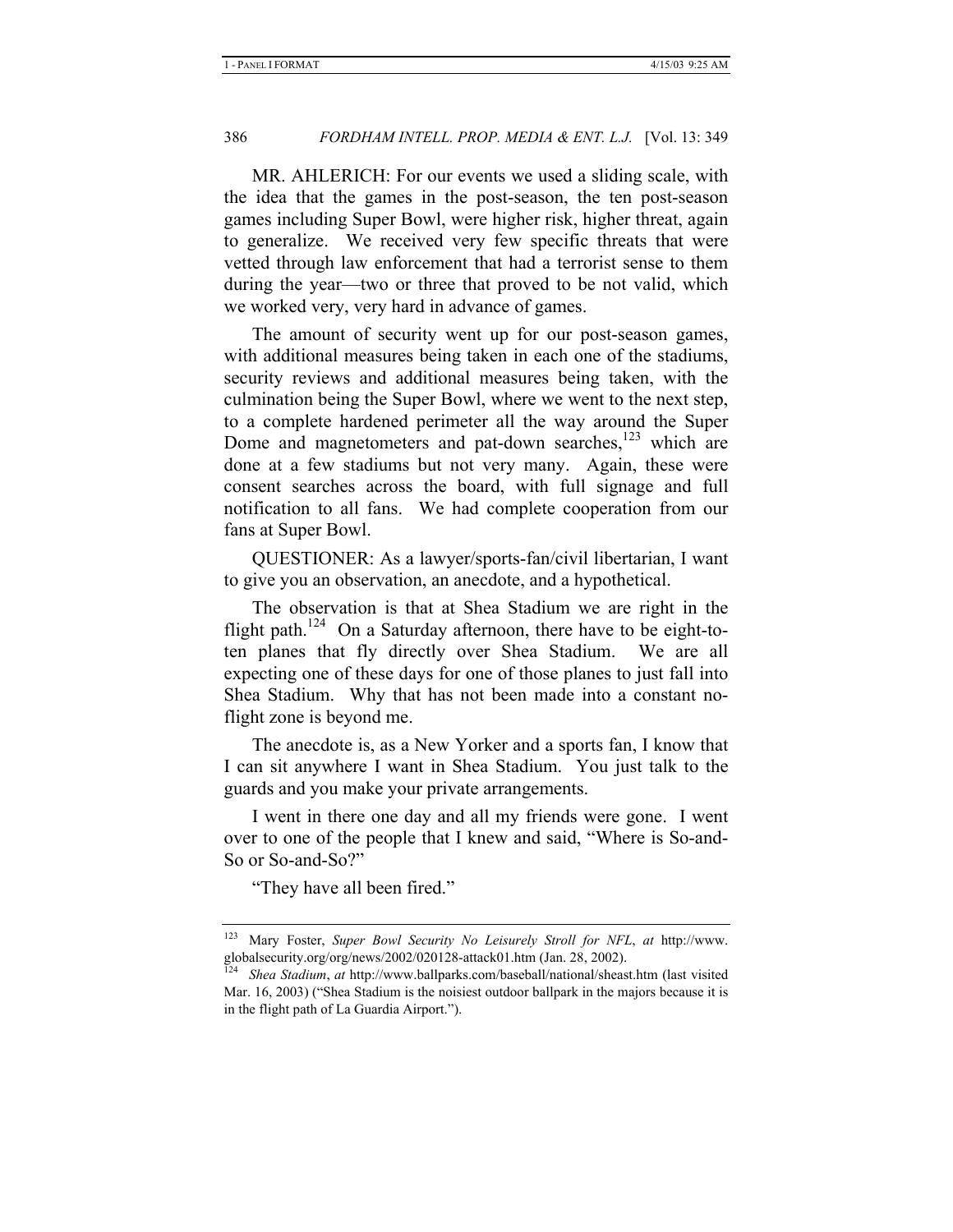I said, "What happened?"

He said, "They were all taking bribes and they were caught on videotape,"—and they were—and they were all fired with no appeal. They are all back, by the way.

[Laughter.]

MR. SIEGEL: They did not need an appeal, then.

QUESTIONER: The hypothetical is: I am accustomed to being searched, I am accustomed to taking my belt off, I am accustomed to taking my shoes off, to going through metal detectors, because President Clinton has been there or John Rocker has been there, we have had surveillance in that stadium up the wazoo. But what would happen if I walked through the gate and some facial recognition system said, "Stop him, he's the one." How do I rebut that? How do I get into the game? And let's say that it is a World Series game and I have paid \$1,000 for a ticket. What happens then? And what happens if I cannot get into the game and the stadium is wrong?

MR. SIEGEL: Well, you would have a cause of action.

But putting that aside, I think that is exactly the point. It is one of the reasons why, knowing what I know about facial recognition software technology, I would strongly recommend that it not be employed at this point.

I would leave the door open if the technology changed. But as of this point, with this season coming up for baseball, for example, at Shea, they would be making a huge mistake to go in that direction and use that facial recognition. And there is a good chance, a little more than forty percent, that your hypothetical would actually happen.

MR. AHLERICH: I sit on a committee with the International Association of Assembly Managers for Security that is developing a set of Best Practices for a much larger scope in terms of venues, and nowhere is facial recognition technology being seriously considered, that I know of, certainly not by this task force, this committee.<sup>125</sup> I mean, we are talking about it a lot, I think it is

<sup>&</sup>lt;sup>125</sup> The International Association of Assembly Managers [IAAM] is an organization designed to provide leadership and education for those who manage and serve public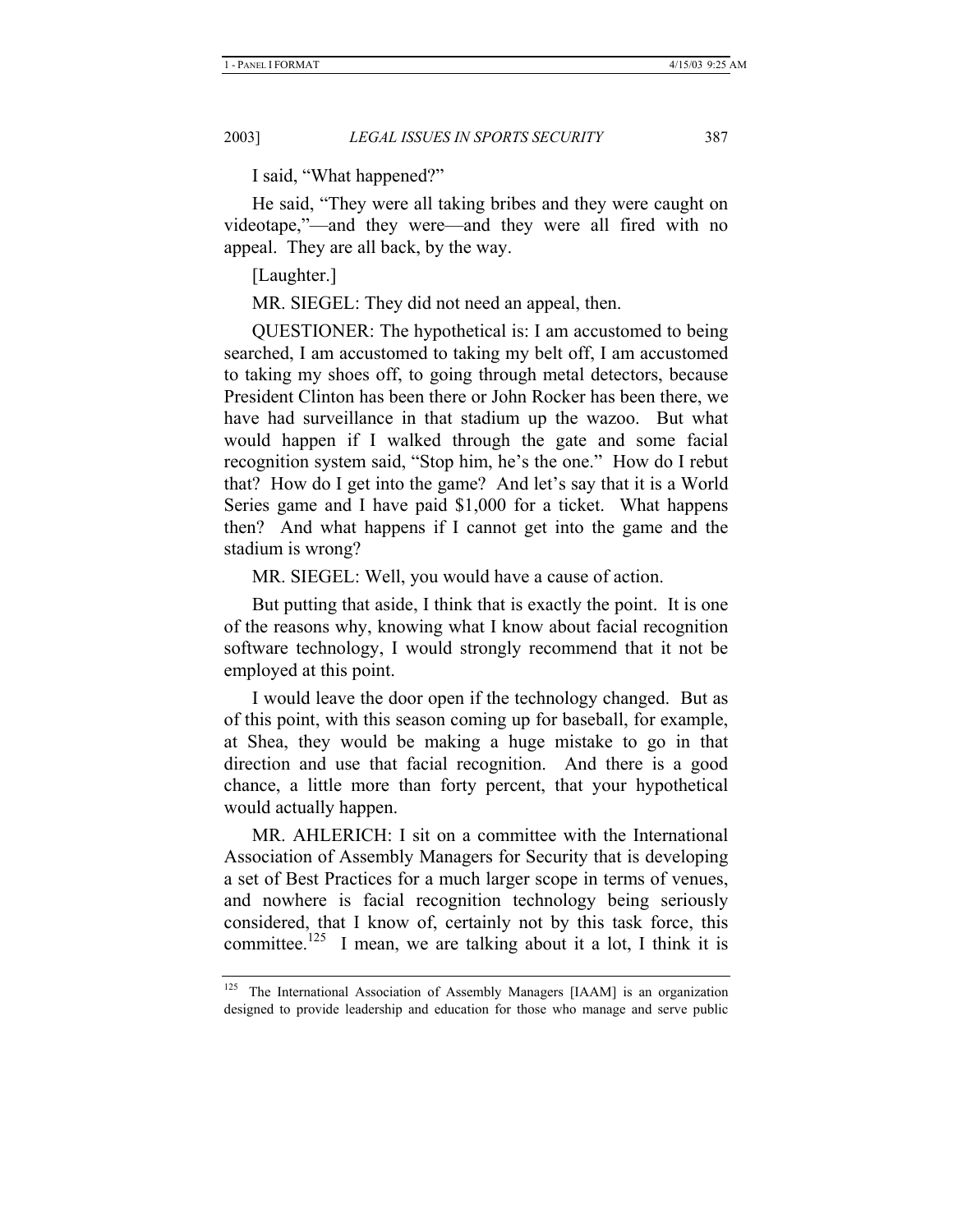good that we talk about it a lot, but it is not being used, and for the exact reasons that we have discussed here. The technology is premature and there are some privacy issues.

But let's not throw it out. As you say, keep it open; let's keep it open. But let's debate it, as we are, which I think is appropriate.

It is not being used, and I do not think it is going to be used right away, from what I hear from the professionals.

MR. SQUIRES: I would hope that if you are paying \$1,000 for a ticket that the Yankees are playing the Mets in the World Series.

MR. SIEGEL: If it did happen, I will give you my cell phone number, because I will be at Shea this October, and I will come out and get you in.

MR. ZOUBEK: It is going to depend on the circumstances of whether or not it is part of the generalized security enhancement that the stadium is engaged in and you will have to balance competing interests at the time—privacy versus security. Where there is a specific threat to a facility, then the public, the fans, everyone is going to have the expectation that we are doing more, and then you are going to have to evaluate the competing interests of privacy versus security.

I agree with Bill that if the devices you are seeing are only fifty percent accurate, then you are not into a zone where you are even considering using it. But if there was a compelling need at that time, in terms of the security threat, that would give the facility, I think, a different base of argument, depending upon the technology at the time.

MR. SIEGEL: Opening day for Yankee Stadium, because President Bush was there, there was a different kind of security

assembly facilities. *See* http://www.iaam.org (n.d.). The IAAM's Safety and Security Task Force was established to review and recommend security guidelines for venue manager. *See* Press Release, IAAM, IAAM Safety and Security Task Force, Record Numbers Attend International Association of Assembly Managers' Conference on Patron Safety and Security Preparedness at Public Venues (Nov. 21, 2001), http://www.iaam.org/Industry\_News/icmc.htm.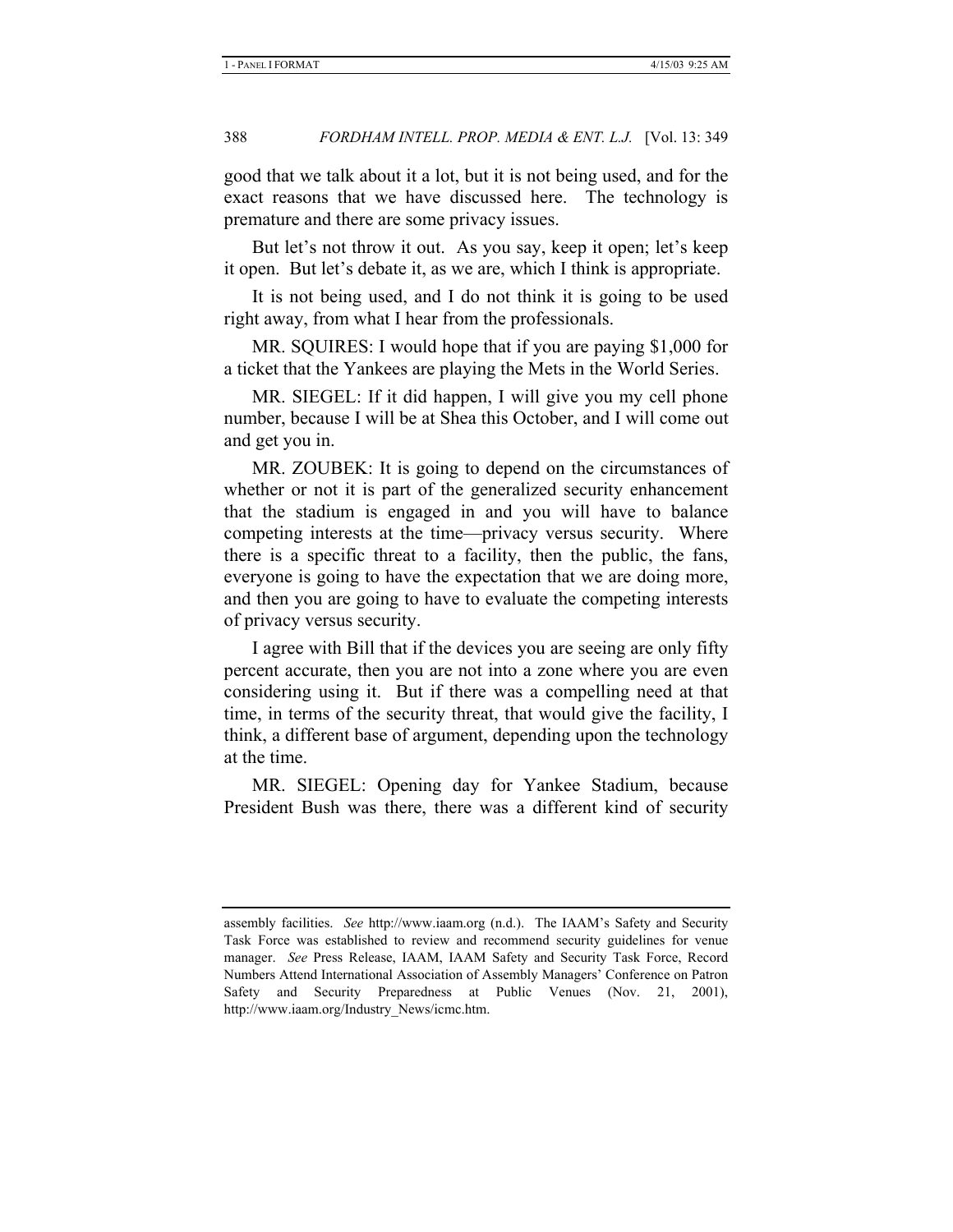system than the remaining games.<sup>126</sup> But it then raised the issue of: Is that going to happen at every game? Even if they are playing the Kansas City Royals and nobody is there, will that technology be used?

These are issues that we have to keep our eyes on, and I think we have to raise our civil libertarian concerns and objections so that the folks here are not making decisions in a vacuum.

You would be surprised—and I hope it does not come out too corny—that the objections, if they are presented in a reasonable fashion, sometimes the decision makers actually listen and they hold back.

But I would hope that when you are doing these task forces you put civil rights people on those panels so that you do not have the divisiveness that these issues could create. Have them in the room, and then make a conscious decision, as opposed to making the decision afterwards. And I think, unless you tell me otherwise, very often they do not do that, and I think it is a mistake.

QUESTIONER: Well, since we are back at law school, I feel I want to ask this hypothetical to the panel. Let us assume it is five or six years into the future. Facial recognition technology is now ninety-eight percent accurate. It is linked with local criminal databases, the FBI database, potentially working with Immigration and the DMVs around the country, in order to get a very sure match on your face. Also buffer that against the fact that September 11th has taken place and along the way during these five years we have defeated potential terrorist threats in the United States where they have been caught before they were able to accomplish their mission.

I would like to open it up to the panel to see what they think about using this technology that now has been more perfected in the future at sporting events, which are probably one of the best targets for these terrorists.

<sup>126</sup> *Strike One: President Bush Throws Out Ceremonial First Pitch*, CNN/Sports Illustrated, *at* http://sportsillustrated.cnn.com/baseball/mlb/2001/worldseries/news/2001/ 10/30/bush\_ap (Oct. 30, 2001).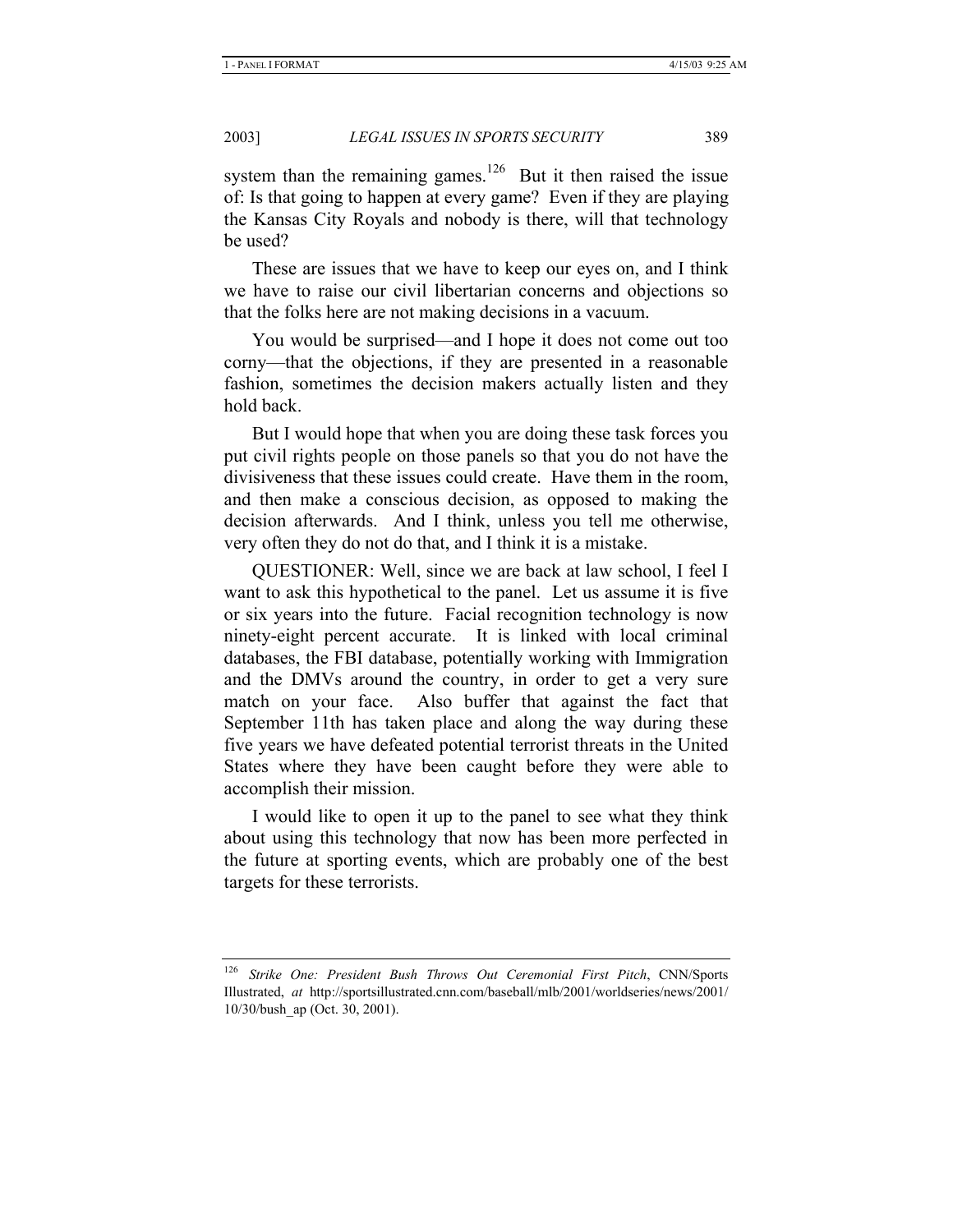MR. SIEGEL: Would you add into the hypothetical that if in fact the digitized facial—whatever the technical word is—the picture of the person, that if you are not in the database, it is immediately destroyed?

QUESTIONER: I would say that most people are in the DMV. I am saying that every time you take a picture with the government, you are recorded somewhere, obviously, and that you can use that database through a broadband access to immediately get a match on that person.

MR. SQUIRES: I think the database that we are looking at is not the 275 million people across the United States. It is more of those who may have some sort of a record or may be more of a threat to the stadium. $127$ 

Now, I do not think we would ever look at jaywalkers, but maybe scalpers certainly, maybe people who we have ejected from the facility who cannot return without permission, those kind of things.

But I would have to say this: I mean, who would have thought twenty years ago that we would be implementing the security procedures we have now? I think we need to stay in touch with what is going on and at least evaluate it and look at it.

MR. SIEGEL: I would be opposed to that in the way you described it. It is just overly broad; it dragnets in a large, large percentage of innocent people. I would be opposed to that.

The harder question is if you created a criminal database with a much more narrow scope and if you were able to have the technology so that if Siegel walked through, and assuming in six years I am still the law-abiding person I am now, that they do not have that kind of capacity to keep my photo. That is a harder hypothetical.

But the way you framed it, I am opposed to that.

QUESTIONER: Well, I am just saying the reason it is linked with these databases is that terrorists—and I have been following the case very diligently for my own reasons—all these people were

<sup>127</sup> *See* John D. Woodward, Jr., *Super Bowl 2001—The Game Was the Least Interesting Part*, WASH. POST, Feb. 4, 2001, at B4.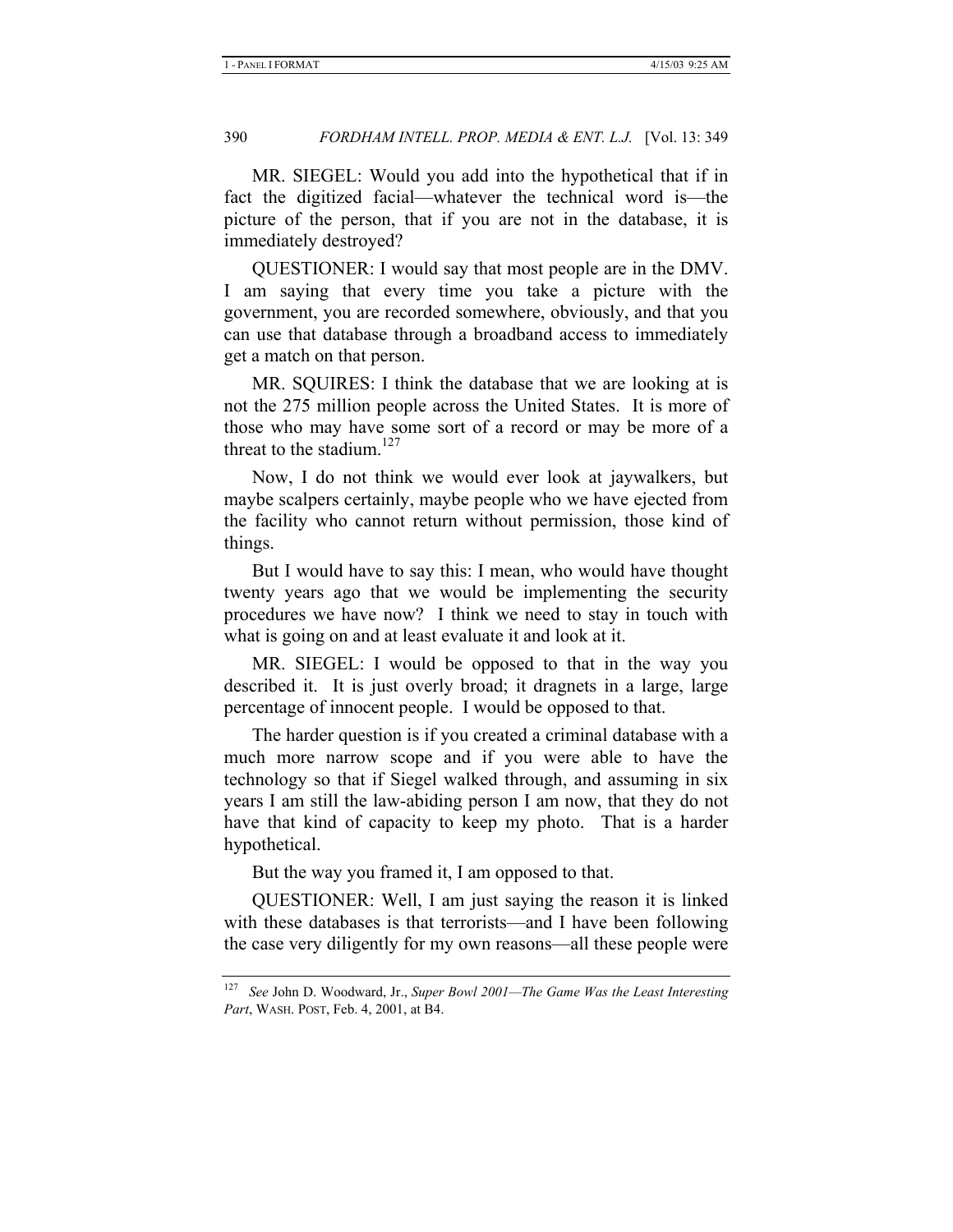able to get into the country, develop an identification through their local DMVs, and go around as people, and no one suspected them. They were the most law-abiding people that you could see. They were the people who lived next door. Terrorists do not wear big signs on their heads saying "I am a terrorist" and they do not try to commit acts of criminality until the very end.

MR. SIEGEL: You get a picture and you then know that somebody has a driver's license. So what does that tell you?

QUESTIONER: All I am saying is that the reason I framed the hypothetical that way is because of these people—to make the database wider to try to catch them and to try to keep them recorded.

MR. AHLERICH: But they would have to be wanted. They would have to be identified as a terrorist. The people who were here were not wanted. They were here illegally, but they were not tagged, if you will.<sup>128</sup> So even if you would have captured their images, they would not have been stopped.

MR. SIEGEL: All drivers are not terrorists.

MR. ZOUBEK: Let me ask, to follow back on, Professor, your comment in terms of the legal issue here: What if I have a stadium owner who says, "You know, I love my fans so much, I would really just like to have a picture of all of the sections from each of the games and I want to have a photo album over here of all my happy fans over the years?"

MR. SIEGEL: Get consent. That is not hard.

MR. ZOUBEK: What has he violated? What has he done that is illegal? What has he done that you can sue him for under current law that he has violated?

<sup>128</sup> *See, e*.*g.*, Karen Alexander, *Airport to Get Facial Recognition Technology*, L.A. TIMES, Oct. 29, 2001, § 2, at 1.

The way the new [facial recognition] technology is going to be deployed ... would have been useless in stopping Mohamed Atta, the suspected ringleader of the Sept. 11 terrorist hijackings. Unless he had been arrested, he would not have been scanned. And since Atta is not believed to have had a criminal record . . . his face would not have produced a match.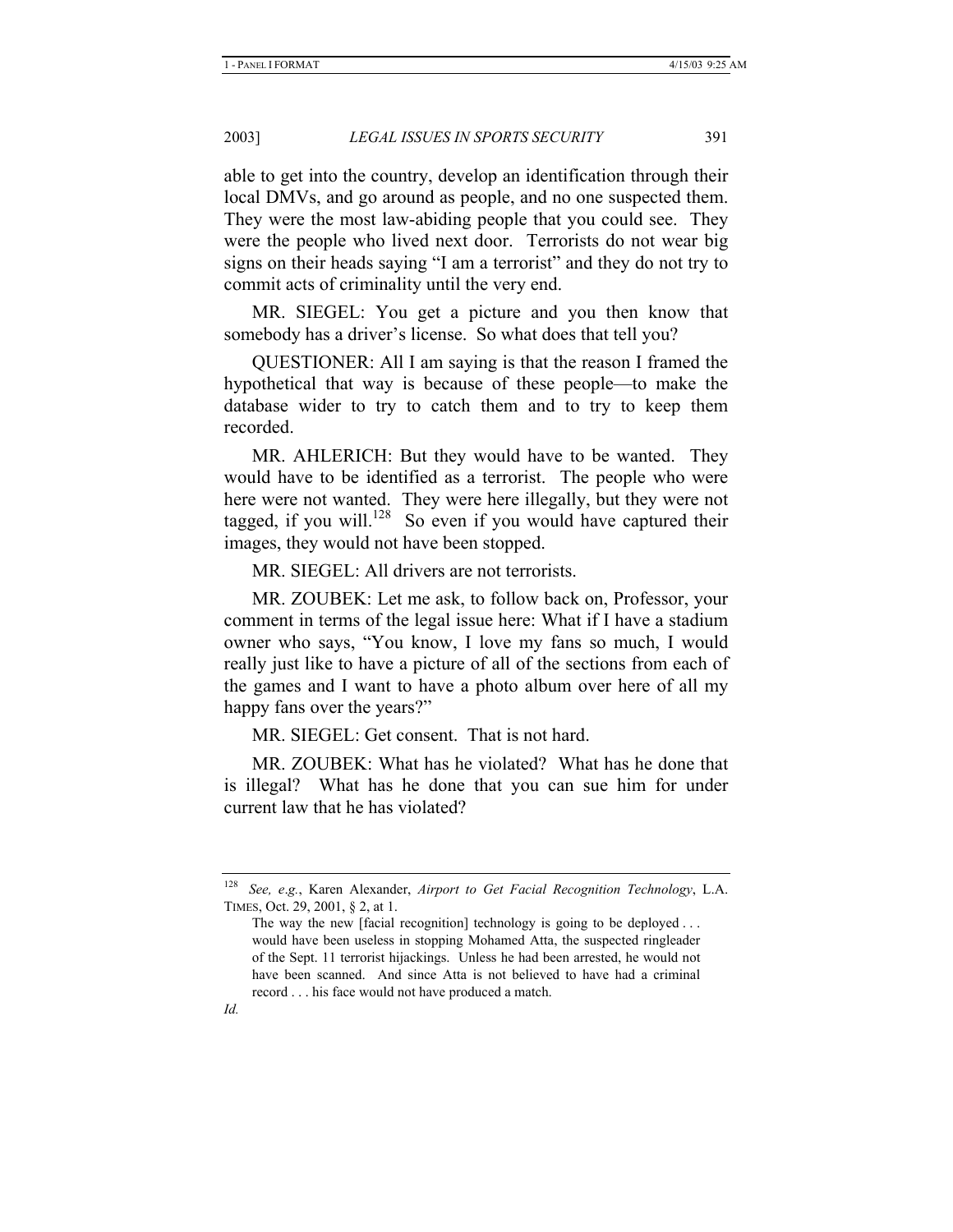It is no different than advising a client in any other line of business as it relates to the duty of care of their participants and their spectators.

One of the notions that I think is important to keep in mind is that to the extent to which there are Best Practices developed in your industry, if your client is not abiding by those Best Practices, that will be Exhibit 1 in any litigation.

So your client must remain current as much as possible with security developments in their line of the sports business, whether it related to obligations to individual player clients, whether it is obligations for stadiums operators or event organizers. I do not think the analysis is really going to be much different than in many other fields of law.

But there are other issues for sports lawyers, such as union relations when criminal background checks are done for security purposes.129 Also, how prepared are your employees to respond to an incident. As first responders, what protection have you provided for them should something happen in the facility? Those are some of the issues affecting the day-to-day operation of a facility or a sporting business.

PROFESSOR FALLON: In terms of suits under current law, I want to ask a question that maybe cuts a little bit the other way from the thread of the discussion as it has developed so far.

We have here an enormously effective lawyer advocate in Norman Siegel, who has focused the conversation to a very considerable extent on the kinds of issues that a civil liberties lawyer would raise in response to increased surveillance and other efforts to protect security. But not all effective lawyers are civil liberties lawyers. There are a lot of very effective lawyers who are plaintiffs' tort lawyers. If there were some kind of a disaster at a facility, you can be sure that those plaintiffs' tort lawyers would be eager to jump into the fray, filing lawsuits claiming that what had

<sup>&</sup>lt;sup>129</sup> To institute a policy of criminal background checks on employees represented by a union and covered by a collective bargaining agreement, an employer will have an obligation to bargain with the union. *See* 29 U.S.C. § 158(a)(5) (2000).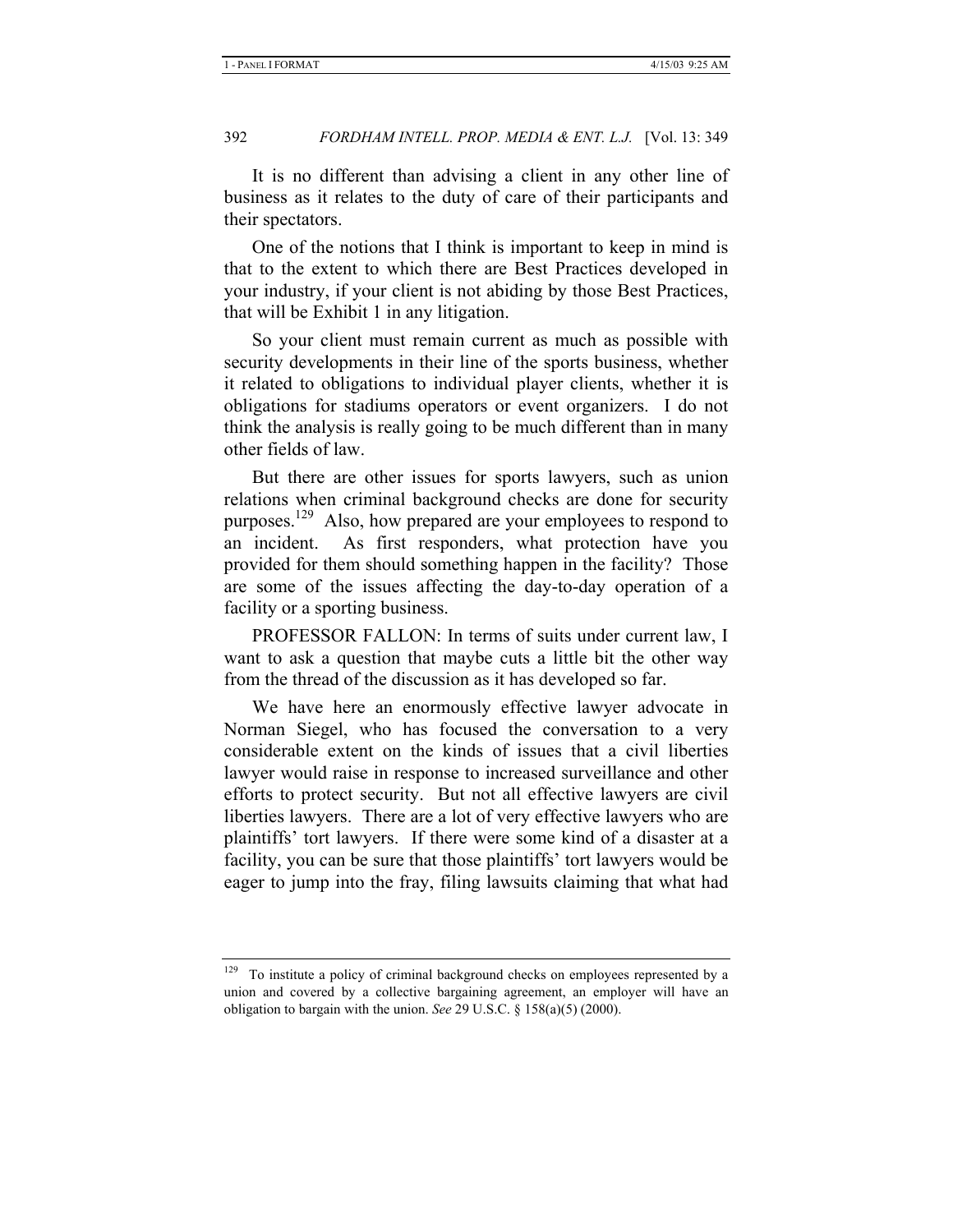been done to protect security would not satisfy the duty of reasonable care that any facility owner or manager bears.<sup>130</sup>

So is that not relevant to the question about what facilities would have to do with developing technologies, the duty of reasonable care? Would we not have to worry about that as well?

And then, as a related question, I am curious, for those of you actually in the business of making decisions and counseling clients, to what extent are you talking to them about legal issues, possible legal liability, and duties of reasonable care, going beyond what would be the sensible thing to do from a business perspective anyway?

MR. SIEGEL: Your question is a good one.

There is a flip concern that I have. That is, for example, in private buildings you see more and more surveillance cameras. I had a conversation once with an attorney who represented a co-op, and he argued, "Well, there is no crime in the building, but it has become the standard now that you have to have them." Once you go down that slippery slope, you are going to have all these kinds of surveillance cameras in private buildings. And why are they there? Well, because the Jones's had it, and therefore that becomes the standard.

And generally in advising clients, lawyers want to give them all their deliberative thoughts and say, "It would be better for you to do this." And then, lo and behold, in a short period of time, every building has a video surveillance network. So that is what we could be going into.

MR. AHLERICH: I just want to comment briefly on the thinking that we had as we developed the *Best Practices*.

One of our attorneys in the initial stage of the discussion said, "You are creating a very, very dangerous set of documents." That argument ultimately did not win out. Ultimately the argument that we had the responsibility to provide care and some sort of evenhanded protection to our fans to the best of our ability and urge the stadium to do that was our larger responsibility and the right thing

See supra note 70 and accompanying text.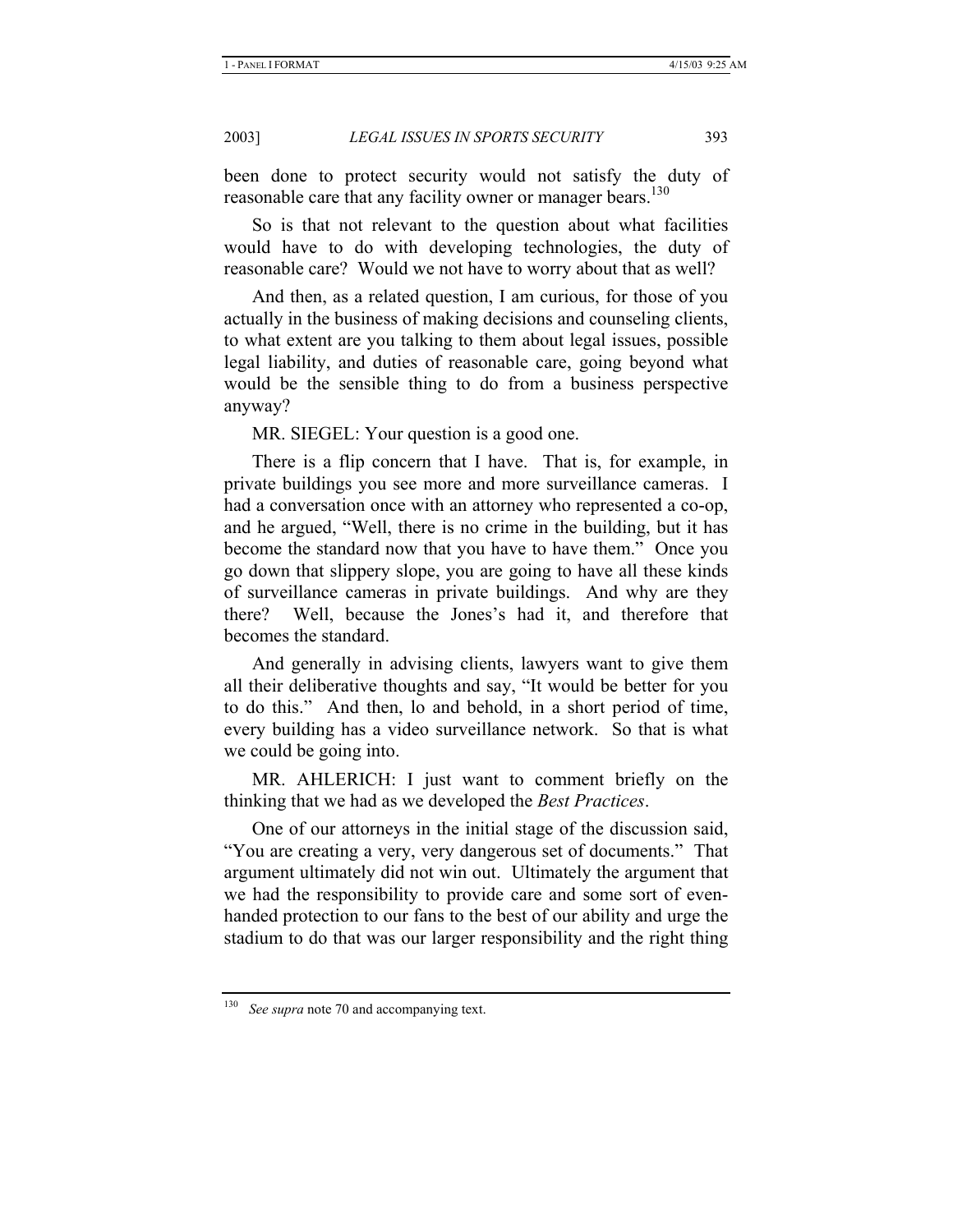to do. But it was debated rigorously among our attorneys and those of us in the process of protecting our fans.

MR. SQUIRES: That being said, Milt, those Best Practices, when they were given to the teams and to the facility managers, there was nothing that said, "You must do this, you must do that." Everything was recommended, and all the recommendations were pretty darn good.

PROFESSOR FALLON: Let me just pick up, for example, on the issue of metal detectors in *Best Practices*. If you use metal detectors for some events—the Super Bowl, or use metal detectors if the President is coming to Yankee Stadium—then presumably you could use metal detectors for all events. If you are not using metal detectors for all events when you use them for some events, are you living up to a standard of reasonable care?

MR. AHLERICH: We think ultimately it is up to the facility whether they use it or not, or those in charge of the event. And the use of metal detectors has to be reasonably balanced on the threat that you have. At Super Bowl, we believed that the threat was very high.<sup>131</sup> We believed that, as the icon of sporting events, that it necessarily provided a very attractive target to terrorists.<sup>132</sup>

I heard a comment earlier about the use of metal detectors and how effective were they, whether or not they were a good idea. I would suggest that they do a lot of good. And we know they do a lot of good, because where you use them you find guns and knives in the bushes outside of the locations where they have been employed.

We are not making it an absolute standard across the board. They are being used in some stadiums, very few. They are being used randomly in more stadiums. And I think we will certainly continue to use them at our premier events.

MR. SQUIRES: If I could add real quickly, in twenty-six years at Giants Stadium, we have used metal detectors twice, both by direction. We did not volunteer to do it.

<sup>131</sup> Mark Lepage, *Football? What Football?: Tomorrow, Many Millions of People Will Watch U2, Paul McCartney, Britney Spears—Oh, Yeah, and the Super Bowl Game*, GAZETTE (Montreal), Feb. 2, 2002. 132 *Id.*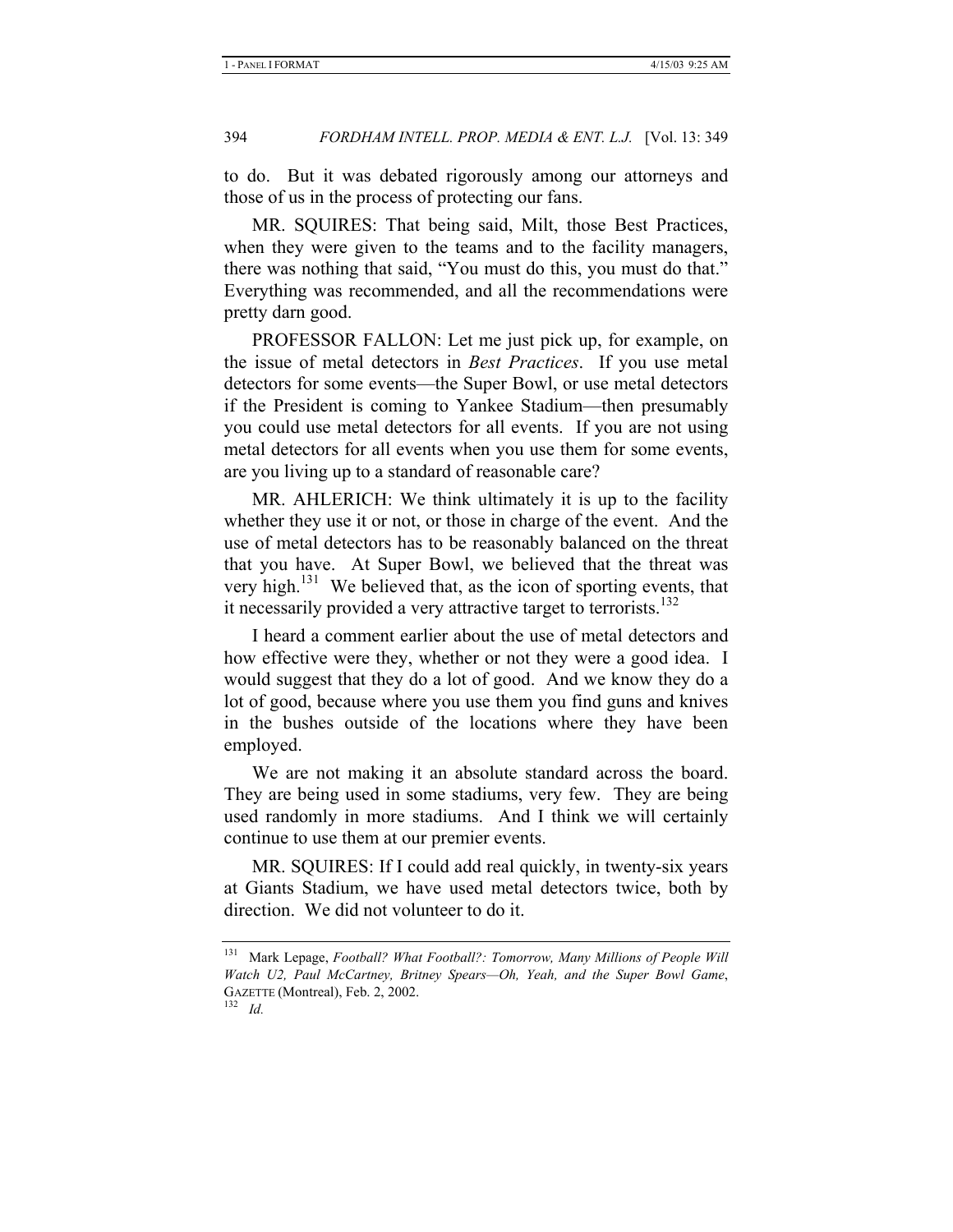October 1995, when Pope John Paul II came, the Secret Service said, "You will use metal detectors." We had to open up the gates five hours prior to the Mass because it took that long to get people in. That was understandable.

The second time we had to use them was last summer for 'NSync. That is not understandable, not even for a second.

I have a challenge with metal detectors. I understand what Milt is saying. Because of what we are doing at the gates, checking people, after games I have my ushers go through all the aisles. For those of you who attend Giants games, do not give this secret out, but I actually go and look for cans. Where I find empty cans, I put an undercover individual in that section next week to see if you are smuggling cans. And then we take the appropriate action.

We do not find cans anymore. And it is not because we are doing such a good job at the checkpoint. It is because people know we are searching.

The same thing—we found knives and we found all kinds of things outside the gates in the trash cans. It has been pretty incredible. And as the season wore on, as people got used to it, we found less and less outside the gates.

But the metal detectors—you know, I found in 1995 when the Pope came that the metal detectors are somewhat sensitive or insensitive. It rained. It affected the measurements and whether they worked or not. But the most important thing is you've got a different staff coming and working—well, you try to keep consistent with your staff, but to train them in how to use them properly.

At 'NSync—and I did not object to it at all—they were magging $133$  the front of the people but not the back of the people, and I said to my people, "Well, you know, there are two sides to a person." If you are going to bring something in, you get it in one way or the other.

Security personnel use the term "magging" to refer to the process of using hand-held metal detectors.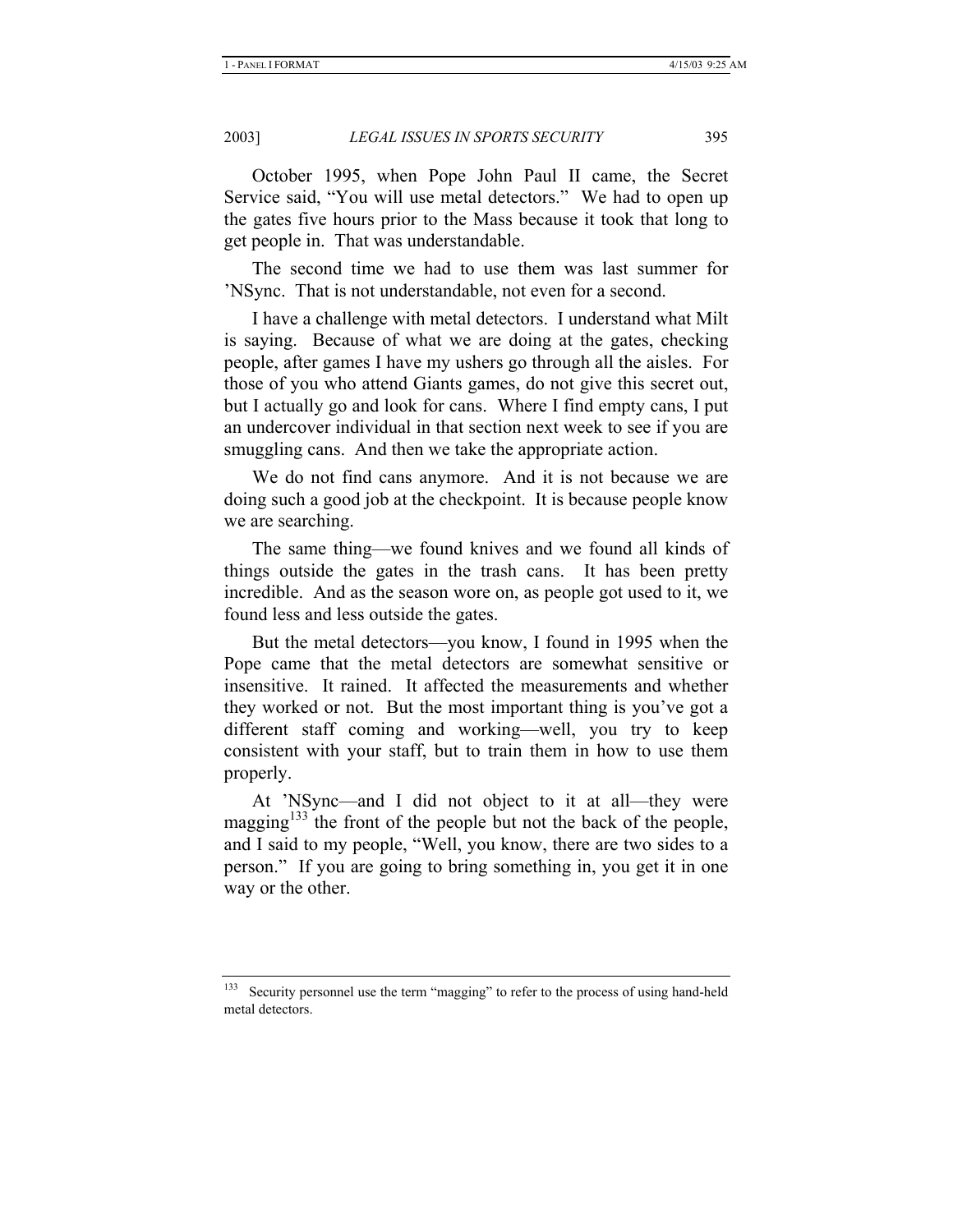So I am not sold on the metal detectors yet, and I think it will be a while—I mean a long while—before you see them in our place.

MR. SIEGEL: I do not know the answer to the following question, but I will raise it. Again, in view of what we do know what happened at Logan Airport on September 11th, if you had an event that you really wanted to be absolutely sure that there was going to be no terrorist attack, I am not sure the reasonable thing to  $\overline{d}$  do is to just rely on a metal detector. <sup>134</sup> There is actual technology—the X-ray concept that I think customs has; some places have it, I have heard—but it is very expensive, and as a result it is not being used.<sup>135</sup>

But if you had hypothetically a threat, which does not exist here today, that there would be a terrorist who would be so upset by what the other gentlemen are saying here today that they would want to come and engage in some terrorism and take everyone out, if you put a metal detector up at this door, the terrorists know, as we know from September 11th, that they do not need to bring any metal. $136$  So they bring a plastic device in here.

So if you were really concerned about protecting everybody and you were going to put a metal detector out there, should you not then elevate the technology for X-ray equipment that would detect stuff like plastic explosives?

<sup>&</sup>lt;sup>134</sup> Two of the four planes involved in the September 11th attacks departed from Boston's Logan Airport. It is believed that the terrorists utilized box cutters and plastic knives to hijack the planes, weapons which got past the metal detector security checks at the airport terminal. Following the attacks, airports have begun to supplement metal detectors with additional security measures. *See infra* note 136 and accompanying text. *See, e*.*g.*, Jeff Jacobs, *City Finds New Perspective*, HARTFORD COURANT (Conn.), Sept. 19, 2001, at C1.

<sup>135</sup> *See* Sara Kehaulaiani Goo, *Large, Small Airports to Use Different Security Systems*, WASH. POST, Mar. 28, 2002, at A5; *A New Line at the Airport*, HARTFORD COURANT (Conn.), Jan. 2, 2003, at A8; *Port Officials: We Need More Money for Security*, News Max, *at* http://www.newsmax.com/archives/articles/2002/1/29/104432.shtml (Jan. 29, 2002).

<sup>136</sup> Peter Mansbridge, *Attack on America*, National Transcripts, *at* http://www.tv.cbc.ca/ national/trans/T010912.html (Sept. 12, 2001) ("Each plane has three to six highjackers on board armed with box cutters and plastic knives.").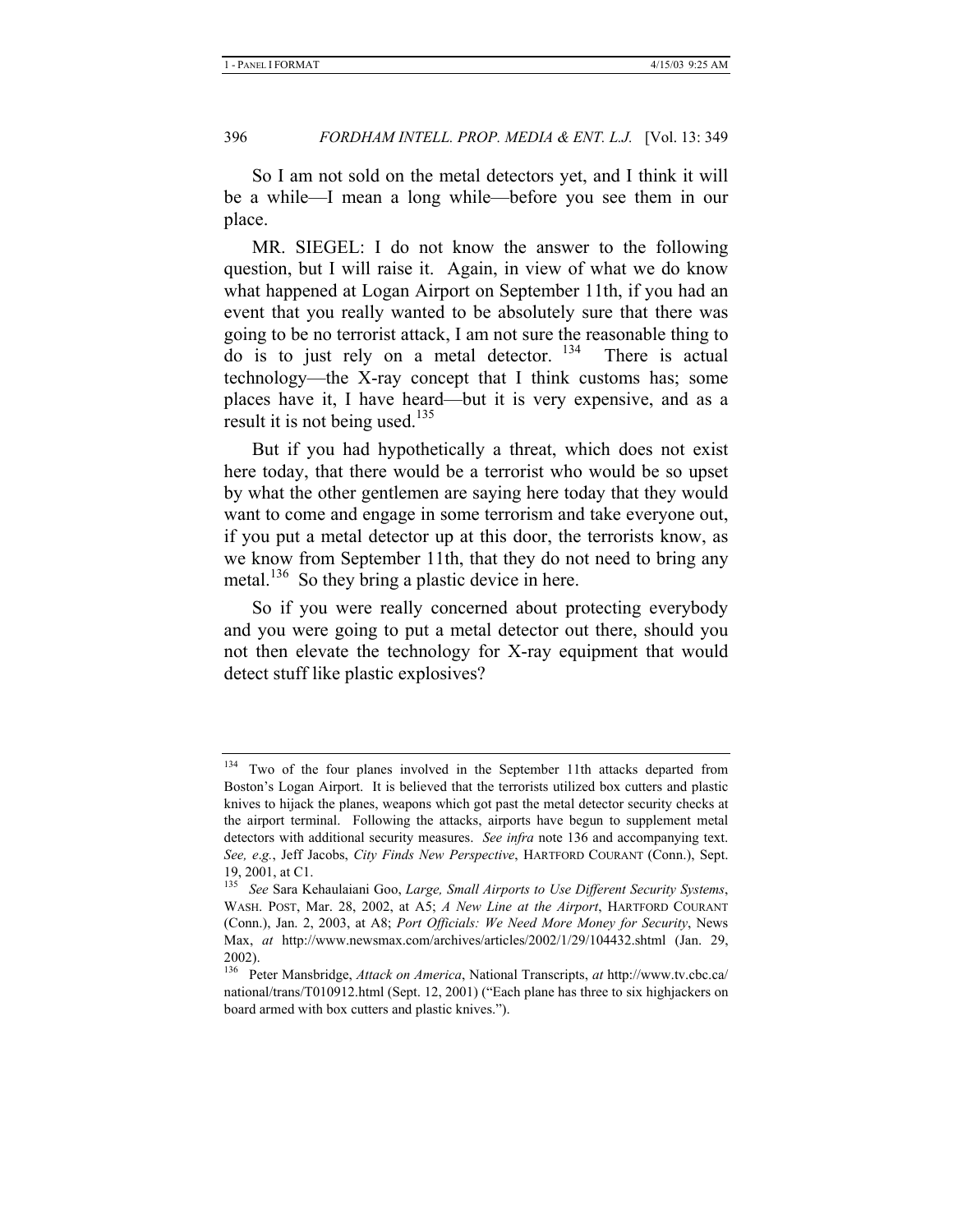I know most people are shocked when I raise that because the stereotype of the civil liberties lawyer is that we do not want anything. But that is not true.

MR. AHLERICH: That is why we also employed the patdown, because we were concerned about individuals bringing in large amounts of C4 plastic strapped to their bodies. It has not been done in this country, but certainly that has been used elsewhere.<sup>137</sup>

MR. SIEGEL: The pat-down is more clearly nonindividualized suspicion and more intrusive than walking through a door that has some X-ray capacity that a light goes on and then you have the individualized suspicion. The courts have not recognized this, unfortunately from my perspective, from airport searches, from searches in courthouses. I have been involved in some litigation on that going back thirty years.

And also, quite frankly, as the panelists have pointed out, the public is not receptive to these "lawyer arguments." And so, as a result, those transgressions continue and grow.

MR. ZOUBEK: I met days after September 11th with the Association of Criminal Defense Lawyers in New Jersey<sup>138</sup> to discuss the response to September 11th and one of the first questions I got was: "What are you doing to keep us safe?" We then engaged in a discussion of recent detentions and the difficult issues concerning tracking Al-Qaeda after the attacks. We discussed that some of those decisions on who was associated with Al-Qaeda may end in court.

<sup>137</sup> S*ee Terrorism: Mechanics of a Living Bomb*, War Online, *at* http://www.waronline. org/en/terror/suicide.htm (last visited Mar. 16, 2003).

<sup>138</sup> *See* Ass'n of Criminal Def. Lawyers of N.J., *Welcome*, *at* http://www.acdlnj.org (last visited Mar. 25, 2003).

The Association was established in 1985 . . . to respond to the continuing problems confronting criminal defense lawyers when they honestly, ethically, but zealously represent their clients; to protect and insure compliance with those individual rights guaranteed by the New Jersey and United States Constitutions; and to encourage cooperation among criminal defense lawyers engaged in the furtherance of those objectives.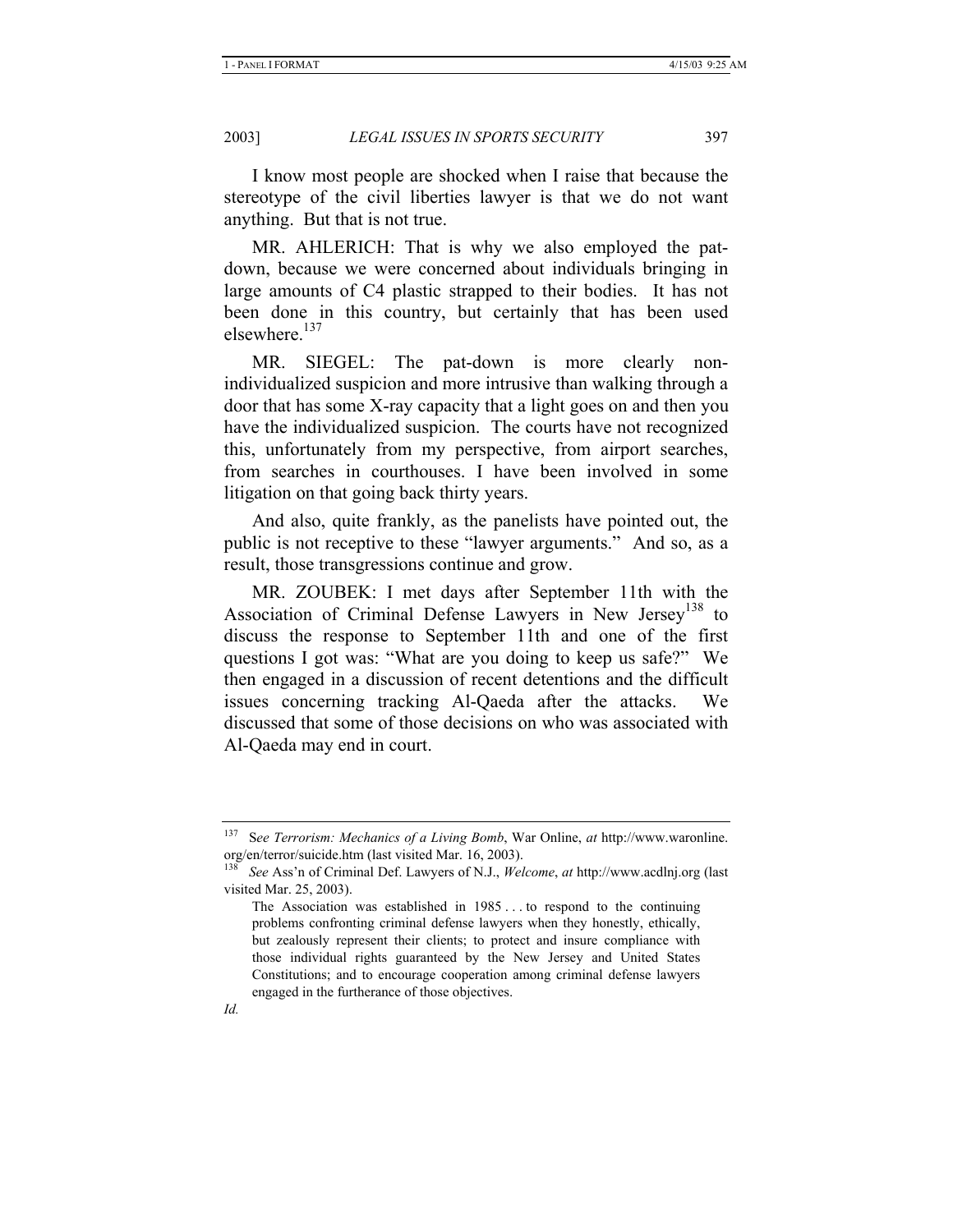But certainly, those who are responsible for security are going to take those measures that protect the public. Some of the measures may be subject to negotiation such as seventy-two hours versus a week on the tapes but some decisions will have to be made quickly based upon a compelling need. I hope we have the courage to make those difficult decisions, and some of those decisions will be challenged and litigated.

PROFESSOR FALLON: Let me play the cynic here just for a minute.

When I hear the discussion about metal detectors, I hear Norman Siegel raise civil liberties objections, but, frankly, it is not one that resonates terribly much with me. It does not seem to me to be a big deal to walk through a metal detector. There are lots of places where I have to do it in going about my life today.

I said the question I was going to raise was a somewhat cynical question. The discussion so far has been proceeding on the assumption that what we are trying to do is engage in some refined balance between security, on the one hand, and civil liberties, on the other. Cynically, am I wrong to think that a big reason that we do not have metal detectors is just, from the perspective of the industry, it is too expensive?

MR. SIEGEL: I think that is right.

MR. ZOUBEK: Too expensive and impractical under certain circumstances, because if you have 40,000 people going into a stadium, in terms of backing them all up in long lines, it is a question of the current technology balanced against the risk.

MR. AHLERICH: It is very difficult to have everyone trained and to have—these are expensive devices. The better ones are very expensive. And it is not a perfect technology.

MR. SIEGEL: But the point that you were making, Professor Fallon, and I want to focus in on it and magnify it, is privacy is based on the expectation of privacy. So by your own words, you have now become accustomed—I think that was the word that you used—to go into public facilities and to go through a metal detector, whether it is the courtroom, or whether it is the airport. That is a concern that civil libertarians have, that it is almost, by definition, the more it is used, the more people become accustomed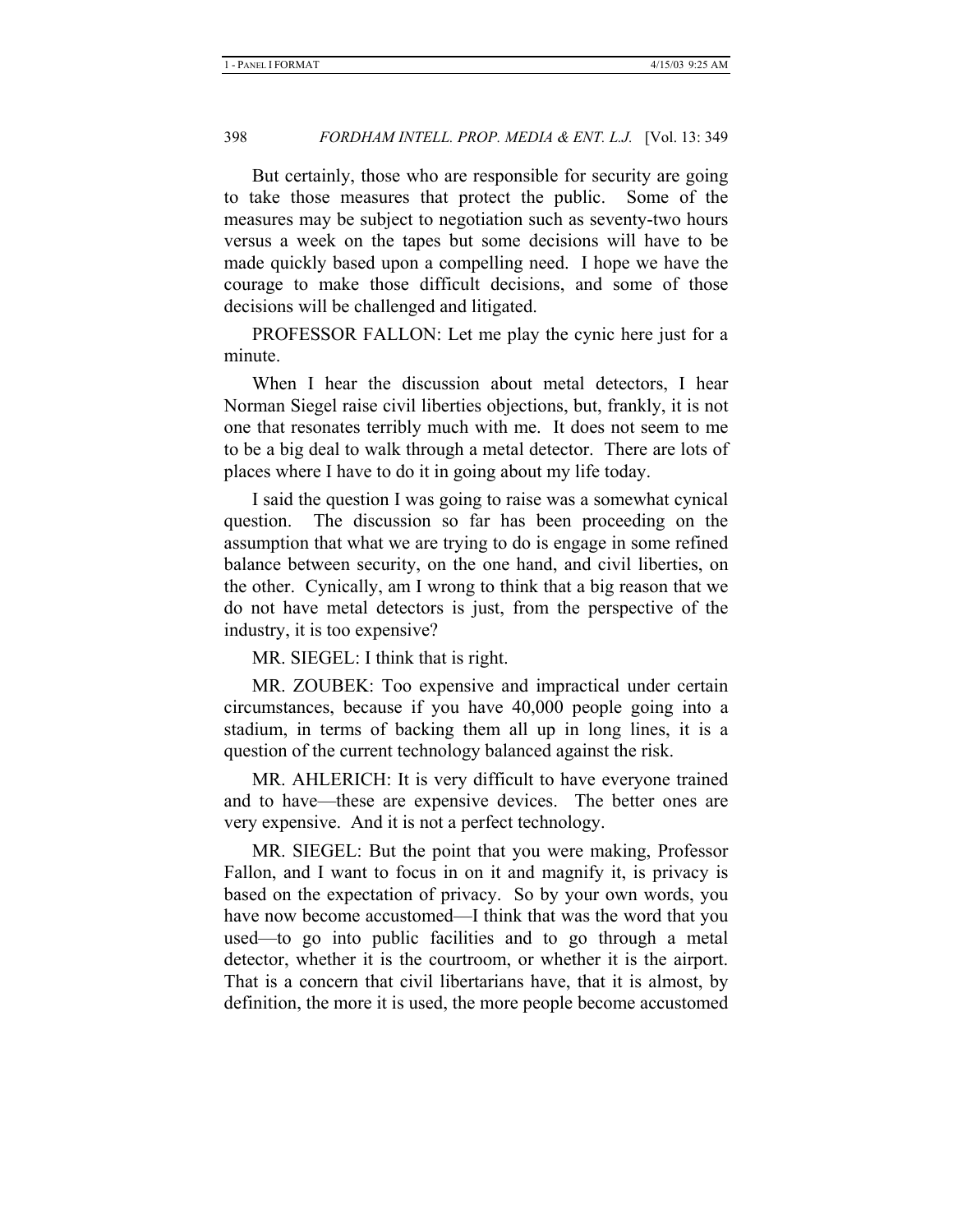to it, the right diminishes to the point that it does not exist anymore.

The Fourth Amendment—I could make a strong argument that that is what has happened in the last twenty years. There has been an erosion of Fourth Amendment expectations.<sup>139</sup> As a result, there are more searches and stops going on, frisks, than ever before, and people have become accustomed to it. $140$ 

The proponents of these kinds of what I consider transgressions of the Fourth Amendment have been very successful because the public now accepts it. You will hear over and over again, "El  $Al<sup>141</sup>$ is wonderful because they seal the cockpit prior to any passengers boarding the plane. Why don't we do that?" One of the reasons we do not do some of these things is because it is not in our tradition.

So the real question becomes: Five years from now are those traditions going to be radically changed because of things like September 11th?

MR. ZOUBEK: I think that one of the things we have to keep in mind in terms of this balance is we have to recognize—and this does redefine, perhaps, the civil liberties debate in this country—is that we are talking about a threat that is based upon whether or not we have the right to exist as a nation.

You review the Osama bin Laden tapes and he states "we hit her with the first hit and the next one we will hit her with the hands of the believers, the good believers, the strong believers." Underlying this threat is the belief that our society with all that it stands for should not exist. $142$ 

<sup>139</sup> *See* Jennifer L. Malin, Comment, *Veronica School District 47J Action: A Further Erosion of the Fourth Amendment*, 62 BROOKLYN L. REV. 469, 486–518 (1996). 140 *See, e*.*g*., Kathleen Parker, *If You're Not Paranoid, You're Not Paying Attention*,

ORLANDO SENTINEL, Nov. 20, 2002. 141 El Al is the national airline of Israel. *See* David K. Li & Uri Dan, *L.A. Airport* 

*Bloodbath: How Maniac Met His End Feds Tried to Boot Gunman, but Wife's Visa Kept Him Here*, N.Y. POST, July 7, 2002, at 8.<br><sup>142</sup> *Transcript of Osama bin Laden Videotape*, CNN Transcrpits, *at* http://www.cnn.

com/2001/US/12/13/tape.transcript (Dec. 13, 2001) (providing a translated transcript of a videotape of Osama bin Laden issued by the U.S. Department of Defense).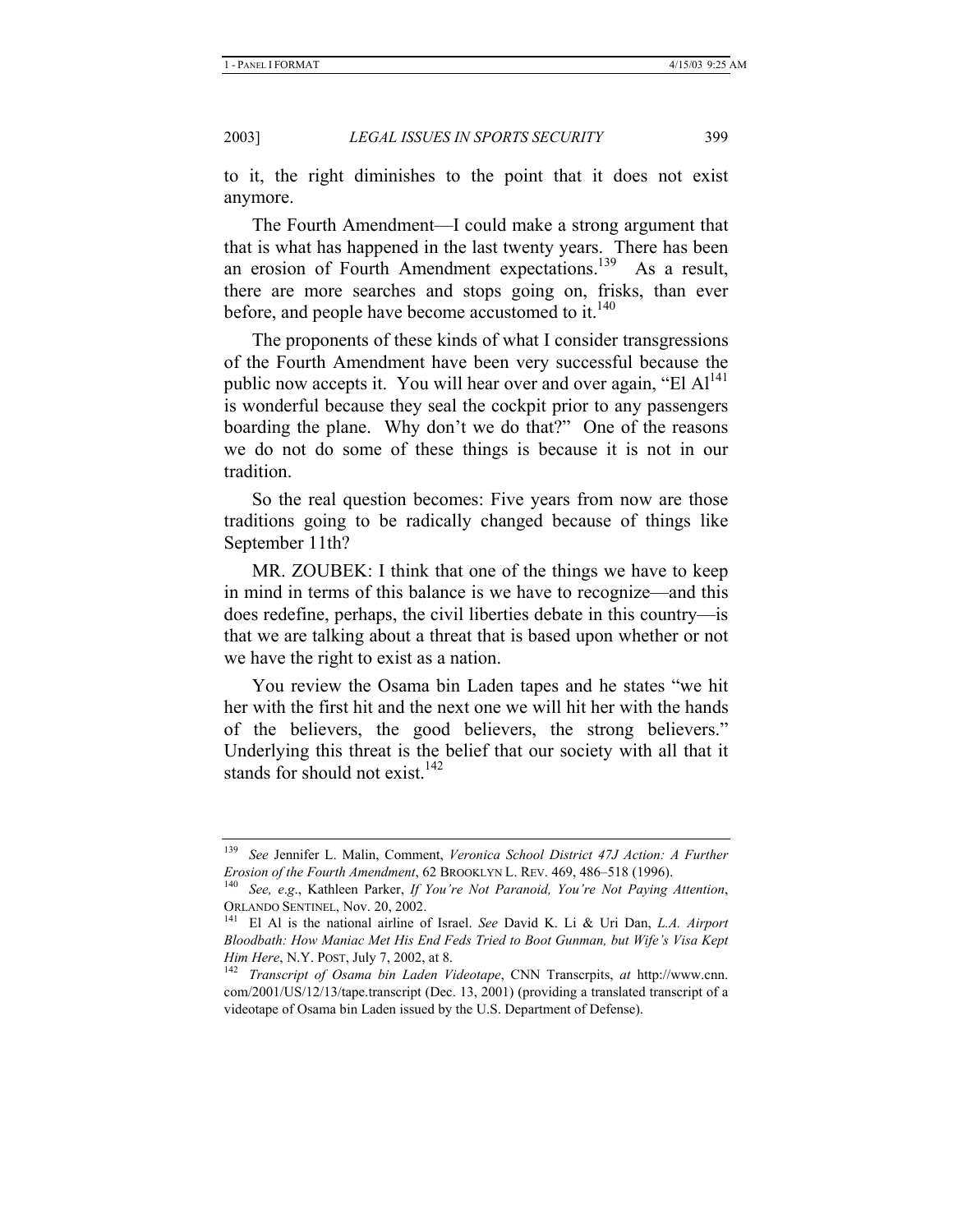That is why the public's expectations are different now, that is why the balance is going to be different, and that is why I think some of the arguments that you may have been in a position to make in prior years are going to be more difficult to make.

MR. SIEGEL: Possibly we will not make some of those arguments. We are aware of that.

QUESTIONER: I have two questions, and they are both related to what you are talking about.

I have heard the negative arguments of what you are not looking to do, not looking to racial profile. That sounds very good to me.

The first question is: What are the affirmative routes for identifying the other-than-terrorist organizations—maybe militia groups, or criminal records from domestic violence crimes? Are those routes from which you would be possibly pulling information?

The second question is: Having taken an international flight and seeing increased security, where people were pulled aside and searched, the people pulling them aside and doing the searches are getting paid minimum wage, or maybe double minimum wage,  $$9.50$  an hour.<sup>143</sup> So the two people who were searched most strongly were two very attractive, scantily clad women. In a society that pays the athletes themselves millions of dollars to perform, if we are paying the security personnel only \$9.50 an hour, it is not giving them the due respect for the job that they have to do.

How do you address training, support, and financing the people who have to take this responsibility so that they can perform on the level that we are expecting them to perform at?

MR. SQUIRES: As far as training goes, the people who work at Giants Stadium—and I am just speaking for Giants Stadium—I think it is kind of like the people who work at Disney World, where I worked for three years. People bought into that system. That is why they work there. They enjoy working there. I think

<sup>143</sup> *See* Brian O'Neill, *Minimum Wage vs. Maximum Security*, POST-GAZETTE (Pittsburgh), Sept. 20, 2001, at B-1.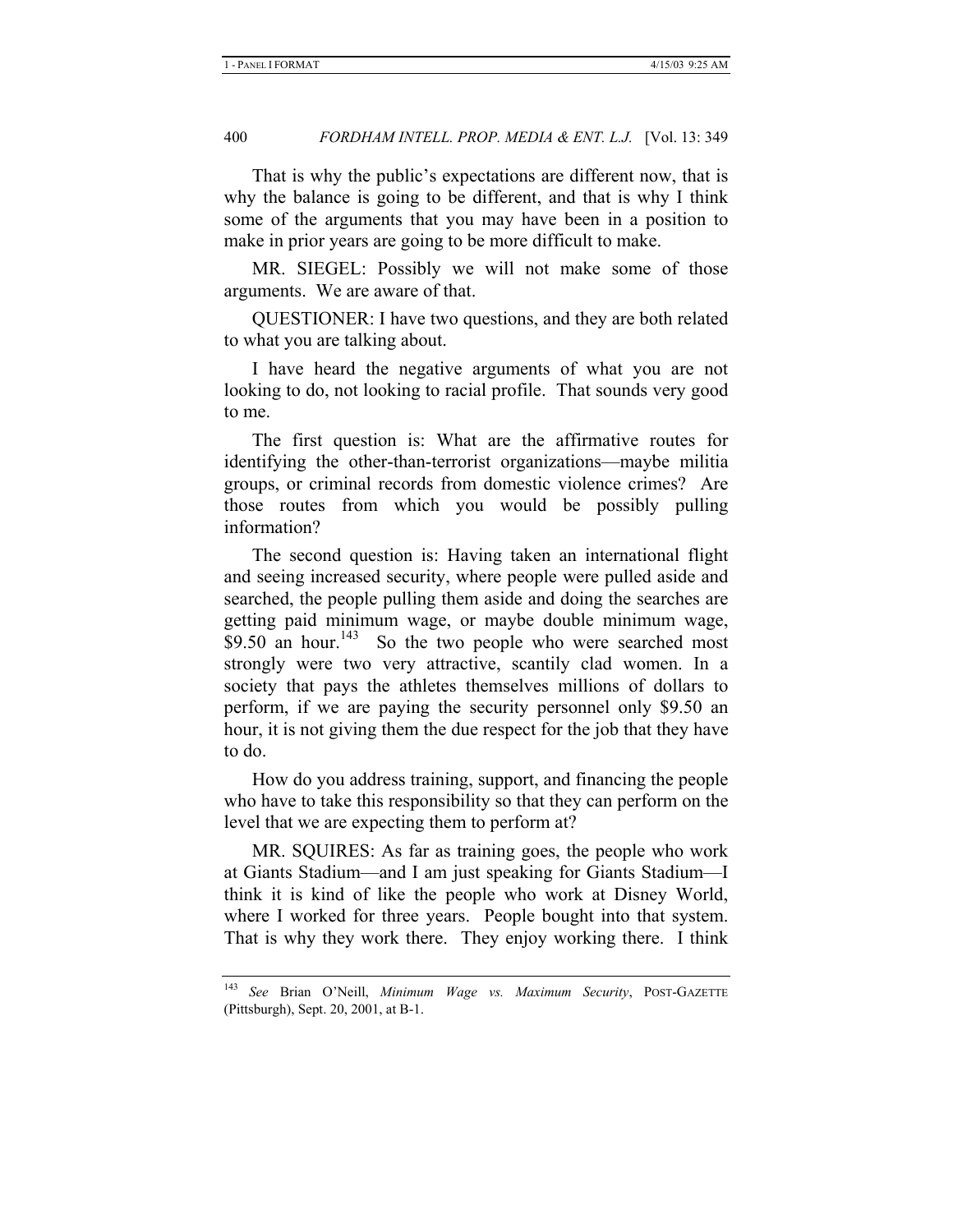the people who work at Giants Stadium, I would say ninety-five percent of the people are happy.

As a matter of fact, we polled our employees—we call them "team members"—and asked them, given all things, would they come back in 2002; and ninety-six percent of them responded "yes." So obviously, we are doing something right. I do not think they are all there for the money. I really, really do not, because if they are, they must be in dire straits.

But there are economics. The one thing we can do for them and it costs—is train. They have come out loud and clear in these surveys that we have done that they want training. We conduct an evacuation drill every year. It costs me a lot of money to bring in 1,500 people an hour and a half earlier to train them. But you know what? You have to do it. You cannot expect to put somebody in a uniform, put them out there and say, "Go figure out what you are supposed to do." So there is a serious investment there, but that is part of the deal. That is just part of the deal.

That is not saying everybody is getting all the training we want to give them, but it is certainly a step in the right direction.

QUESTIONER: Hello. I have a question for Mr. Ahlerich.

I just came back from the Olympics, $144$  and my experience there was people were very interested in being searched. It was a very positive experience.

And what I am wondering is: What is your organization doing to collaborate and share Best Practices back and forth, because the impact if any one of these types of sporting events is attacked could be devastating to the rest of the industry?

MR. AHLERICH: Yes. Certainly we have no say over how the NCAA or different universities run their events. I am participating on a committee with the International Association of Assembly Managers. I am sharing the *Best Practices Guide* with them.

<sup>&</sup>lt;sup>144</sup> The 2002 Olympic Winter Games were held February 8, 2002, through February 24, 2002, in Salt Lake City, Utah. *See* http://www.saltlake2002.com (last visited Mar. 25, 2003).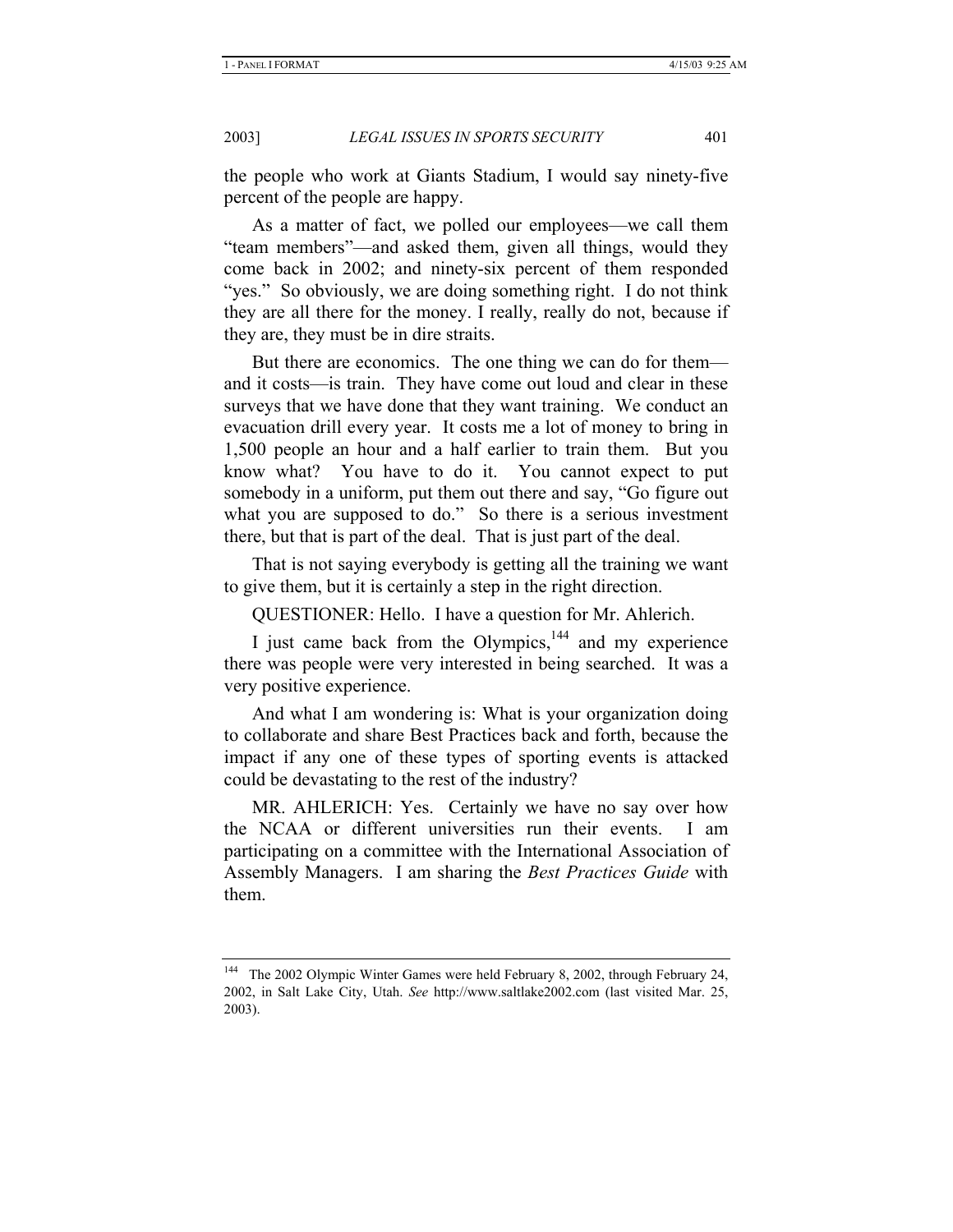It is a confidential document, loosely—I mean, we are not putting it on the front page of the newspaper, but it is easily obtained by security professionals and stadium professionals. If they want to see it, we are happy to share it with them.

QUESTIONER: Mr. Squires, have the security searches resulted in any arrests for non-security violations—contraband, anything like that?

MR. SQUIRES: No, they have not. The only situation we did have—and it was not an arrest, it was an apprehension—was the individual who mentioned about the thermos, "Here, honey, take the bomb."

I will be honest with you. You know, these people are leaving their things in their cars, they really are, or they are disposing of them in the trash cans outside the gates. They have made our job very easy, and they have really bought into it.

And we have done what Paul mentioned before. We got the word out to the public through the media. We sent flyers out with season tickets telling season ticket holders what is permitted and what is not permitted. So, hopefully, we will not find anything.

QUESTIONER: This question is addressed to Mr. Squires and also the NFL. We have spent almost the entire time talking about electronic means. One of the questioners talked about Shea Stadium which was built in the 1960s, and Giants Stadium is twenty-six years old. I am curious as to what is being done architecturally to address the issues of security in these older buildings?

MR. AHLERICH: For the older buildings, certainly the *Best Practices Guide*'s perimeter security is a very important element, and those are hard perimeters. Mr. Squires is one of our biggest believers and best practitioners. It was something that he was doing far in advance of Best Practices being announced.

But it is a harder sell in other locations—"Why do we need Jersey barricades along the street? Why do we need reinforced concrete flower pots, tree pots along the way?" It is a part of the *Best Practices Guide*. We urge even closing the streets at certain times.